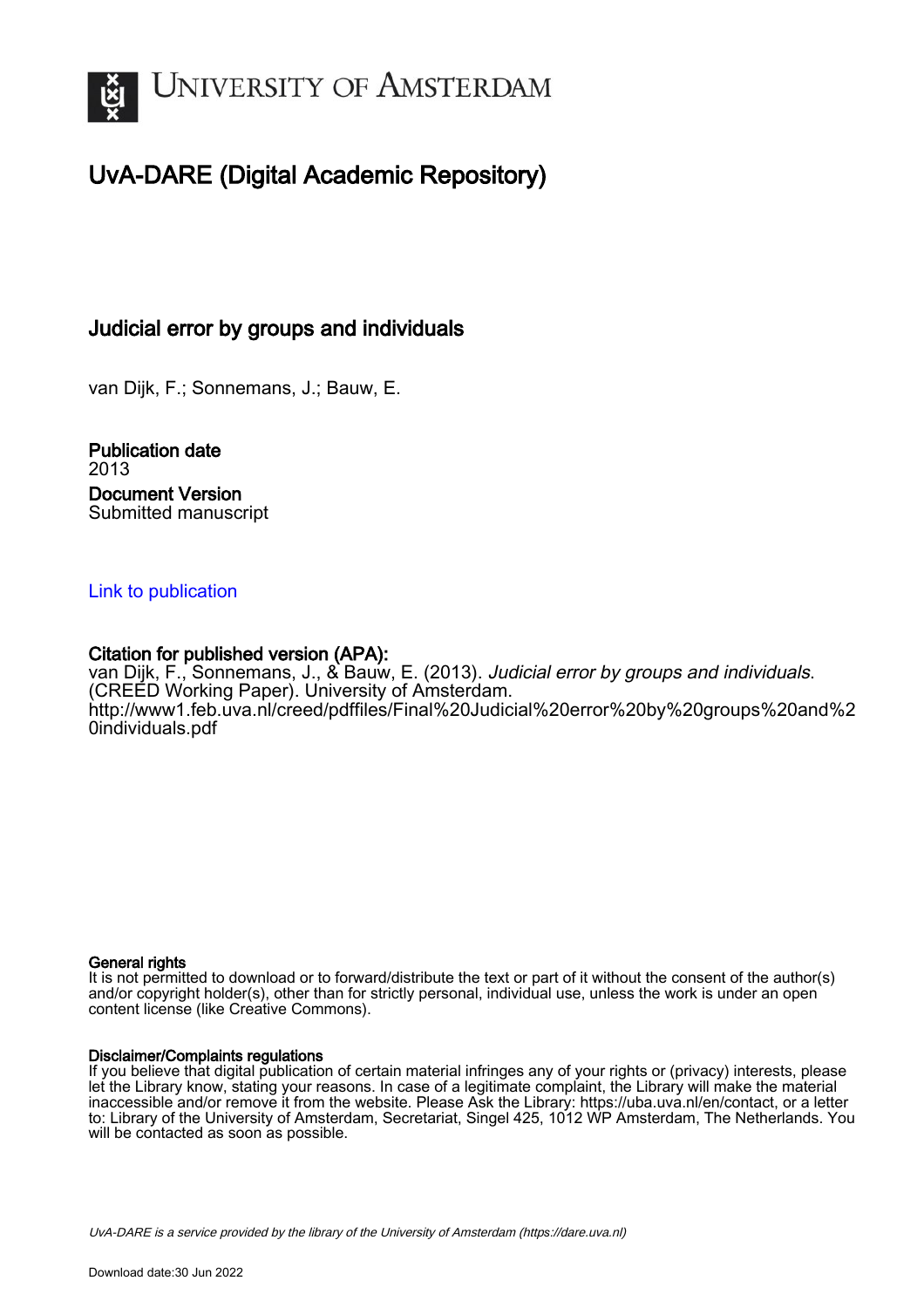#### **Judicial error by groups and individuals**<sup>⊕</sup>

Frans van Dijk Netherlands Council for the judiciary

Joep Sonnemans<sup>\*</sup> CREED, University of Amsterdam and Tinbergen Institute

Eddy Bauw Netherlands Council for the judiciary and University of Amsterdam

February 2013

#### **Abstract**

In criminal cases judges evaluate and combine probabilistic evidence to reach verdicts. Unavoidably, errors are made, resulting in unwarranted conviction or acquittal of defendants. This paper addresses the questions (1) whether hearing cases by teams of three persons leads to less error than hearing cases alone; (2) whether deliberation leads to better decisions than mechanical aggregation of individual opinions; and (3) whether participating in deliberations improves future individual decisions. We find that having more than one judge consider cases reduces error effectively. This does not mean that it is necessary to deliberate about all cases. In simple cases many errors can be avoided by mechanical aggregation of independent opinions, and deliberation has no added value. In difficult cases discussion leads to less error. The advantage of deliberation goes beyond the case at hand: although we provide no feedback about the quality of verdicts, it improves individual decisions in subsequent cases.

!!!!!!!!!!!!!!!!!!!!!!!!!!!!!!!!!!!!!!!!!!!!!!!!!!!!!!!

<sup>⊕</sup> We thank the participants of the "Judgement Day" at the Netherlands Council of the Judiciary and Roel van Veldhuizen for their comments on an earlier draft of this paper.

Corresponding author. Email: j.h.sonnemans@uva.nl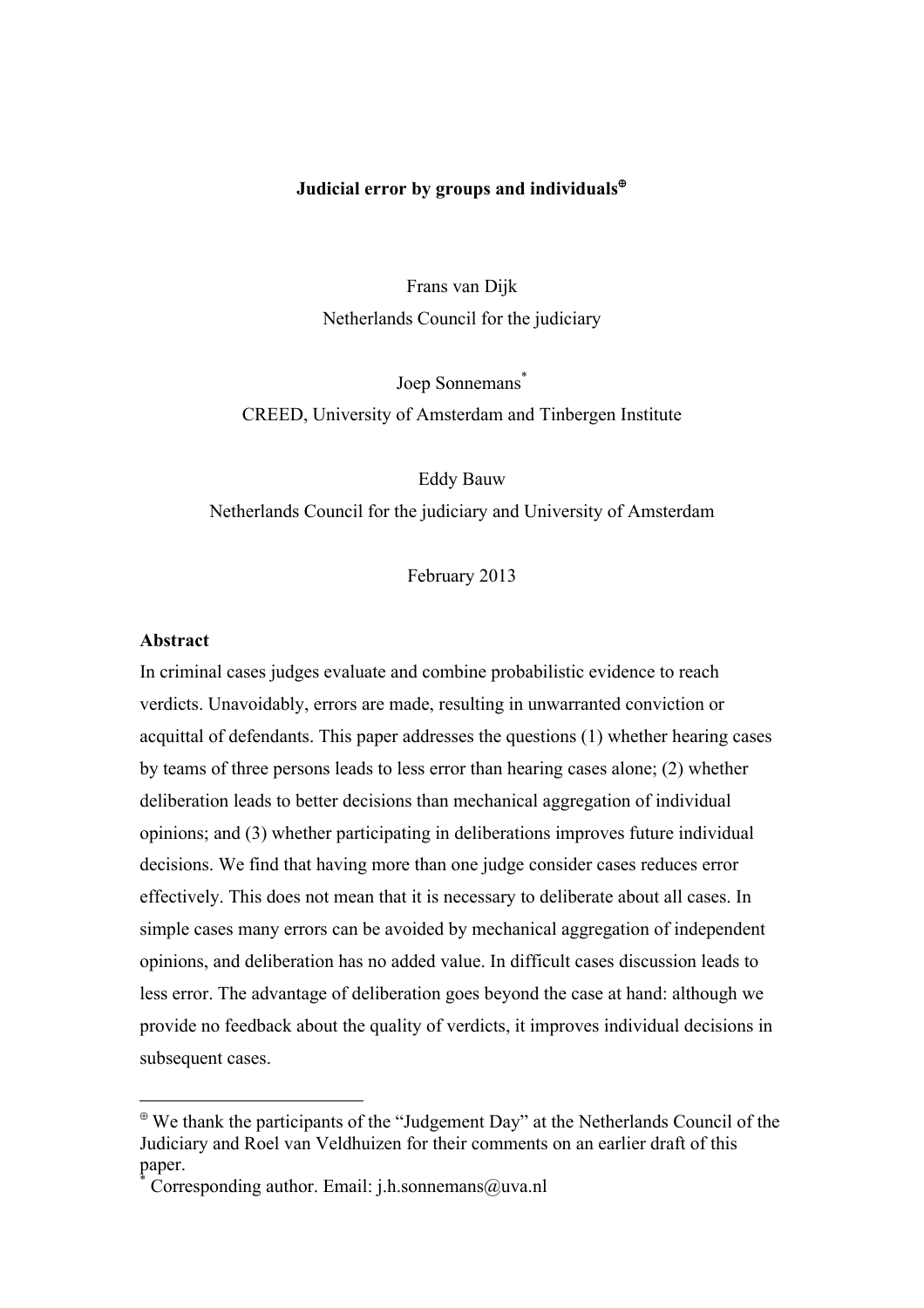#### **1. Introduction**

In this paper we focus on binary judicial decisions (acquit or convict the defendant in a criminal case) based upon multiple probabilistic evidence. This decision problem is of great import in itself, but it also shares characteristics with many business decisions. For example, a firm has to decide whether to introduce a new product, merge with another firm or enter a market. In all these cases the decision will be based upon information that is to some extent uncertain, like predictions of future market situations. Combining pieces of probabilistic evidence asks for sophisticated probabilistic reasoning which is hard for many decision-makers. In courts, as in firms, these decisions are sometimes made by an individual and sometimes by small groups like a panel of three judges or a board of directors. We compare experimentally the quality of decisions made by small groups after (or without) deliberation and individual decisions<sup>1</sup>.

Judicial decision making, as a special case of decision making under uncertainty, offers specific challenges. The experiment reported by Sonnemans and Van Dijk (2012) shows high error rates for the decision problems judges face in criminal cases. Processing evidence requires assessing and combining of probabilities, which leads to many mistakes. Most are of the most serious kind: convicting innocent defendants. The shortcomings of human reasoning are becoming a more explicit problem in this field, as criminal evidence gets more technical and probabilistic due to the progress made by the forensic sciences.

Sonnemans and Van Dijk examined these issues in the context of individual decision making. As a result, their findings may offer a picture of flawed decisions that is too bleak. Charness et al (2007, p147) claim "that the experimental evidence indicating systematic deviations from the courses of action prescribed by normative models of decision making under risk and uncertainty, such as expected utility theory, are due, in part, to the artificial isolation imposed by the experimental setting. These violations tend to be less pronounced when social interaction is allowed". They find that errors are significantly less frequent in decisions by groups of three than in

!!!!!!!!!!!!!!!!!!!!!!!!!!!!!!!!!!!!!!!!!!!!!!!!!!!!!!!

<sup>1</sup> There are three reasons why we use a judicial (and not business frame) in our experiment. Two of the three authors (FvD and EB) work in the field of judicial decisions and this research was provoked by a (cost reducing) plan of the Dutch government to reduce the number of criminal cases that are decided by panels of three judges instead of a single judge. Furthermore, judicial organization is based on an explicit view of the merits of individual versus group decision-making. Finally, an (experimental) advantage of a judicial frame is that subjects appear to understand the basic concepts of the decision problem quite well.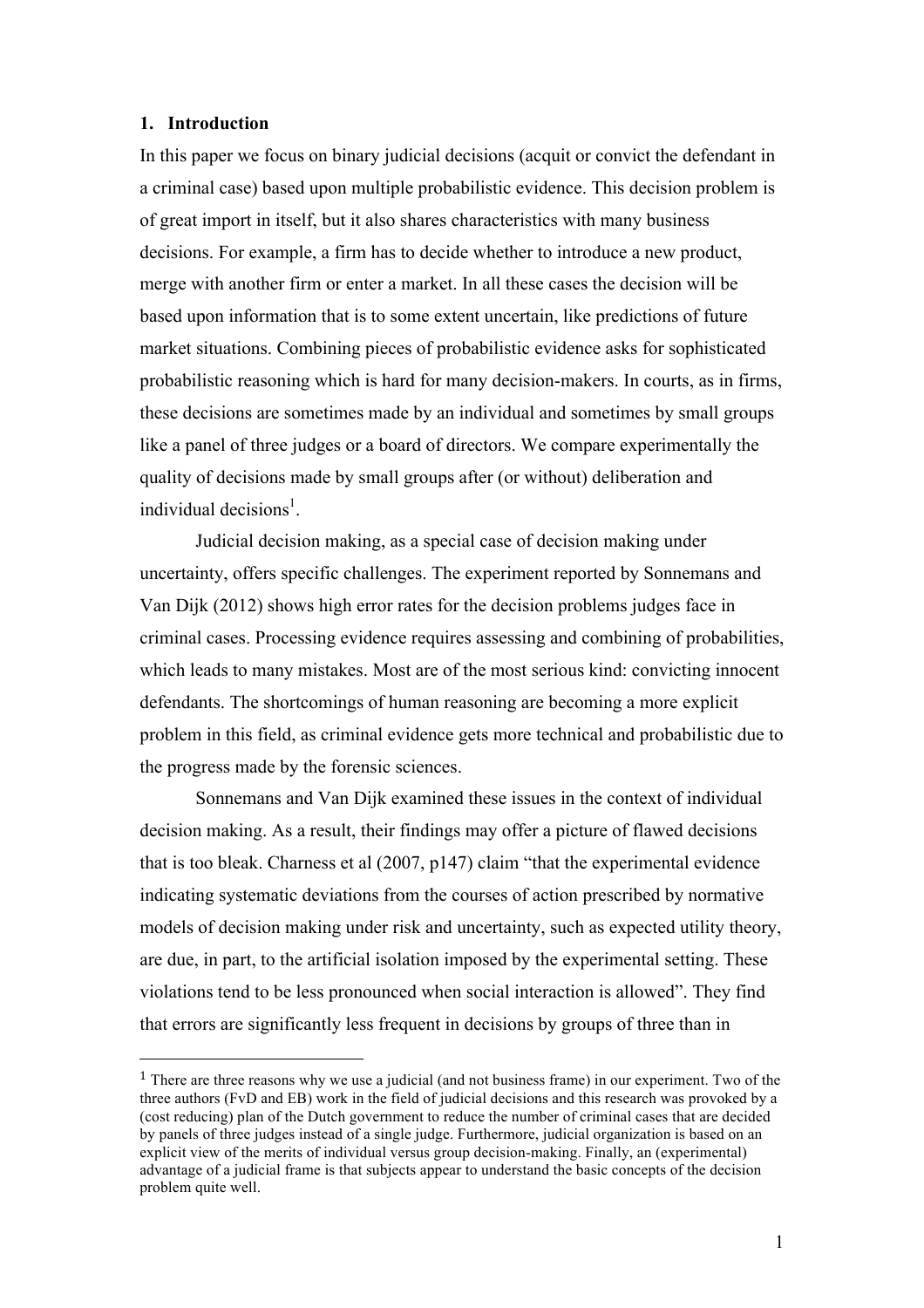individual decisions for the case of Bayesian updating of information about lotteries. As the experiment of Sonnemans and Van Dijk dealt also with Bayesian updating, albeit in a much more complicated setting, this result is directly relevant. Furthermore, one may assume that not without reason in most countries judicial decisions especially in more difficult cases are not taken by a single judge, but by teams of judges, laypersons or combinations of both. For instance, in the Netherlands a panel of three judges hears more serious criminal cases, while the other criminal cases are adjudicated by a single judge. Other countries rely on larger teams of judges and laypersons (e.g. Germany) or on juries (e.g. US and UK) for trying serious crime. Lesser crimes are adjudicated by a single judge like in the Netherlands or by small teams of judges (e.g. three magistrates in the UK). In most countries appeals are heard by panels of judges. Thus, in legal tradition the belief that group decisions are better than individual decisions is deeply ingrained and formalized. Thereby it offers an important, practical case of individual versus group decision making.

In this paper we examine the impact of having decisions made by small groups instead of individuals on judicial error by extending the experiment of Sonnemans and Van Dijk. The three main questions we try to answer are: firstly, do groups perform better than individuals? Secondly, to what extent (if at all) does *deliberation* in groups reduces error rates? For this purpose we compare group decisions with mechanical aggregation of individual decisions of group members. Thirdly, we will look at effects beyond the current decision: does participation in group decisionmaking increase the quality of individual decisions in *subsequent* cases? As noted, the experimental task studied is judicial, but aspects of this task are very common in economic contexts where uncertainty is endemic, and different pieces of information have to be evaluated and combined, before decisions can be made.

In section 2 we briefly review current opinion among the legal profession in general and judges in particular about the merits of hearing cases alone and in panels, as well as the scientific evidence. Section 3 gives the hypotheses, while in 4 we set out our methodology and the design of the experiment. Section 5 gives the results. Section 6 concludes.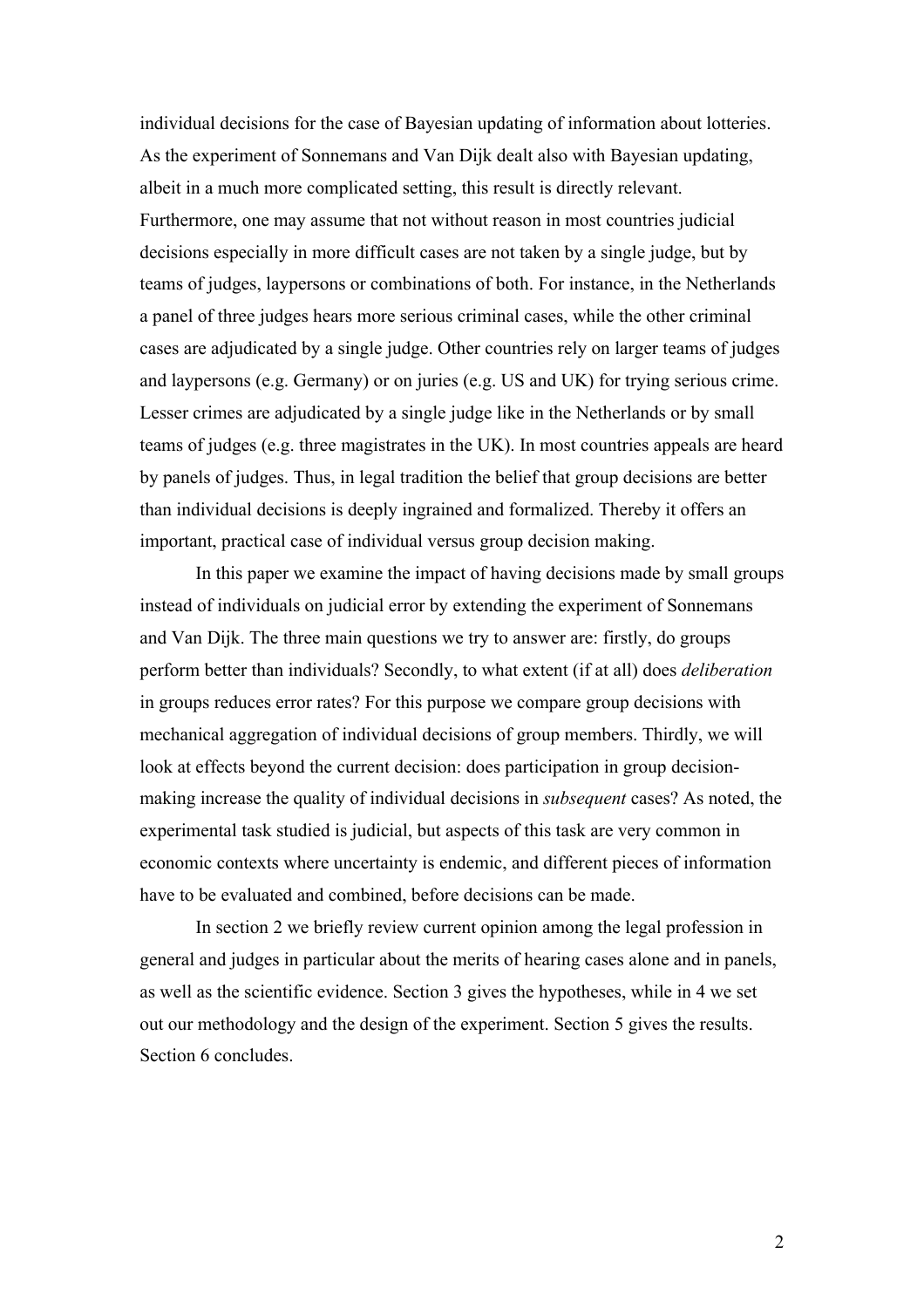#### **2. Literature**

#### *Views of the legal profession*

Within the legal profession, the opinion is prevalent that teams of judges make better decisions than single judges, and clients and their lawyers share that view. A study for the UK compares the performance of lay magistrates and professional judges (Ipsos Mori, 2011). In roughly the same cases, the judges sit alone, while the magistrates hear cases in panels of three. The perceptions of clients and their lawyers, as well as judges, magistrates and staff were solicited. Sitting in a panel was seen as an important strength by many respondents. One reason is "fairness": hearing cases in teams results in more balanced decisions, as individual prejudice is corrected. But respondents feel also that teams reduce the potential for misunderstanding key points of a case. In the words of a defendant, quoted in the report:

"When you get one on his own he could get the wrong end of the stick or misunderstand something. If there's a couple more then they can guide him; they'll see a different point". (Ipsos Mori 2011, p. 19)

The prevailing opinion is documented in extenso by Baas et al. (2010) for the Netherlands. They conducted an extensive review of the legal literature and policy documents, as well as a questionnaire among judges, and conclude that the dominant view is that the probability of a correct decision increases when more judges hear a case (Baas et al., p41). Among the profession, it is also felt that not only the larger number of judges, but also the professional deliberation contributes to better decisions. Considerations reported are: more aspects of the case are considered, smaller risk of (technical) error, reduced risk of a one-sided approach, better consideration of case law and current legal opinion and more awareness of society. Some of these considerations are tautological, but they elucidate that, while several reasons exist for having cases considered by more than one judge, reducing error is an important one. Judges also note that in simple cases with clear-cut evidence teams of judges add little value. Related to our third research question about indirect learning effects of team decision making, judges argue specifically that participation in panels allows new judges to build up experience and learn from other judges, while participation is also relevant for experienced judges to expose them to peer review.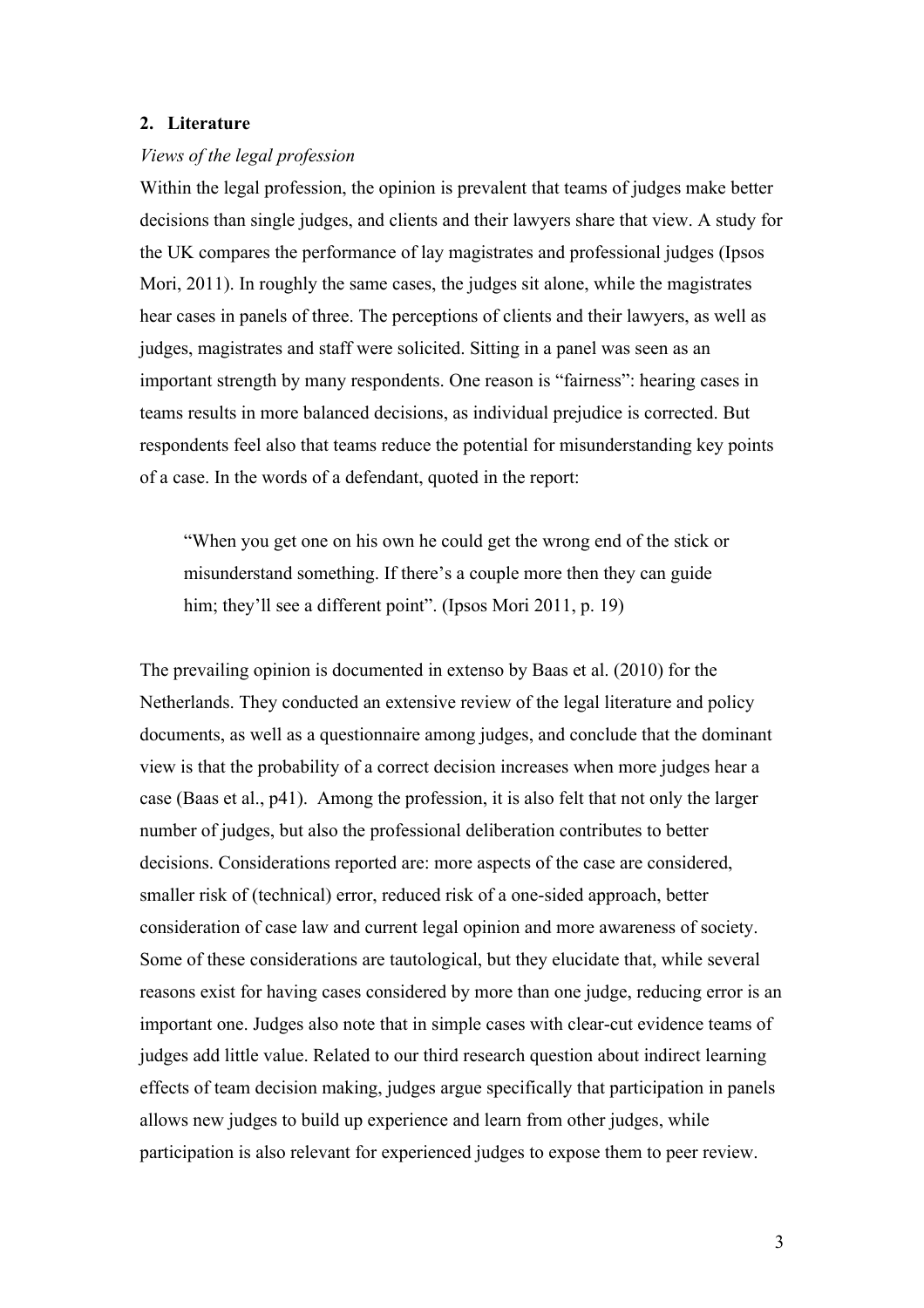Also, disadvantages of teams are recognized by respondents: decision-making takes longer and costs more. The view is also expressed that leaving the case in the hands of one judge leads to greater responsibility and greater conscientiousness, and that could result in better decisions (Baas et al., p44). In the UK study, respondents state that judges work faster than panels of magistrates, because they sit alone, but also - and that is a confounding factor because of better legal knowledge. For the Netherlands as well as for the UK it is found that teams actually take much more time than judges sitting alone, but in both countries the comparison is flawed. In the Netherlands the cases differ qualitatively, while the judges are the same; in the UK the cases are the same, but the judges (or magistrates) differ.

In the UK study quality of decision-making was considered to be highly subjective, and was therefore not empirically examined. The study for the Netherlands concludes that no empirical basis exists for or against the claims about the quality of decisions, and call for more research. Consequently, there is good reason to examine empirically whether judicial decision-making improves when decisions are not taken by a single judge, but by a panel of judges. This can contribute to a better understanding of (judicial) decision-making in general. In laboratory experiments the quality of decisions can be assessed unambiguously and the same cases can be presented to different individual or group decision makers, avoiding the major methodological problems of field studies.

#### *Judges and juries*

In the research about judicial decision making much attention has been given to the relative performance of judges and juries. One would expect that the differences between individual and group decision-making would have received much attention as well. However, in a review article Robbennolt (2005) notes that most of the comparative studies examine decision-making of individual judges and individual jurors. For the type of decision problem we study here, it is of interest that such studies find that judges as well as juries have difficulty understanding scientific and statistical evidence, underlining the relevance of the treatment of uncertainty in judicial decision making. As to the comparison of individual and group decisions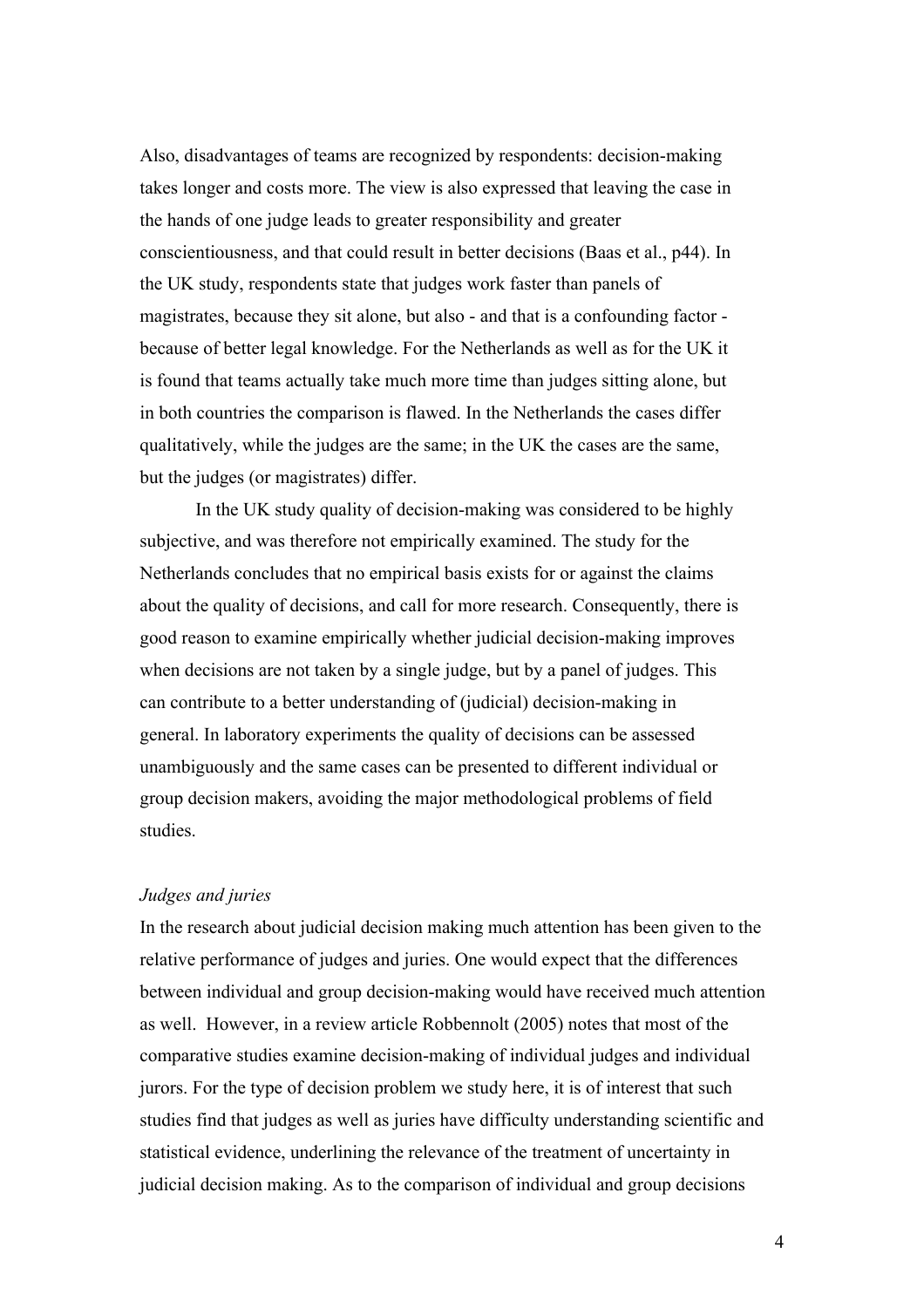Robbennolt gives centre stage to deliberation, but concludes that no general conclusion can be drawn about the impact of deliberation in juries on decisions. She notes that deliberation can lessen biases in some instances, and for instance leads to more complex reasoning about the evidence and arguments presented. It also reduces variability in decisions. However, group discussion may also worsen biases under certain conditions, and can result in more extreme judgments. She concludes, as above, that additional research is clearly warranted.

#### *Social psychology and experimental economics*

Social psychology has addressed extensively the question whether groups are more or less subject to biases than individual decision makers. According to Kerr et al. (1996), the general consensus of review studies is that, on average, groups outperform individuals in various decision tasks that have an objective correct solution. In their review Kerr et al. focus on the gray area between these, so called, intellective tasks and pure decision-making. Reviewing a host of studies, they find that there is no general answer to the question whether groups are more or less biased than individuals. Outcomes depend in particular on group size, magnitude of individual bias, type of bias (categories used are "sins of imprecision", "sins of commission" and "sins of omission"), and group process. The outcome is a fragmented picture of a very large number of biases humans are subject to, the effects of which depend on many factors. Kerr et al. note in particular the importance of the method groups use to reach decisions such as simple majority or consensus. In practice, simple majority seems to be used most often, and it is actually used by panels of judges in the Netherlands, when unanimity cannot be reached. It is one of the more simple mechanisms to analyze the transmission of individual bias to group bias, as it serves to make the more popular individual choices even more popular in groups (Davis, 1973).

Stepping back from the study of biases and focusing on the quality of decisions, the relative performance of groups has received much attention in experimental economics, starting with Cooper and Kagel (2005) which found that groups outperform individuals in signaling games. The experiment of Charness et al. (2007) is of particular interest to the present issues. In this experiment participants chose between risky prospects in lotteries, individually and in small groups (2 and 3 persons). Treatments differ in the potential presence of affect, the need for Bayesian updating and type of lottery. The experiment tests whether participants adhere to basic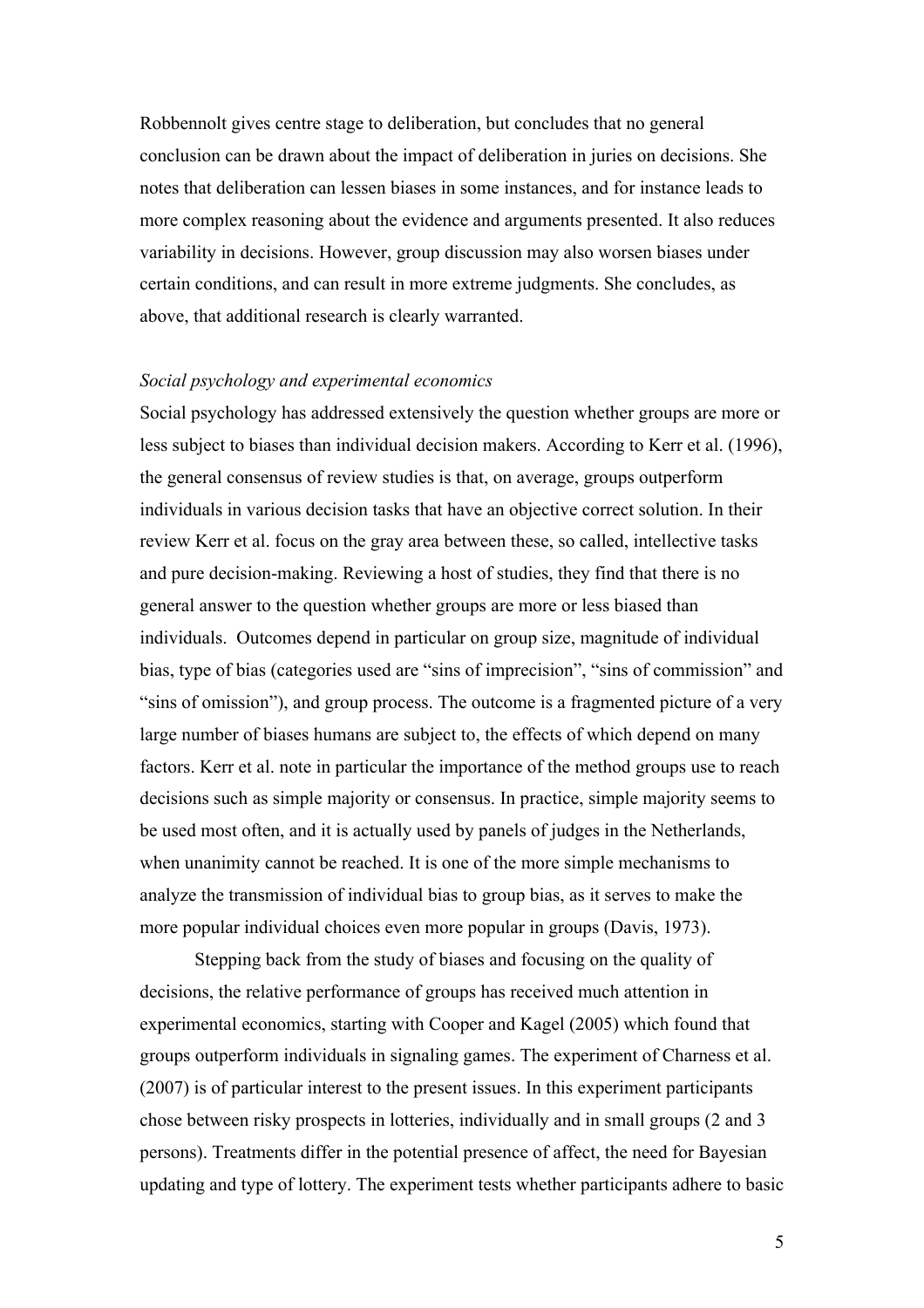principles concerning the monotonicity of first-order stochastic dominance and Bayesian updating. The main results are that both principles are violated by a substantial number of participants, deciding individually, and that the number of violations is smaller in groups, especially, of three persons. Blinder and Morgan (2005) also find that group decisions are on average better than individual choices for a purely statistical decision problem as well as a similar problem but framed in the context of monetary policy. Surprisingly, they also find that group decisions do not take more time than individual decisions, and that decisions requiring unanimity do not take more time than decisions under majority rule.

Judicial decision-making in teams is generally based on deliberation. As described above, judges believe that deliberation as such adds to the quality of decisions over and above the mere aggregation of opinion. This is, however, not selfevident because many psychological studies have shown that (intensive) communication within groups can lead to more extreme positions (group polarization) which may lead to bad decisions. Surowiecki argues in his bestselling book "The wisdom of crowds" (2004, chapter 3) that groups perform better only if the members form their opinions independently. Lorenz et al (2011) shows that social influence may lead to convergence of estimates and therefore reduces diversity, even when minimal interaction is allowed, while confidence in the estimates increases. The authors suggest that this threatens the wisdom of crowds, resulting from the mechanical aggregation of independent opinions, although they do not find an increase of collective error as such. On the other hand, several studies show that group decisions are better than individual decisions as a result of discussion within groups (Casari, Zhang and Jackson, 2010; Cooper and Sutter, 2011). Kocher and Sutter (2005) finds that groups learn faster than individuals in a guessing game. This does not prove, however, that discussion improves decisions when compared with mechanical aggregation of opinion. Lombardelli et al (2005) experimentally studies monetary policy decisions by individuals and groups and find that although groups perform better than individuals, there is no difference in performance between groups that voted with or without discussion. This suggests that it is not a foregone conclusion that allowing deliberation leads to better decisions than mechanical aggregation of individual opinions.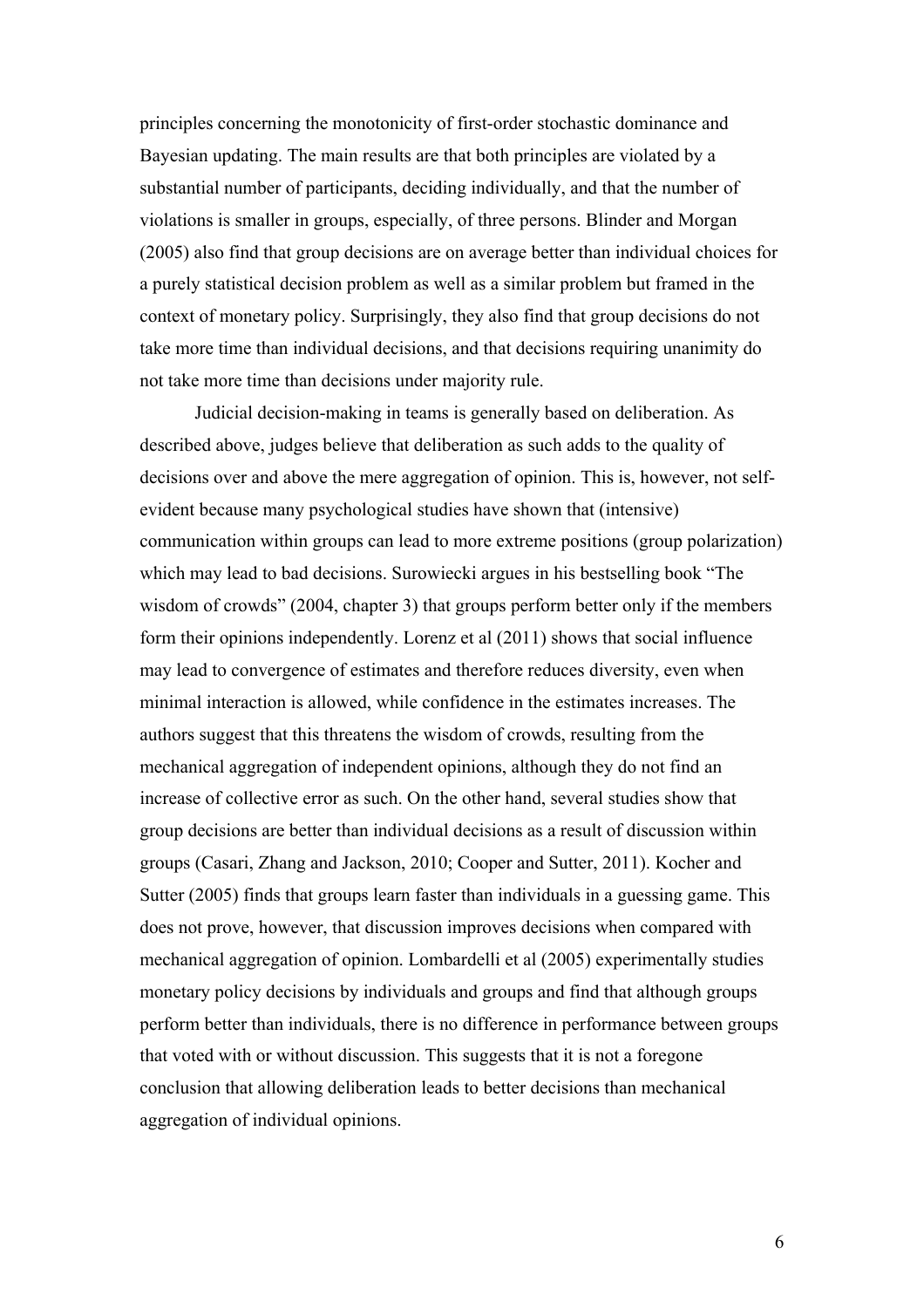There is some evidence that participating in a group decision task improves subsequent individual decision making in similar tasks (our third research question)<sup>2</sup>. Using mathematical problems, Stasson et al (1991) find that individuals perform better after having previous taken part in a group problem-solving task. However, it is not clear from the description of the experimental procedures whether the participants learned the accuracy of the group solution before making the individual decisions. Laughlin et al  $(2008)$  use letters to numbers problems<sup>3</sup> in which by construction the correctness of answers is provided. An interesting recent study by Maciejovsky et al (2013) finds that participating in team decision making improve subsequent individual decisions in a market context. However, also in these experiments feedback was provided after each task, which is very different from real life situations where direct feedback about the correctness of a decision is rare<sup>4</sup>. In our experiment no feedback at all is provided during the experiment. The only other study we could find in which no feedback was provided in the group decision stage of the experiment is study 1 in Maciejovsky and Budescu (2007). They use the Watson test (logical reasoning) and find that individuals seem to learn from the group deliberation.

#### **3. Research questions and hypotheses**

As in Sonnemans and Van Dijk (2012), we compare experimentally the decisions of actual decision makers with risk neutral optimal decisions, which we denote as the normative model. Here, the key issue is the comparison of group and individual decision-making, and the explanation of any differences found. The normative model will be set out in the following sections, but we can now already formulate the hypotheses to be answered by the experiment.

Hypothesis 1: Groups perform better than individuals.

!!!!!!!!!!!!!!!!!!!!!!!!!!!!!!!!!!!!!!!!!!!!!!!!!!!!!!!

<sup>2</sup> This is called "general group to individual transfer" in psychological jargon; see Laughlin (2011, chapter 7).

 $3 \text{ In this problem the number 0-9 are randomly coded to the letters A-J. The objective is to indentify the$ mapping in as few trials as possible (like the Mastermind game). On each trial the problem solver proposes an equation in letters (e.g.,  $A + D=$ ?) and receives the answer in letters (e.g.,  $A + D=$ B), proposes one specific mapping (e.g.,  $A=3$ ), receives the answer (e.g., True,  $A=3$ ), or proposes the full mapping of the 10 letters to the 10 numbers.

<sup>4</sup> For example, a board of directors who decide whether to merge with another firm will never know what the outcome would have been if the other decision was made. The same goes for judges who rarely get unequivocal confirmation or negation that a decision was right.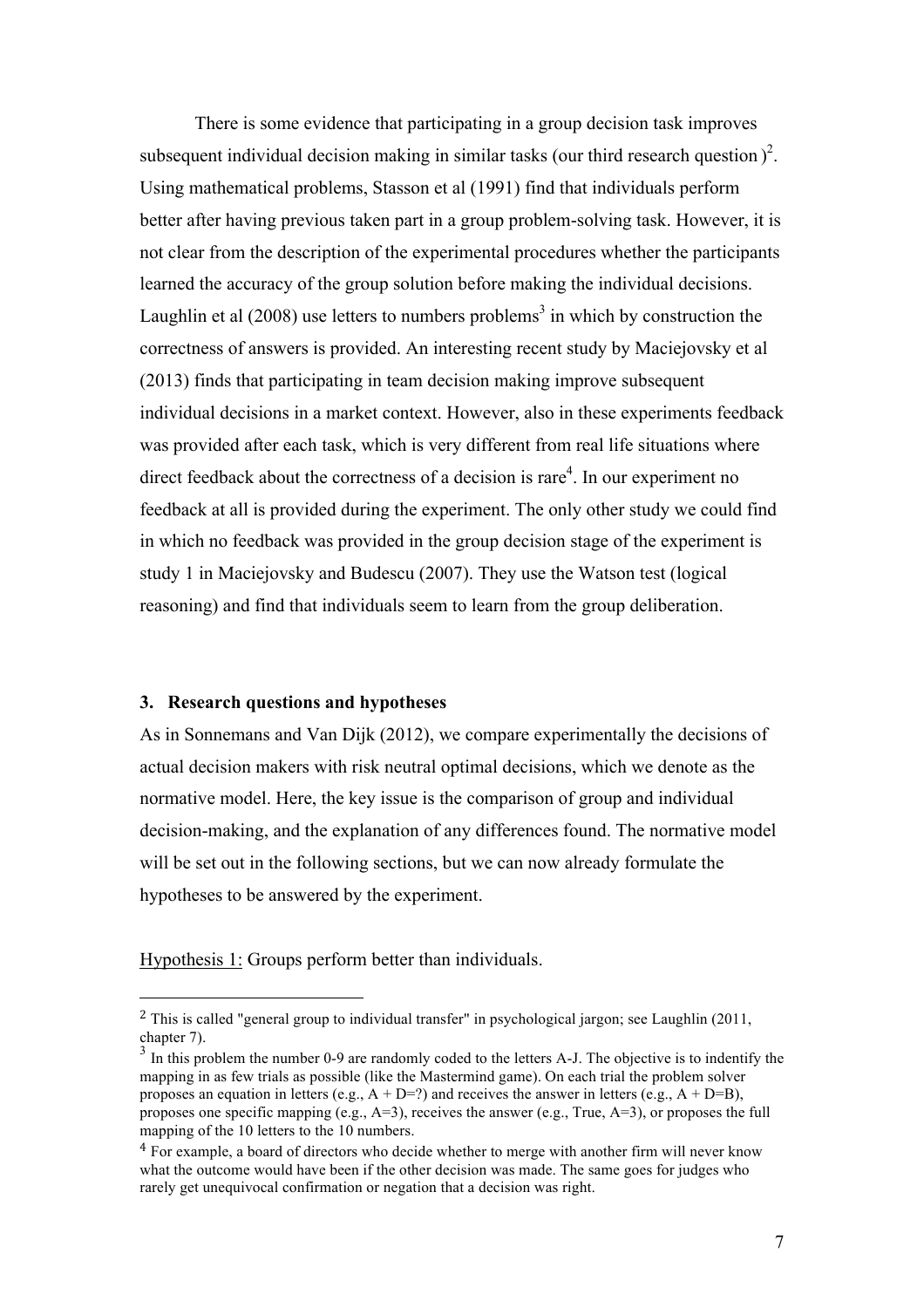Adjudicating cases by a team of judges leads to less error than hearing cases by a single judge, where error is defined as any deviation from the outcome of the normative model. We expect this effect only in complicated, and not in simple cases.

Hypothesis 2: Both aggregation and deliberation play a role in the quality of group decision making.

Decisions of small groups are more accurate than individual decisions as a result of  $$ without any deliberation or other interaction – aggregation of individual decisions (wisdom of (small) crowds, see also the classic Condorcet Jury Theorem). In addition to this effect, we expect that decisions by groups are also more accurate than individual decisions as a result of deliberation.

Hypothesis 3: individual decisions improve after participating in group decisionmaking

Individuals learn from taking part in groups, and as result their decisions when they individually hear cases become more accurate.

#### **4. Methodology and design**

We use a decision problem that has a fully determined solution, given the incentives of the decision makers: the decision to condemn or acquit a defendant on the basis of given probabilistic evidence which to that end needs to evaluated and combined. The incentives are controlled by providing financial pay-offs. Each possible outcome of decisions earns participants a pay-off. This means that for given risk attitude optimal decisions exist. The risk neutral optimal decision<sup>5</sup> is denoted as the outcome of the normative model*.* We will first discuss the decision problem (4.1), and after that the methodology (4.2) and procedures (4.3)

#### **4.1 Decision problem**

!!!!!!!!!!!!!!!!!!!!!!!!!!!!!!!!!!!!!!!!!!!!!!!!!!!!!!!

The decision problem concerns the adjudication of criminal cases in their most elementary form. The defendant is guilty or not guilty, and all evidence (incriminating

<sup>5</sup> We decided not to measure the risk-attitudes of groups and individuals because this would complicate the experimental design and because Sonnemans and van Dijk 2012 find no correlations between riskattitude and behavior in this specific individual task.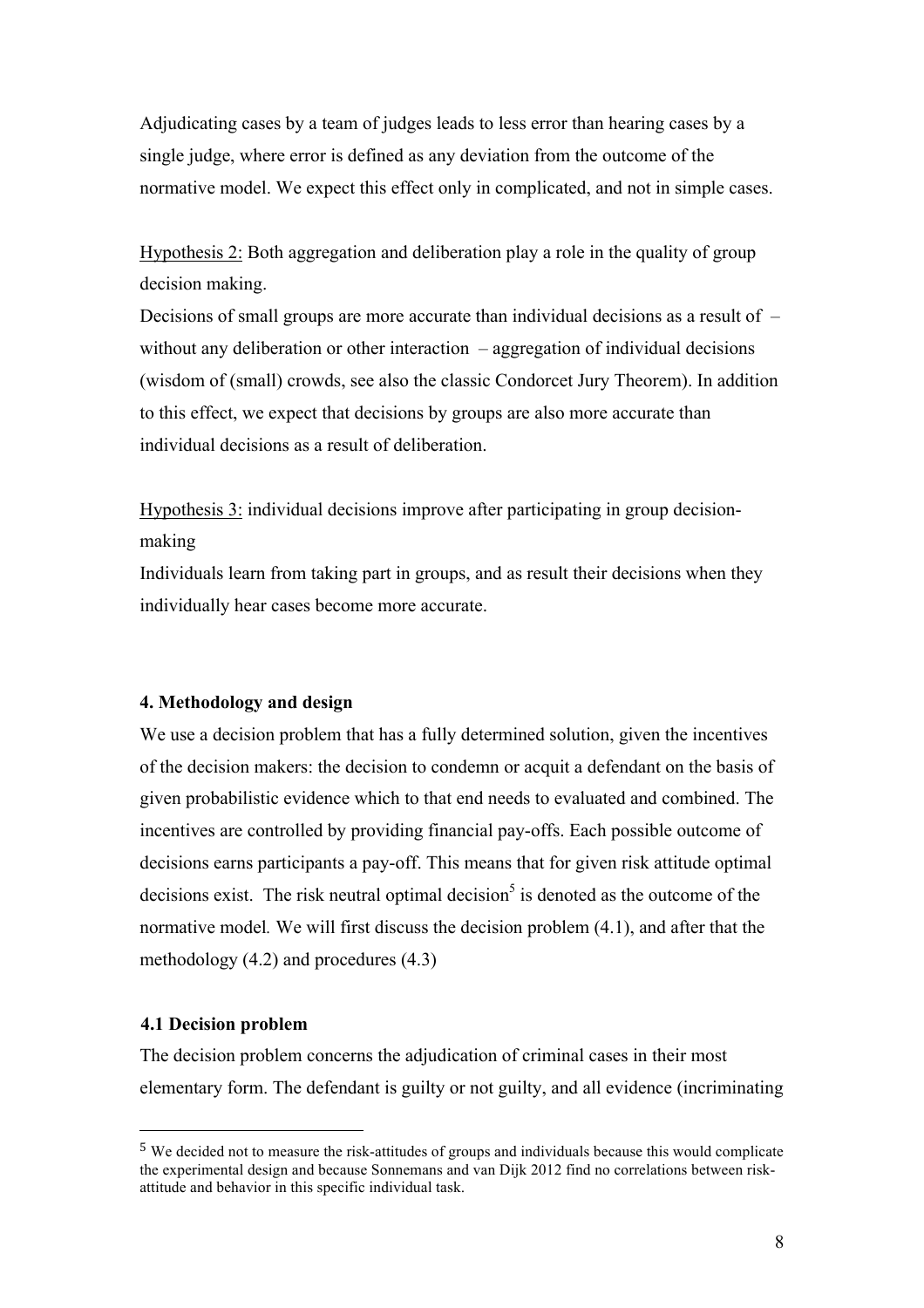or exonerating) is directly informative. For details and discussion we refer to Sonnemans and Van Dijk (2012).

# *Errors and incentives*

From the perspective of the accuracy of judicial decisions, judges can make two types of error:

- Convict an innocent defendant, which is a grave injustice to the individual concerned and leaves the real perpetrator at large at the risk of repetition.
- Acquit a guilty defendant, which is an injustice to victims or their surviving relatives and also leaves the real perpetrator at large at the risk of repetition.

|         |            |                 | <b>Real situation</b><br>the accused is |
|---------|------------|-----------------|-----------------------------------------|
|         |            | the perpetrator | innocent                                |
| Verdict | Conviction | a>0             | h<0                                     |
|         | Acquittal  | ?<∪             |                                         |

Table 1 gives the incentive structure.

**Table 1.** Benefits and costs of judicial decisions for the judge

Impartiality implies that *a* and *d* should be equal: the judge should not have a preference for one of these outcomes. This is not the case for *b* and *c*, where it would seem that  $b \ll c$  (in both cases the real perpetrator is still at large, but a wrongful conviction has high additional costs for the innocent person convicted). The weights judges actually attach to these outcomes are fundamentally implicit to their functioning and cannot be known with any precision. Therefore, we impose them in the experiment. As we are only interested in the comparison of actual and optimal decisions, this does not limit the generality of the conclusions.

In combination with the judge's attitude towards risk, the incentive structure determines the probability of guilt minimally needed to convict a defendant. The risk neutral optimal decision maker is indifferent between conviction and acquittal when  $a$ <sup>p+</sup>*b*(1-p)=*c*<sup>p+</sup>*d*(1-p) with p the probability of guilt. Or:  $p = (d-b)/(a-b-c+d)$ . In the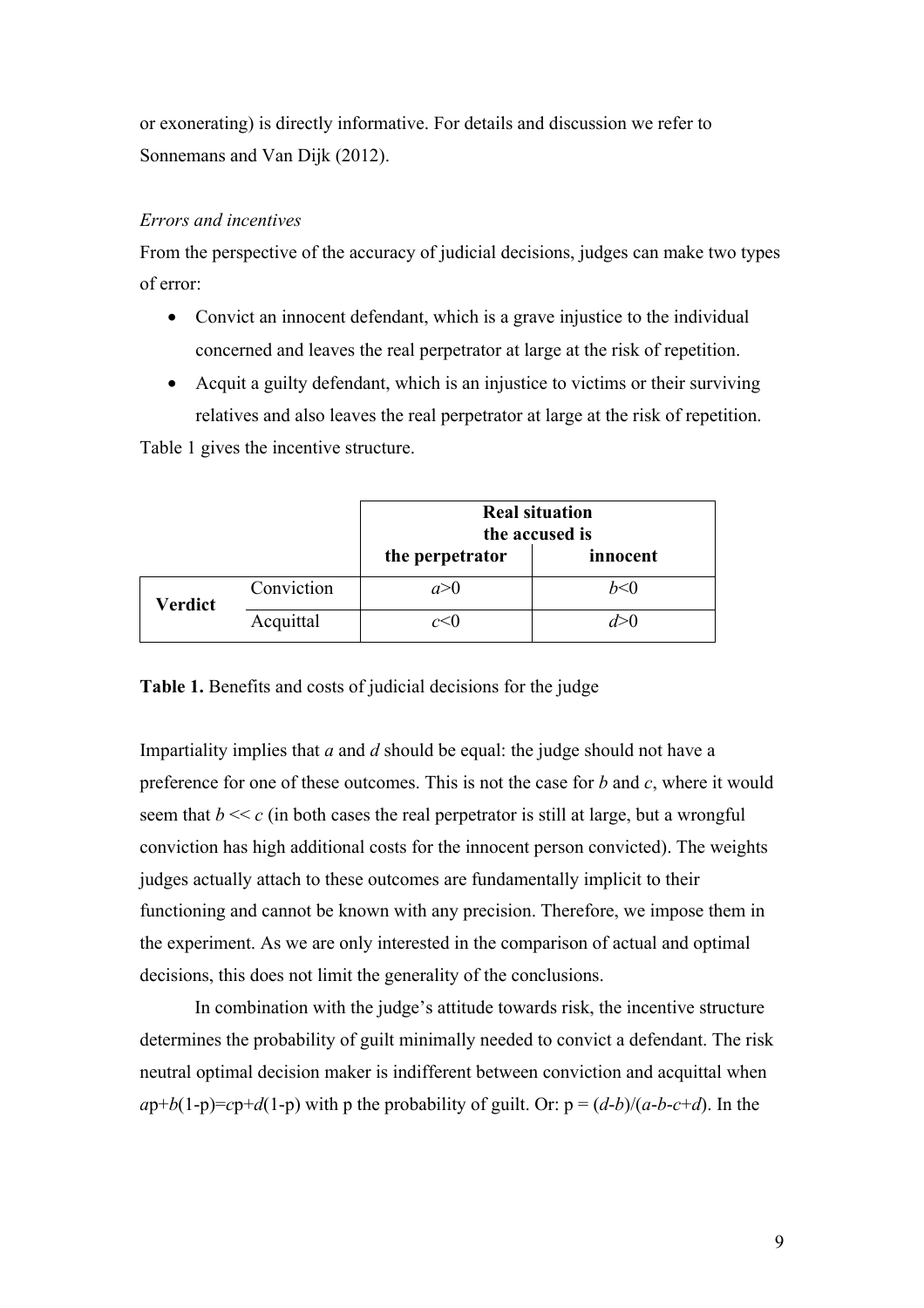experiment a=d=100, b=-1500 and c=-300 euro cents and thus the risk neutral decision maker should convict only when the probability of guilt is larger than 80%.<sup>6</sup>

#### *Evidence and uncertainty*

!!!!!!!!!!!!!!!!!!!!!!!!!!!!!!!!!!!!!!!!!!!!!!!!!!!!!!!

Using Bayes' formula (see e.g. Mood et al., 1974), the information contained in the evidence can be combined with the initial belief of the judge about the guilt of the defendant to arrive at a new assessment of his guilt. In terms of prior and posterior odds, where *g* stands for guilty, *ng* for not guilty and *e* for evidence and with  $P(g|e)$  +  $P(ng|e) = 1$ :

$$
\frac{P(g|e)}{P(ng|e)} = \frac{P(g)}{P(ng)} \cdot \frac{P(e|g)}{P(e|ng)}
$$
\n(1)

In words: Posterior odds equals Prior odds multiplied by the Strength of evidence.

 $P(g)/P(ng)$  is the initial belief (prior odds) and  $P(g|e)/P(ng|e)$  the adjusted belief, given the evidence (posterior odds). As convictions cannot be based on a single piece of evidence in most legal systems, generally the probabilities associated with different pieces of evidence have to be combined. The reality is that in some cases evidence will be contradictory. To allow for separate pieces of evidence, Equation (1) can be generalized, denoting the strength of a piece of evidence *i* as *Ei*, and assuming independent evidence:

$$
Odds_{posterior} = Odds_{prior} * \prod_{i=1}^{n} E_i
$$
  
where:  $E_i = P(e_i|g)/P(e_i|ng)$  (2)

Table 2 provides the structure of the evidence, as was given and explained to the participants. Three types of investigations are distinguished, each resulting in either incriminating or exonerating evidence. In a case, several inquiries could take place, of the same or other type(s).

<sup>&</sup>lt;sup>6</sup> Note that the parameters are set in such a way that participants have a very strong incentive not to convict innocent defendants. Still, this probability is lower than in practice would be the case. For example, in an experiment Martin and Schum (1987) asked subjects to assess the threshold for "beyond reasonable doubt" and found 91% for most crimes and 99% for murder. We gave more weight to reliable data collection than superficial realism in this respect.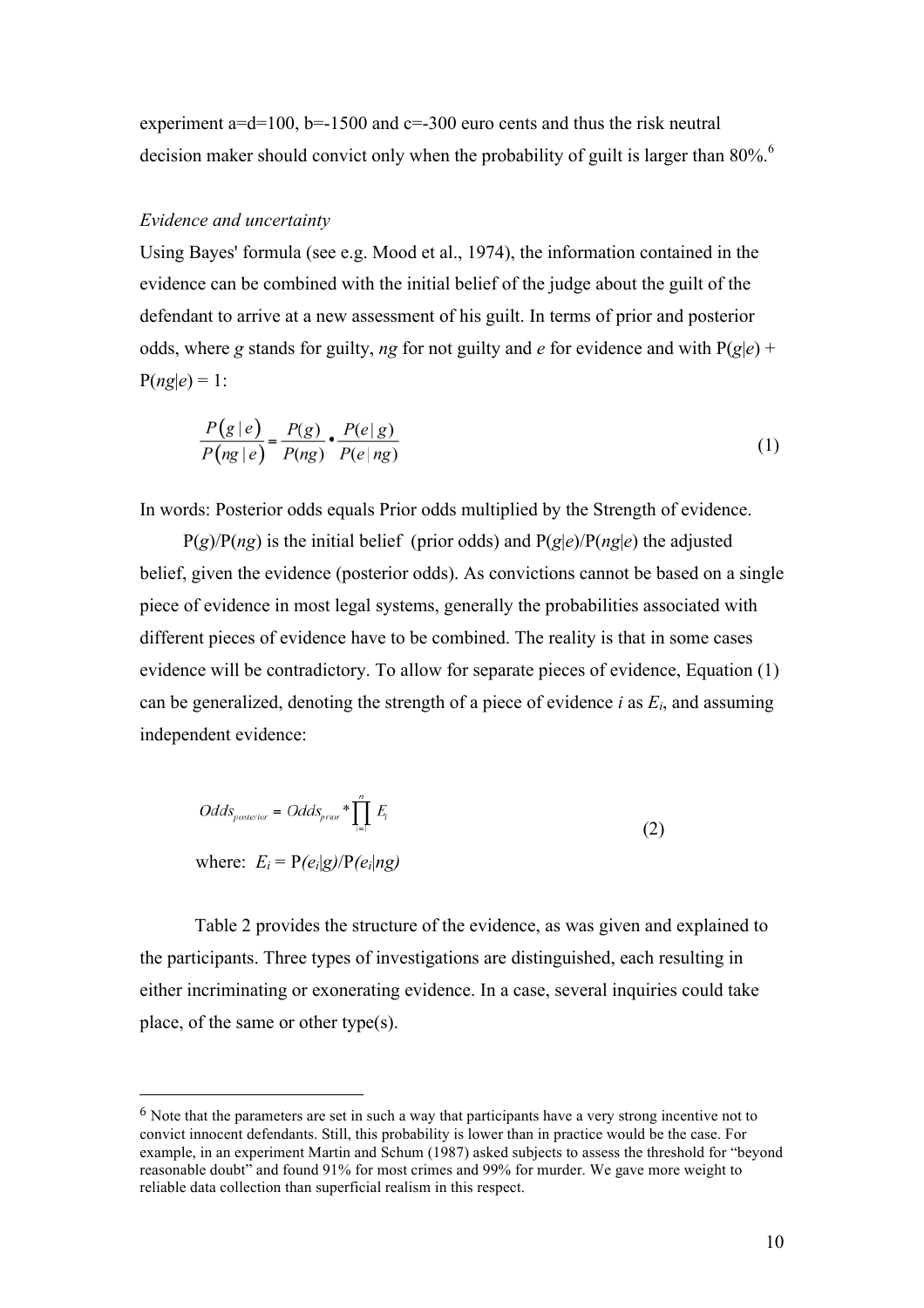The procedure to generate cases and associated evidence was as follows. First, whether the defendant was guilty or not was randomly determined with equal probability of innocence and guilt. Second, it was randomly determined which investigations would take place (type 1 and 2 with 30% probability, type 3 with 40%). Third, the outcome of each investigation was determined randomly from the probability distribution, dependent on the guilt or innocence of the defendant, as given by table 2. In this way 3 to 6 pieces (all equally likely) of evidence were generated. The evidence was presented sorted by kind (incriminating or exonerating) and strength (see the downloadable appendix for screen shots).

| Type of<br>inquiry | <b>Possible</b><br>outcome | Code in<br>experiment | <b>Probability of</b><br>evidence if the<br>accused is the<br>perpetrator | <b>Probability of</b><br>evidence if the<br>accused is not<br>the perpetrator | <b>Strength of evidence</b> |
|--------------------|----------------------------|-----------------------|---------------------------------------------------------------------------|-------------------------------------------------------------------------------|-----------------------------|
| 11                 | Incriminating              | 1INC                  | 84%                                                                       | 36%                                                                           | $84/36=7/3=2.33$            |
|                    | <b>Exonerating</b>         | 1EX <sub>O</sub>      | 16%                                                                       | 64%                                                                           | $16/64=1/4=0.25$            |
| $\overline{2}$     | Incriminating              | 2INC                  | 64%                                                                       | 16%                                                                           | $64/16=4.00$                |
|                    | <b>Exonerating</b>         | 2EXO                  | 36%                                                                       | 84%                                                                           | $36/84=3/7=0.43$            |
| β                  | Incriminating              | 3INC                  | 60%                                                                       | 40%                                                                           | $60/40=3/2=1.50$            |
|                    | <b>Exonerating</b>         | <b>3EXO</b>           | 40%                                                                       | 60%                                                                           | $40/60=2/3=0.66$            |

**Table 2**. Strength of evidence. In the experiment incriminating evidence was printed in red and exonerating evidence in blue and the size of the codes differed with the strength (see the downloadable appendix).

#### **4.2 Methodology**

In Sonnemans and Van Dijk (2012) this decision problem was used by having participants decide 30 cases individually. In the experiment reported here the same 30 cases were presented to three-person groups, the frequently used size of judicial panels, in the same sequence. Participants were randomly assigned to these groups of three persons. In each of the 30 cases participants first had to decide individually to convict or acquit the defendant and to assess the probability of guilt. Having done that, they had to decide the cases in their groups. To that end they were asked to discuss the cases in chat sessions. Each group member had to make at least one contribution to the group discussion. Having made a contribution, each group member could quit the chat session at his chosen moment and propose to convict or acquit the defendant, giving also his assessment of the probability of guilt. The group decision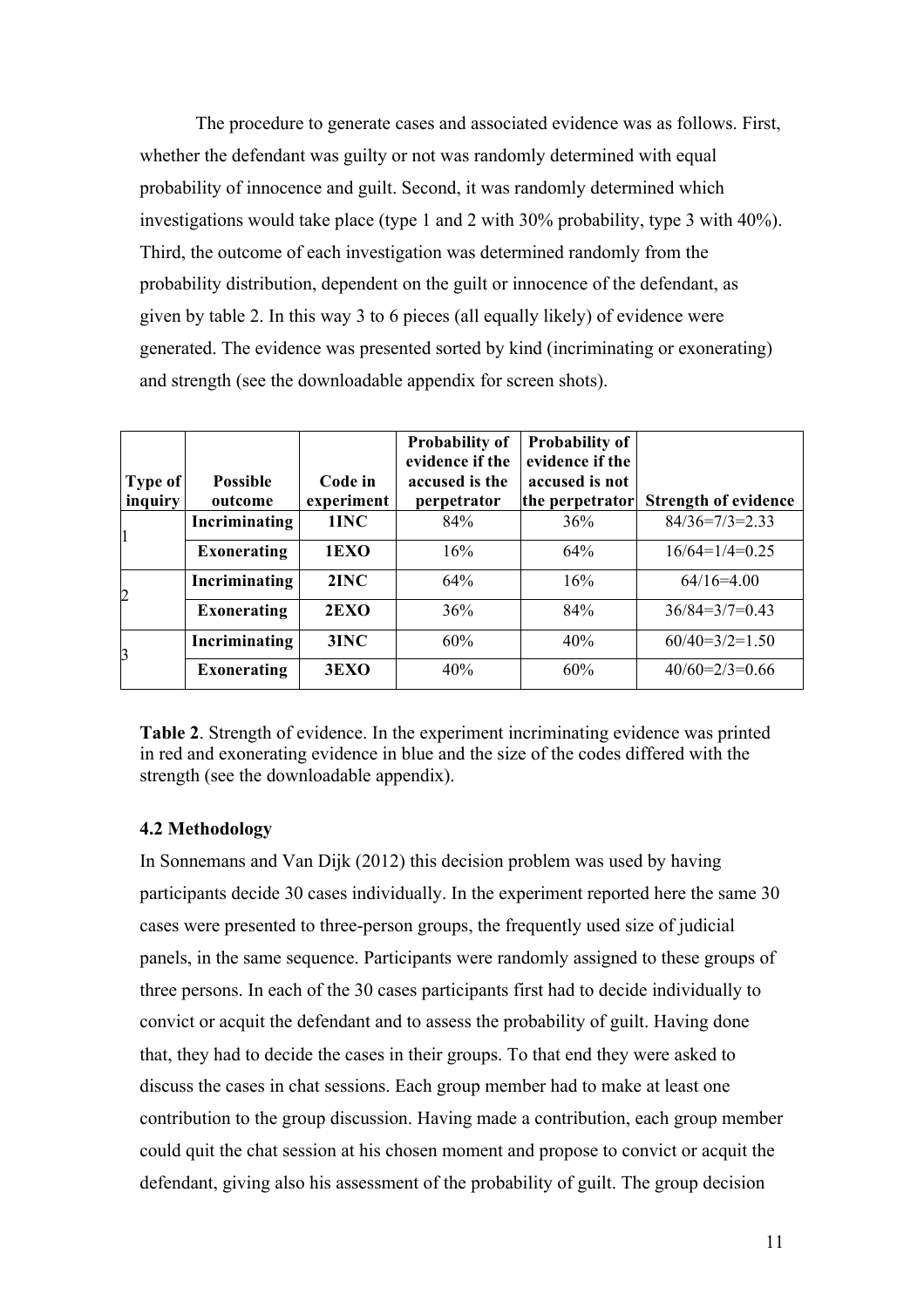was then determined by simple majority. The group assessment of the probability of guilt was calculated as the median of the individual probability assessments. This has the advantage that participants do not have an incentive to give assessments that diverge from their actual beliefs for strategic reasons<sup>7</sup>. For each case one of the four decisions (individual and group decisions to convict or acquit and the individual and group assessment of probability of guilt) was randomly selected and paid out at the end of the experiment. The probability of guilt was incentivized using a quadratic scoring rule (payoff between 0 and 1 euro).

Table 3 distinguishes the five different types of decisions we need to test the hypotheses of the previous section. Two of these decisions (IndGroup and GroupGroup) are directly observed in this experiment, the individual decision in the individual treatment (IndInd) is observed in a previously reported individual experiment (Sonnemans and van Dijk, 2012), and two decisions are constructed based upon the individual decisions in the individual and group treatments (ConGroupGroup and ConGroupInd). These constructed group decisions are determined by applying simple majority rule to the individual decisions. In the group treatment, this would have been the group decision, if we had not allowed deliberation to take place. In this treatment we use the existing group formation (which enables within subjects statistical tests), in the individual treatment we assign subjects randomly to three-person groups.

!!!!!!!!!!!!!!!!!!!!!!!!!!!!!!!!!!!!!!!!!!!!!!!!!!!!!!!

<sup>7</sup> If the group assessment would have been the *mean* instead of the median, a participant who thinks that his actual belief is higher (or lower) than the beliefs of the other two group members has an incentive to overstate (or understate) his belief.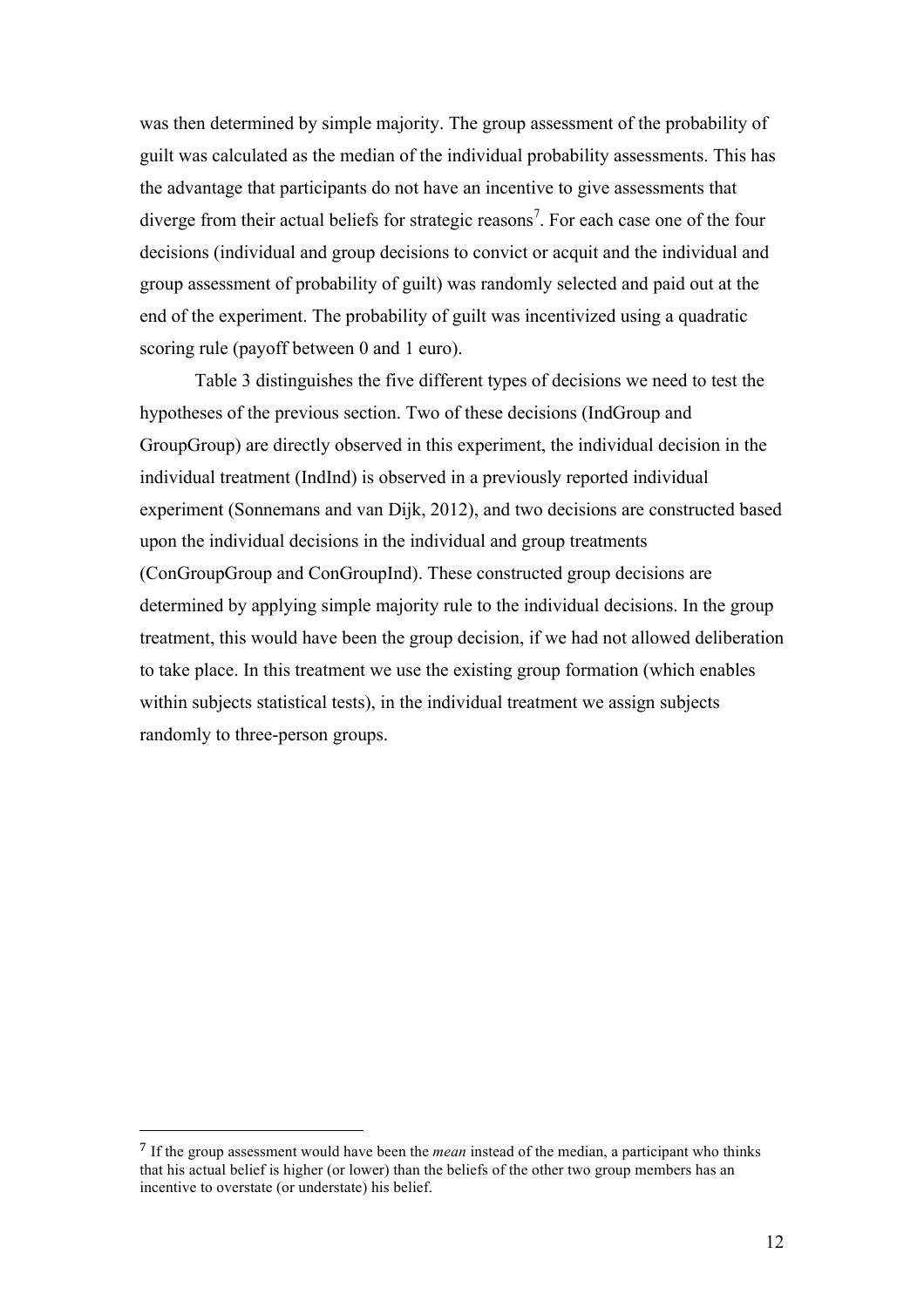| Code          | Description                   | Experiment                   |
|---------------|-------------------------------|------------------------------|
| IndGroup      | Individual decision in group  | This study                   |
|               | treatment                     |                              |
| GroupGroup    | Group decision after          | This study                   |
|               | discussion                    |                              |
| ConGroupGroup | Constructed group decision in | This study                   |
|               | group treatment based upon    |                              |
|               | IndGroup                      |                              |
| IndInd        | Individual decision in        | The individual treatment is  |
|               | individual treatment          | reported in: Sonnemans & van |
|               |                               | Dijk 2012                    |
| ConGroupInd   | Constructed group decision in | The individual treatment is  |
|               | individual treatment based    | reported in: Sonnemans & van |
|               | upon IndInd                   | Dijk 2012                    |

## **Table 3**. Treatment variables

The quality of decisions by individuals and groups (hypothesis 1) are studied by comparing GroupGroup with IndGroup and IndInd. The difference in quality between individual and group decisions can be disentangled (hypothesis 2) by distinguishing the effect of the wisdom of crowds which is the difference between IndGroup and ConGroupGroup, and the result of deliberation. The effect of deliberation can be measured in two ways. If we focus on a case-by-case difference, the right comparison is between the decision without deliberation in the group treatment (ConGroupGroup) and the same decision after deliberation (GroupGroup). Alternatively, we can compare the wisdom of crowds of participants who *never* deliberate (ConGroupInd) with the decisions after deliberation (GroupGroup). Any difference in outcome between these two comparisons can be attributed to learning effects in the group treatment, which brings us to the third hypothesis. While the actual guilt or innocence of defendants was not revealed during the experiment and could not be a source of learning, participants could learn from each others' arguments in previous cases (hypothesis 3). To study the learning effect of the group discussion we compare the individual decisions IndGroup and IndInd.

# **4.3. Procedures**

Computer screens and the instructions are available in the downloadable appendix and the reader can anonymously participate in an online, individual version of the experiment at www.creedexperiment.nl/recht2/begin.html.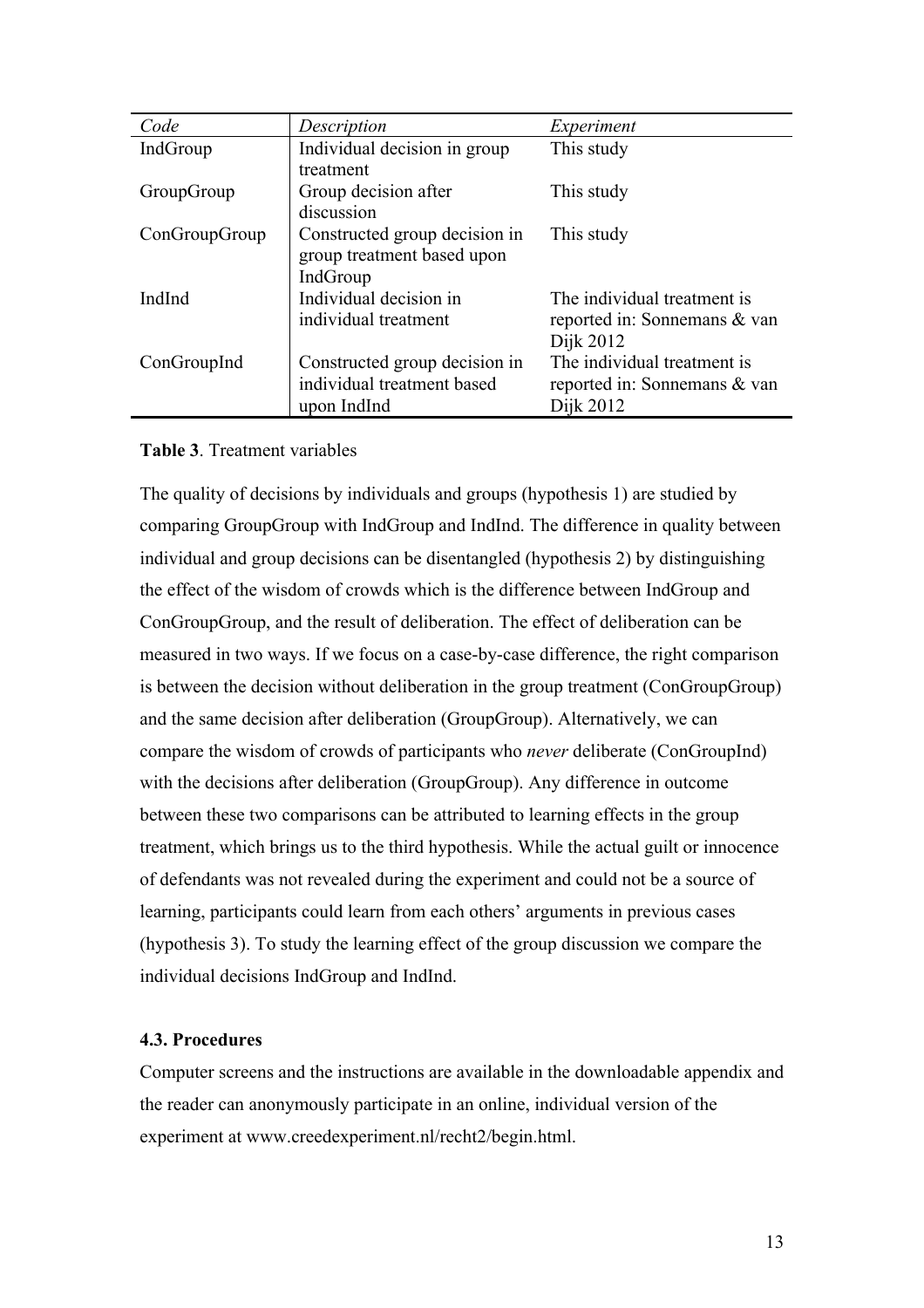Participants had to decide 30 cases, with which they could earn money. In addition to the earnings to be discussed below, all participants earned a salary of 100 euro cents per case. Participants were informed in advance that in about 15 of the 30 cases the defendant was guilty, so the a priori odds were 1. The 30 cases are given in the Appendix.

To guarantee their understanding of the experiment, participants had to answer computerized questions individually and received feedback. A participant could only continue if (s)he had answered the questions correctly. Then the participant had to continue with 6 practice cases again individually, with which no money could be earned. Feedback was given per practice case and after all the practice cases, and included the pay-off if the case(s) had been for real. The outcomes of the 30 cases were only given at the end of the experiment.

For every case, participants reported the subjective probability that the accused was guilty, and made the decision to convict or acquit. The decision was rewarded according to table 1 with, as mentioned before, in euro cents, *a*=*d*=100, *b*=- 1500 and *c*=-300, and the belief according to a quadratic scoring rule. The reader is referred to Appendix 1. The scoring rule is incentive compatible for risk neutral individuals (see Offerman et al., 2009). This procedure prevents hedging behavior by participants. All participants received the same cases and evidence. The risk neutral decision maker should only convict the accused when the evidence points to a probability of guilt higher than 80%. This occurred in 8 of the 30 cases. In section 4.1, we specified already the way in which individual and group decisions were made.

*Participants* The experiment took place at the CREED laboratory of the University of Amsterdam. Participants were social sciences students, mainly in economics and psychology. In total 99 students participated in the experiment, earning on average 32 euro in about two hours. In the experiment of Sonnemans and Van Dijk (2012), with which results are compared, also law students and candidate judges participated. For the comparison only the data for participants studying social sciences (122 students) are used.

#### **5. Results**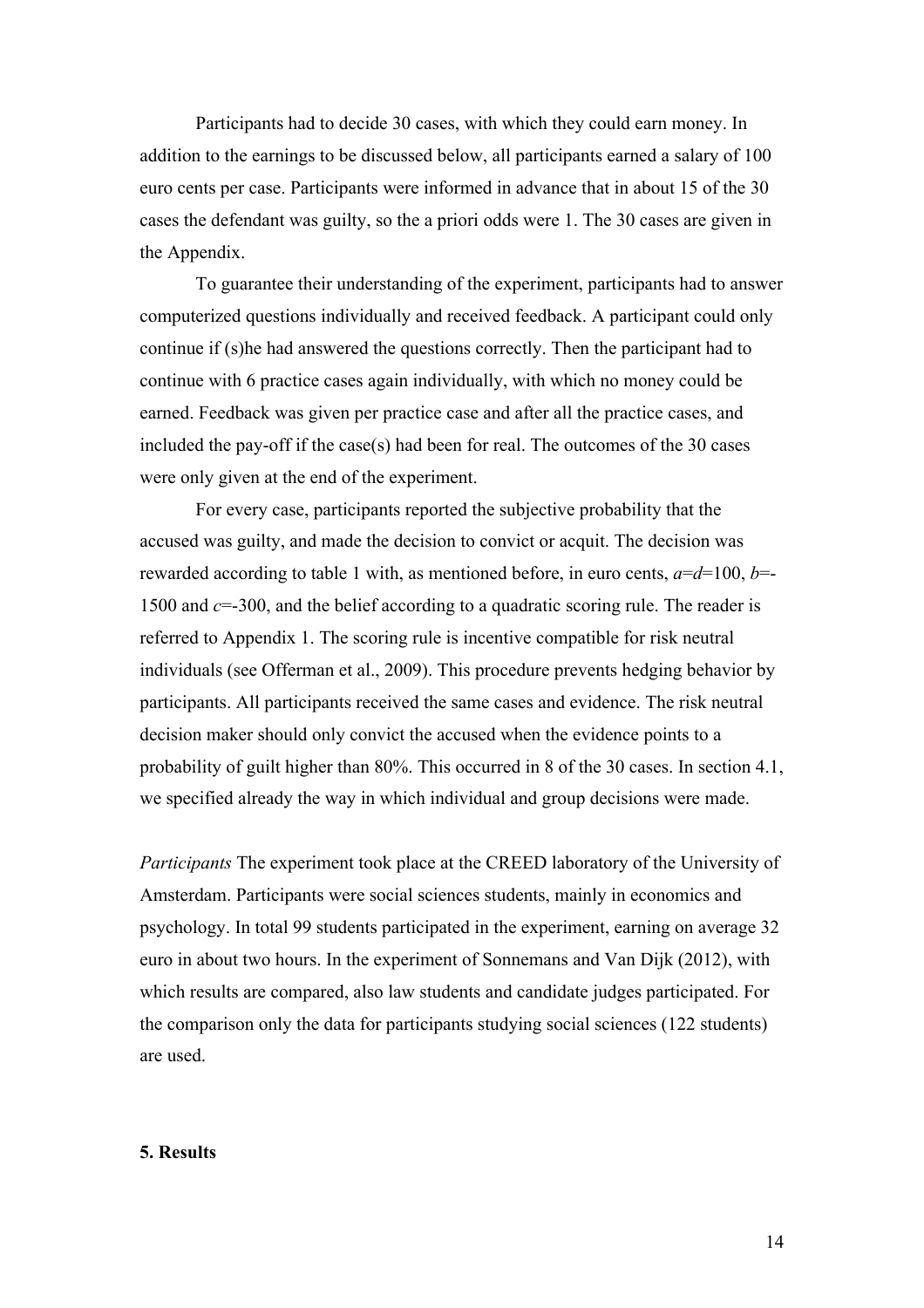We will follow the hypotheses formulated in section 3. All statistical tests are non parametric (Mann-Whitney, 2-sided) and the level of observation is the average over the cases of individuals or groups.

#### 5.1 The quality of group versus individual decision-making

Figure 1 shows the relationship between the proportion of convictions and the objective probability of guilt. Recall that if the probability is smaller than 80% rational risk neutral decision makers will acquit the defendant. Else, they will convict the defendant. In the figure the group decisions following deliberation (GroupGroup), individual decisions of participants in the group condition (IndGroup) and individual decisions in the individual condition (IndInd) are depicted. The group decisions (green) are closer to the optimal decisions (black broken line) than the individual decisions (blue and red). Also, individual decisions in the group condition (blue) are better than the individual decisions (red), indicating that group discussions improve subsequent individual decisions. Table 4 gives the corresponding average number of errors.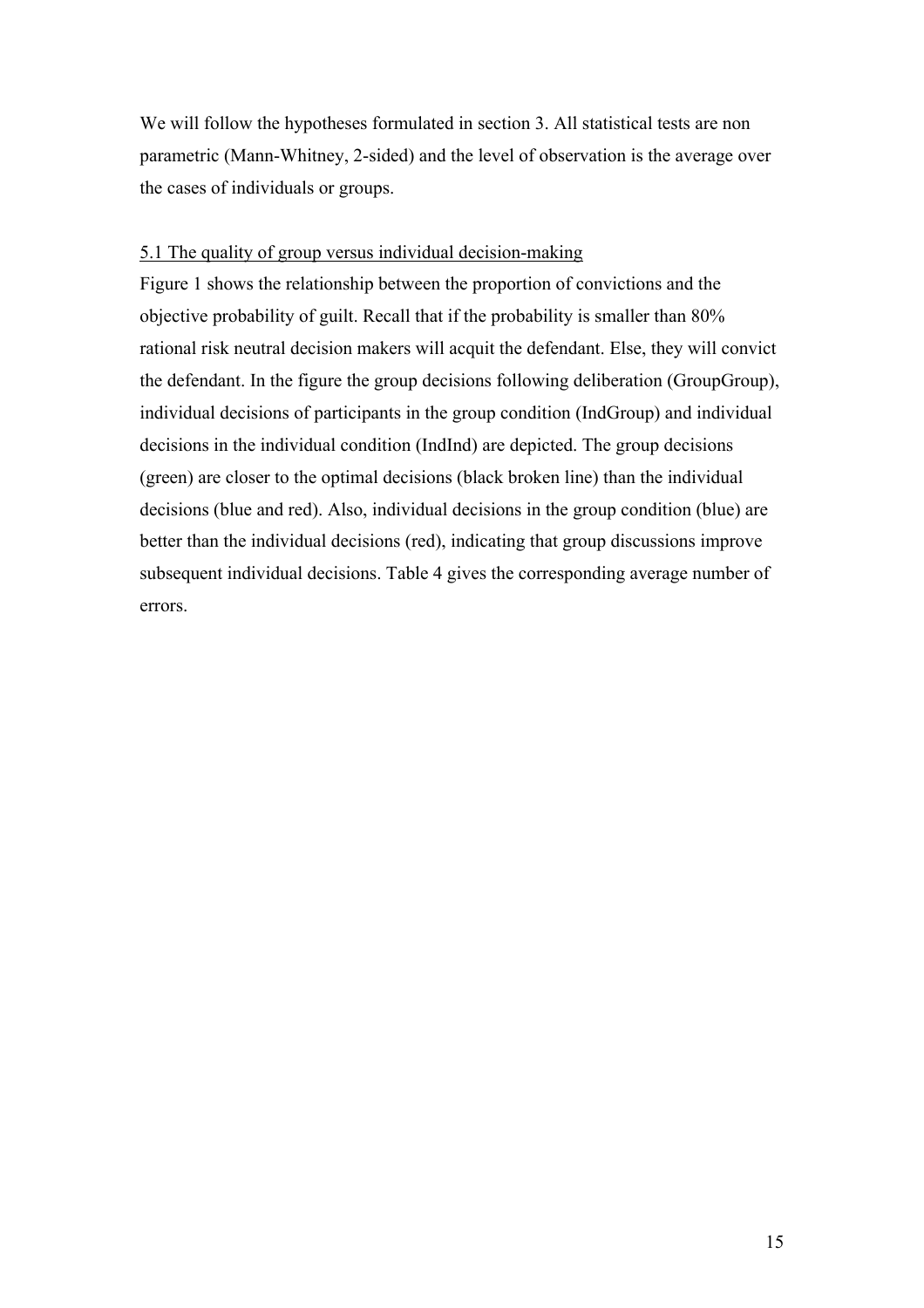

**Figure 1**. Proportion of convictions (vertical axis) and the objective probability of guilt. The black broken line gives the optimal decisions.

|                                      | $#$ wrong Acquittals | # wrong Convictions | Total errors |
|--------------------------------------|----------------------|---------------------|--------------|
| GroupGroup                           | 0.45                 | 2.03                | 2.48         |
| IndGroup                             | 0.53                 | 2.84                | 3.36         |
| IndInd                               | 0.46                 | 4.20                | 4.66         |
| <b>Tests p-values</b>                |                      |                     |              |
| Group Group vs. Ind Group (Wilcoxon) | .407                 | .000                | .000         |
| GroupGroup vs, IndInd (MW)           | .634                 | .000                | .000         |
| IndGroup vs. IndInd (MW)             | 429                  | .001                | .001         |

**Table 4**. Average number of errors of both types and in total, in 30 cases for all participants, and statistical tests. A decision is a wrong acquittal (conviction) when the accused is acquitted (convicted) while the objective probability of guilt is larger (smaller) than 80%. p-values smaller than 0.05 are printed in bold.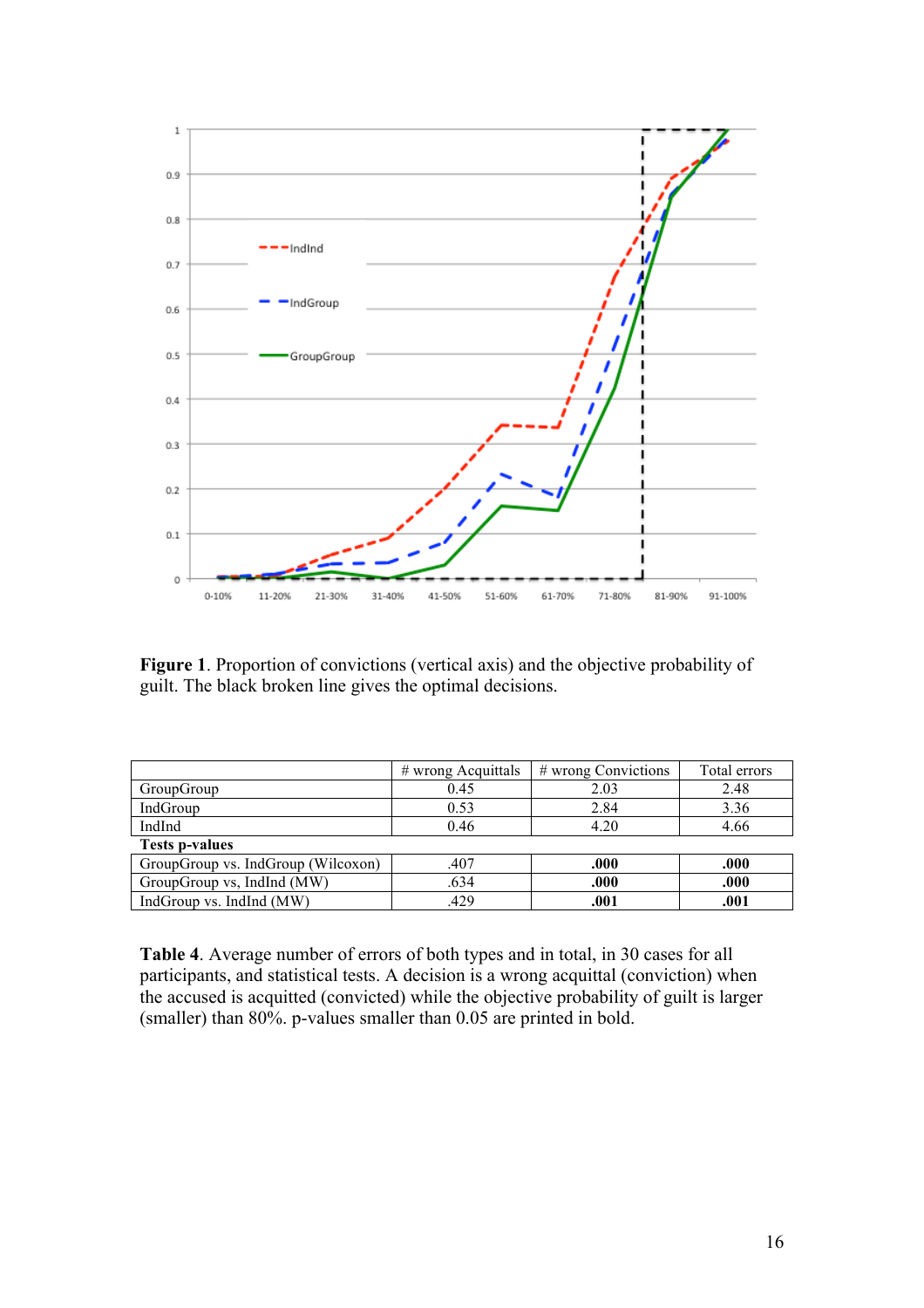|                   |                                        |                      | Objective probability of guilt |        |       |
|-------------------|----------------------------------------|----------------------|--------------------------------|--------|-------|
|                   |                                        | $0 - 40\%$           | $40 - 80\%$                    | $80-$  |       |
|                   |                                        |                      |                                | 100%   |       |
| <b>Hypothesis</b> | Treatment                              | $(13 \text{ cases})$ | (9)                            | (8)    | All   |
|                   |                                        |                      | cases)                         | cases) | cases |
|                   | IndInd                                 | 33.5                 | 128.4                          | 10.1   | 55.7  |
|                   | ConGroupInd                            | 5.3                  | 108.4                          | 1.6    | 35.2  |
|                   | IndGroup                               | 20.2                 | 81.8                           | 10.3   | 36.0  |
|                   | ConGroupGroup                          | 2.6                  | 68.3                           | 4.5    | 22.8  |
|                   | GroupGroup                             | 5.4                  | 56.7                           | 7.1    | 21.2  |
|                   | <b>Tests p-values</b>                  |                      |                                |        |       |
| H1                | IndInd vs. GroupGroup (MW test)        | 0.017                | 0.000                          | 0.827  | 0.000 |
| H1                | IndGroup vs GroupGroup (Wilcoxon test) | 0.003                | 0.000                          | 0.050  | 0.000 |
| H <sub>2</sub>    | IndGroup vs ConGroupGroup (Wilcoxon    | 0.008                | 0.008                          | 0.000  | 0.000 |
|                   | test)                                  |                      |                                |        |       |
| H <sub>2</sub>    | IndInd vs ConGroupInd (Wilcoxon test)  | 0.000                | 0.000                          | 0.000  | 0.000 |
| H2                | ConGroupGroup vs GroupGroup            | 0.414                | 0.018                          | 0.024  | 0.231 |
|                   | (Wilcoxon test)                        |                      |                                |        |       |
| H2                | ConGroupInd vs GroupGroup (MW test)    | 0.859                | 0.004                          | 0.023  | 0.021 |
| H <sub>3</sub>    | IndInd vs IndGroup (MW test)           | 0.057                | 0.003                          | 0.767  | 0.002 |
|                   | ConGroupInd vs ConGroupGroup (MW       | 0.423                | 0.024                          | 0.409  | 0.116 |
|                   | test)                                  |                      |                                |        |       |
|                   | IndInd vs ConGroupGroup (MW test)      | 0.000                | 0.000                          | 0.000  | 0.000 |
|                   | ConGroupInd vs IndGroup (MW test)      | 0.009                | 0.425                          | 0.000  | 0.641 |

**Table 5**: Average error per case, defined as the difference of expected earnings of actual decisions and expected earnings of optimal decisions, in cents, and statistical tests. p-values smaller than 0.05 are printed in bold. The last three rows are not directly related to the hypotheses but displayed for completeness.

As incentives are of a financial nature, error can best be expressed in costs per case, defined as the difference between the expected earnings of actual decisions and the expected earnings of optimal decisions, see table 5. For all 30 cases the costs per case are 21.2 cents for group decisions, 36.0 cents for individual decisions in the group condition and 55.7 cents for the individual decisions in the individual condition. The differences are highly significant. To compare within subjects individual and group decisions in the group condition the Wilcoxon test is applied  $(p=0.000)$ .

Errors can occur due to a wrong assessment of the probability of guilt and to a wrong decision to convict or acquit a defendant for a given assessment of the probability of guilt. In Sonnemans and Van Dijk (2012) it was found that the main source of error are the decisions, as the assessment of probability is reasonably accurate. We find this in the group condition as well. The average error in cents in the assessment of the probability is 1.9 cents in the group decisions, and 3.1 and 2.8 cents for the individuals in the group and the individual treatment. The groups do statistically significant better than the individuals (both p's <0.01), but the difference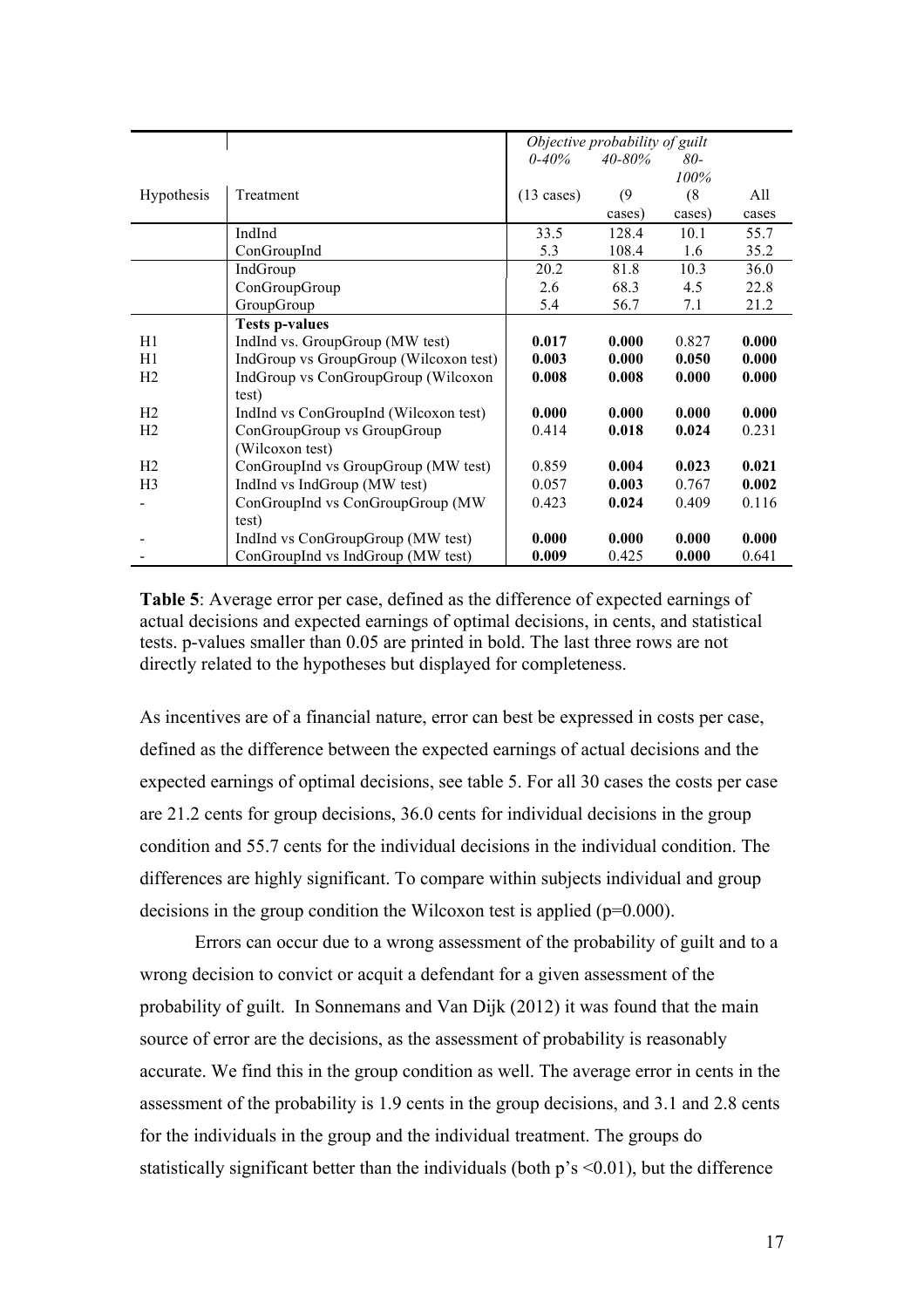between the two types of individual decisions is insignificant (p=.68. Obviously, the main cause of error lies in the decisions, and we will not discuss the probability assessment any further.

Aggregating cases in three ranges of objective probability of guilt highlights the differences for cases of different difficulty (Figure 2). For small as well as large probability of guilt decisions are simple, and the differences between the conditions are small. In the middle range decisions are complicated, and there the differences are large. In this area the optimal decision is to acquit defendants, and, consequently, all errors are of the worst kind.



**Figure 2**. Proportion of convictions for three categories of objective probability of guilt.

By having a team decide instead of one judge, error cost is reduced most for the difficult cases (56.7 vs. 128.4), but, the reduction is also large for the relatively easy cases with low probability of guilt (5.4 vs. 33.5). In this range error is also of the worst kind (convicting an innocent defendant). Avoiding such rare but very costly errors has a large return. Consequently, reducing error in simple cases by hearing these by a panel of judges has a substantial return by avoiding unwarranted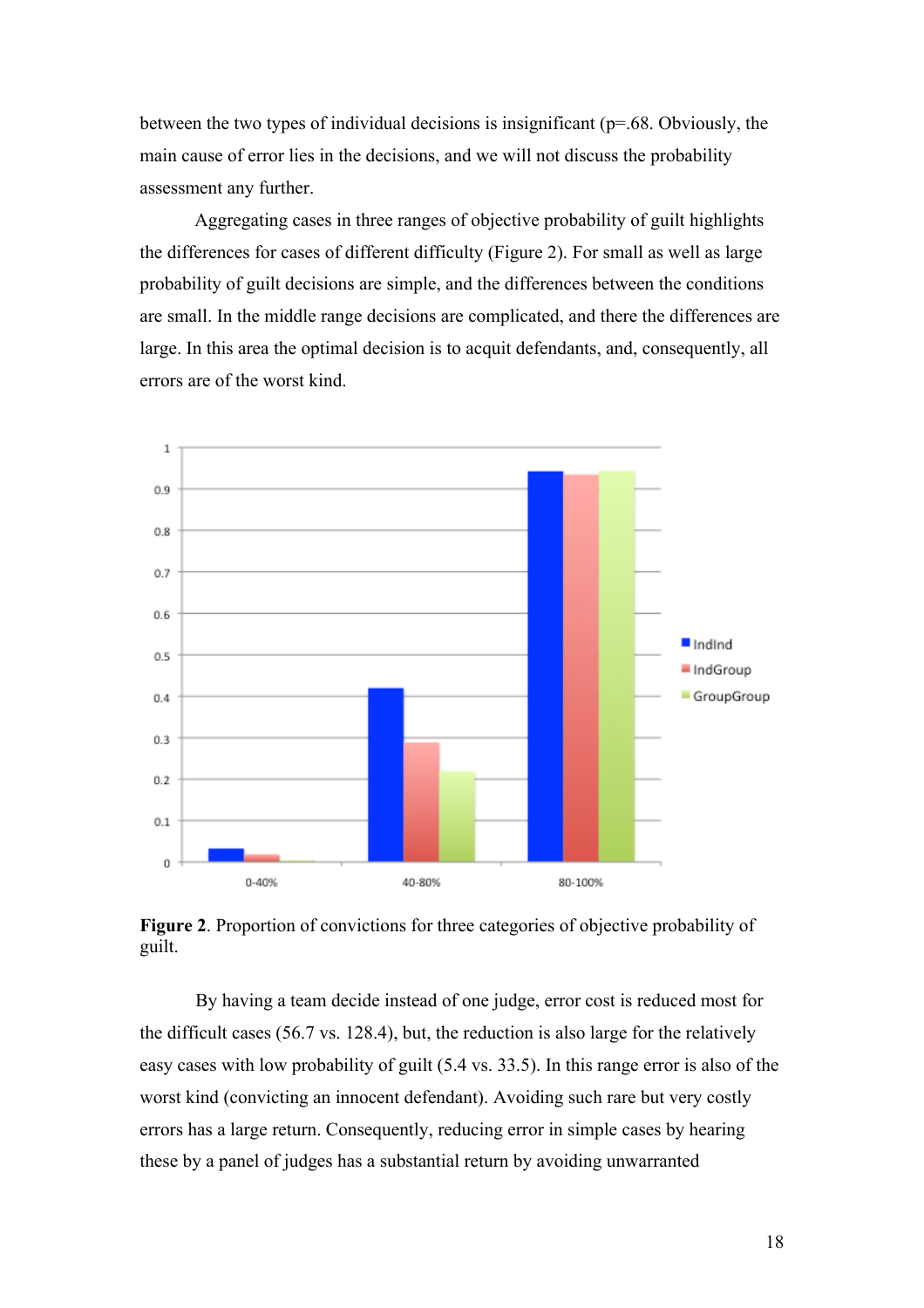convictions. For simple cases with high probability of guilt individual decisions have little error (10.1), and there is hardly any room for improvement (7.1). This difference is statistically insignificant.

We can conclude that in line with hypothesis 1 groups perform better than individuals. Against our expectation, this effect is not limited to the difficult cases (objective probability of guilt 40-80%): also for a range of simple cases groups perform better.

#### 5.2 The effect of aggregation of opinion and deliberation

There are two ways to compare the accuracy of decisions by groups based on – without any deliberation or other interaction – aggregation of individual decisions (wisdom of (small) crowds) and individual decisions. First, in the group condition individual decisions (IndGroup) can be compared with the constructed decisions derived by aggregating the individual decisions using simple majority (ConGroupGroup). Second, the individual decisions in the individual condition (IndInd) can be compared with constructed group decisions derived by aggregating individual decisions in the same way (ConGroupInd). In the group condition the groups exist; in the individual condition the groups are formed randomly.

Table 5 gives the numerical values for the relevant decisions, and also provides the statistical tests. The differences between individual decisions and the same individual decisions, aggregated in groups of three participants, are highly significant. In the individual condition average error costs are 55.7 cents for individual decisions (IndInd) and 35.2 cents for constructed group decisions (ConGroupInd). In the group condition average error costs are 36.0 cents for individual decisions (IndGroup) and 22.8 cents for group decisions (without deliberation, ConGroupGroup) for all cases. In all three ranges of objective probability of guilt, the differences are large. Decisions improve substantially by mechanically combining the individual decisions. In Table 5 also both types of mechanical group decisions are compared. Only for difficult cases the differences are significant; in the other ranges error is very small for both types of group decisions. The wisdom of crowds manifests itself strongly, and this part of the hypothesis stands.

Next, we study whether deliberation has an additional effect on the quality of decisions. Table 5 shows that for the difficult cases (objective probability of guilt ranging from 40 till 80%) error is significantly less in group decisions that are based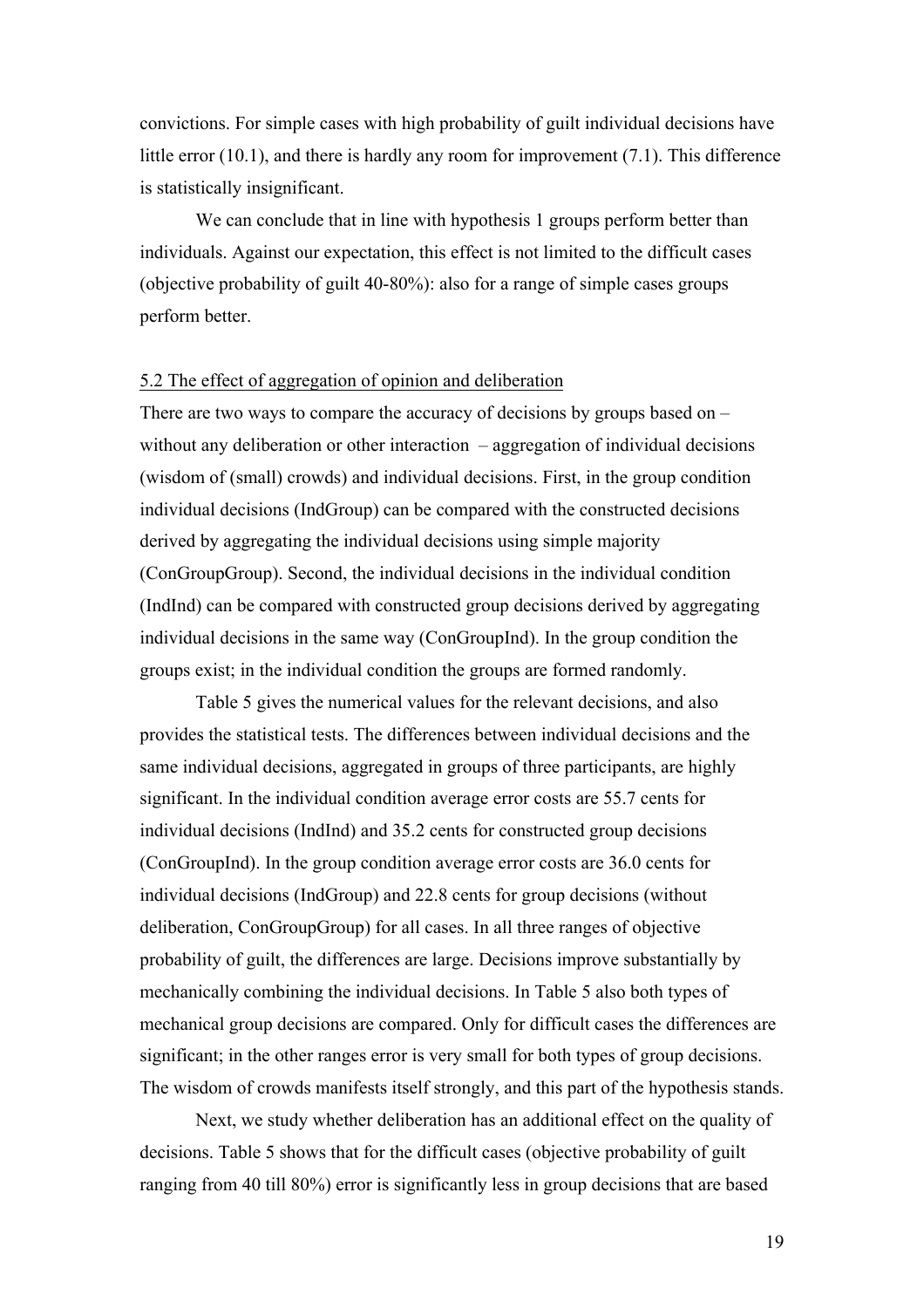on deliberation (GroupGroup) than in mechanically generated group decisions (ConGroupGroup): 56.7 cents versus 68.3 cents. For the other cases this is not so; with respect to simple cases with high objective probability of guilt costs are even significantly higher with than without deliberation. Over all cases the differences are small and insignificant. It may be argued that for examining the effect of deliberation a better comparison is between mechanically generated group decisions of the decision-makers who have no experience of deliberation in previous periods (ConGroupInd) versus the decisions after deliberation in the group treatment (GroupGroup). This comparison also rules out the effect of previous deliberations. The differences are larger and also statistically significant if we consider all thirty cases. However, for the cases with a high probability of guilt we find a small but statistical significant difference in the other direction: ConGroupInd performs somewhat better than GroupGroup for these cases.

We take a closer, explorative, look at cases where groups (GroupGroup) make a different decision than the (constructed) wisdom of crowds groups (ConGroupGroup). Table 6 shows than in 955 (96%) cases the decision is the same. In 8 cases the groups convict while the majority of the individual decisions (and thus the constructed group decisions) are acquittals; in all 8 cases (from 7 different groups) the objective probability was lower than 80% and the right decision was to acquit; deliberation led to a deterioration of the quality of the decisions. In 27 cases the majority of the individual decisions was to convict, while the group decision was to acquit. In 23 of these 27 cases the right decision was to acquit, and the group made the correct decision. When the objective probability of guilt is smaller than 40%, in two (one) cases deliberation improves (worsens) the decision. In the more difficult cases with an objective probability between 40% and 80% deliberation improves (worsens) decisions in 20 (6) cases. Finally, there are 6 cases with an objective probability larger than 80% in which the group acquits while the majority of the individual decisions was (rightly) to convict. Apparently, deliberation helps in difficult cases, but does not improve decisions in simple cases, and may even lead to a deterioration of some decisions. Mechanical aggregation of individual decisions reduces error already to a very large degree. Deliberation can then easily lead astray.

We can also conclude from table 6 that there is a strong tendency towards unanimity (94% in GroupGroup versus 82% in ConGroupGroup). Deliberation causes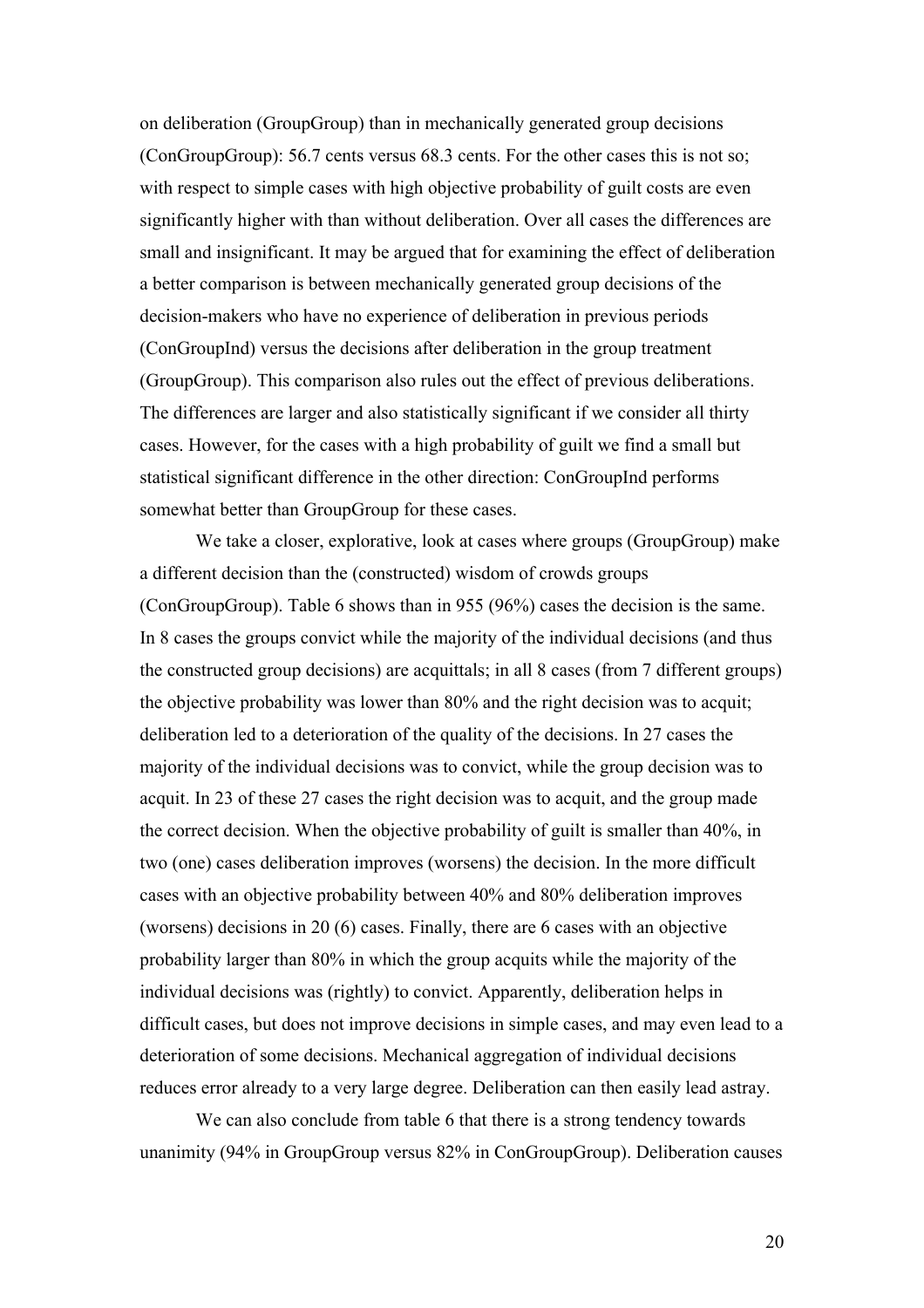many participants to change their mind, whether by conviction, trust in other group members or due to group pressure.

|               | <i>GroupGroup</i> |                |                   |                |                |     |       |  |  |
|---------------|-------------------|----------------|-------------------|----------------|----------------|-----|-------|--|--|
|               |                   |                | acquit<br>convict |                |                |     |       |  |  |
|               |                   |                | 0                 | 1              | $\overline{2}$ | 3   | Total |  |  |
|               |                   | 0              | 554               | 2              | 0              |     | 556   |  |  |
| ConGroupGroup | acquit            |                | 75                | 16             | 3              | 5   | 99    |  |  |
|               |                   | $\overline{2}$ | 14                | 9              | 23             | 37  | 83    |  |  |
|               | convict           | 3              | 2                 | $\overline{2}$ | 1              | 247 | 252   |  |  |
|               |                   | Total          | 645               | 29             | 27             | 289 | 990   |  |  |

**Table 6**: Cross table of individual opinions in groups and group decisions for the two types of group decisions. In the columns are the group decisions (GroupGroup) and the number of opinions in favor of conviction; the rows show the constructed group decisions (ConGroupGroup) and the number of individual opinions to convict.

An analysis of the deliberations shows the ways in which errors are corrected. Firstly, many elementary mistakes are eliminated. Most of these concern the understanding of the evidence and the decisions to be made<sup>8</sup>. Secondly, most groups discuss the probability of guilt in each case. Group members generally tell the others their estimates. Evidently wrong estimates are corrected, and groups often settle on some average of the remaining individual estimates. Thirdly, groups discuss whether to acquit or convict the defendant. Reasoning with respect to the relationship between probability of guilt and verdict is mostly unsystematic. Only 8 groups explicitly discuss a minimum probability of guilt necessary to convict a defendant. This threshold varies between 65% and 85%. While a threshold is often not mentioned explicitly, a reluctance to convict defendants without (very) strong evidence shows in the chats. In many groups members keep repeating the high cost of convicting innocent defendants to each other, and discussions often end with the safe course to acquit the defendant. Note that this cautious behavior of groups will decrease errors in the difficult cases (where acquittal is the right decision) but will increase errors when

!!!!!!!!!!!!!!!!!!!!!!!!!!!!!!!!!!!!!!!!!!!!!!!!!!!!!!!

<sup>8</sup> This happens in 10 groups.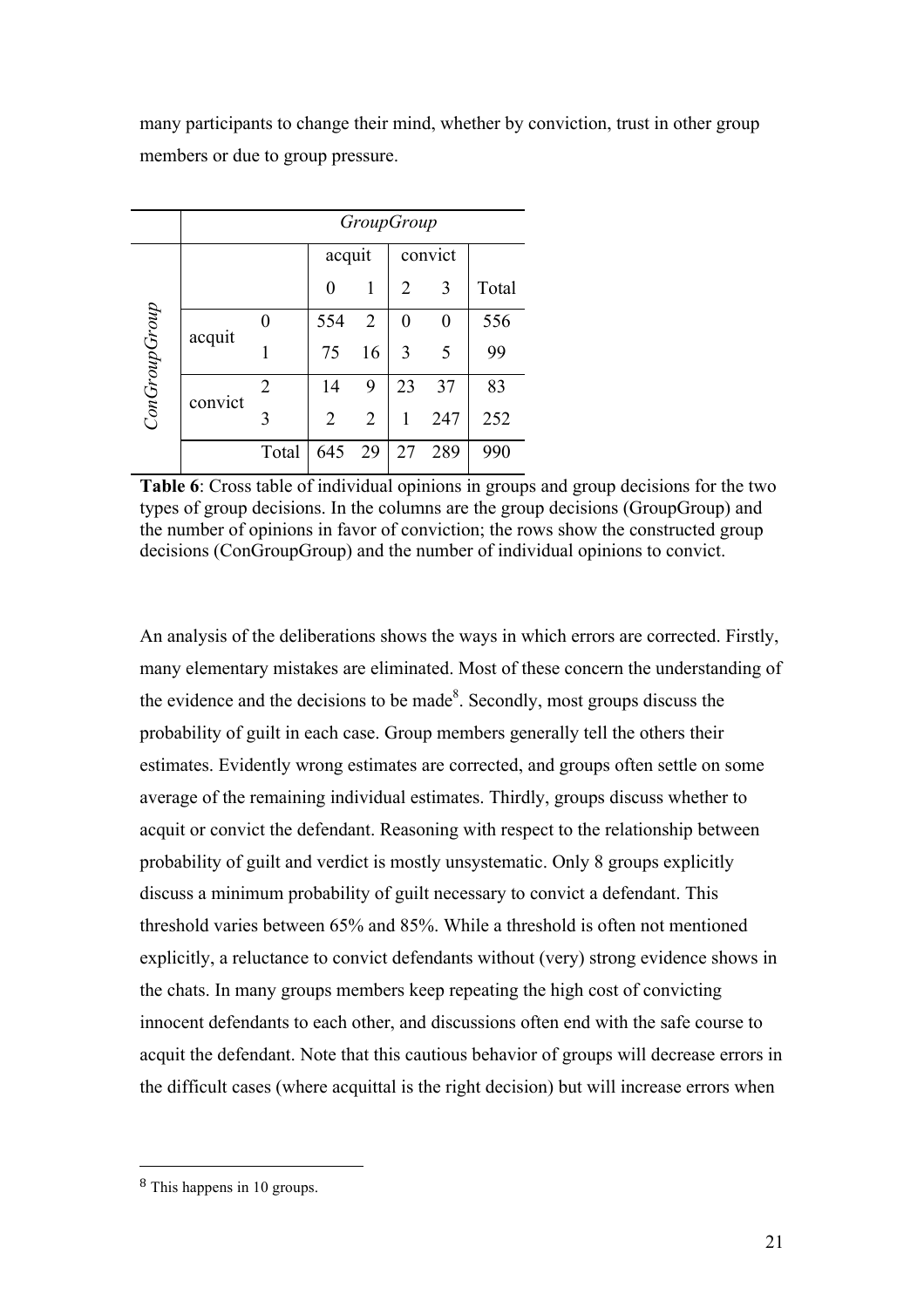the objective probability of guilt is between 80 and 100% (and conviction is the right decision).

#### 5.3 Individuals learn from taking part in panels

Hypothesis 3 can be tested by comparing IndInd (individual decisions in the individual condition) with IndGroup (individual decisions in the group condition). In the group condition participants can learn from the arguments of other group members, as mentioned before (feedback is only given at the end of the experiment in both cases). Table 5 shows large differences in error; the costs are 55.7 cents in IndInd and 36.0 cents in IndGroup. For the middle range of difficult cases and the range of simple cases with low probability of guilt costs are respectively 36% and 40% lower. The differences are significant except for the cases with high probability of guilt, where again there is little room for improvement. We can conclude that deliberation in groups helps to improve subsequent individual decisions.

#### **6. Conclusions**

We examined the adjudication of lawsuits as a specific instance of decisionmaking under uncertainty, in which deciding alone and in small groups both occur. It is also a situation in which the optimal deployment of the two methods is of great practical importance. The results are, however, also relevant for other decision situations. The experiment shows that adjudicating cases by groups of three persons leads to less error than hearing cases by a single person. Especially, error of the worst kind, convicting an innocent defendant, occurs less frequently. Hearing cases by groups improves decision-making in complicated cases and also in simple cases with low probability of guilt. Much of this gain can be realized by having three persons evaluate a case independently, and then aggregating their individual decisions by simple majority. In this way many individual errors are filtered out. We found that deliberation further improves decisions in difficult cases, in which the probability of guilt is neither strongly incriminating nor exonerating, and thus evidence and consequences of unwarranted acquittal or conviction need to be weighted carefully. This cautiousness of groups works out well in the difficult cases, but also leads to acquittals in those cases where a risk-neutral decision-maker would convict. The overall effect is a large reduction of decision costs.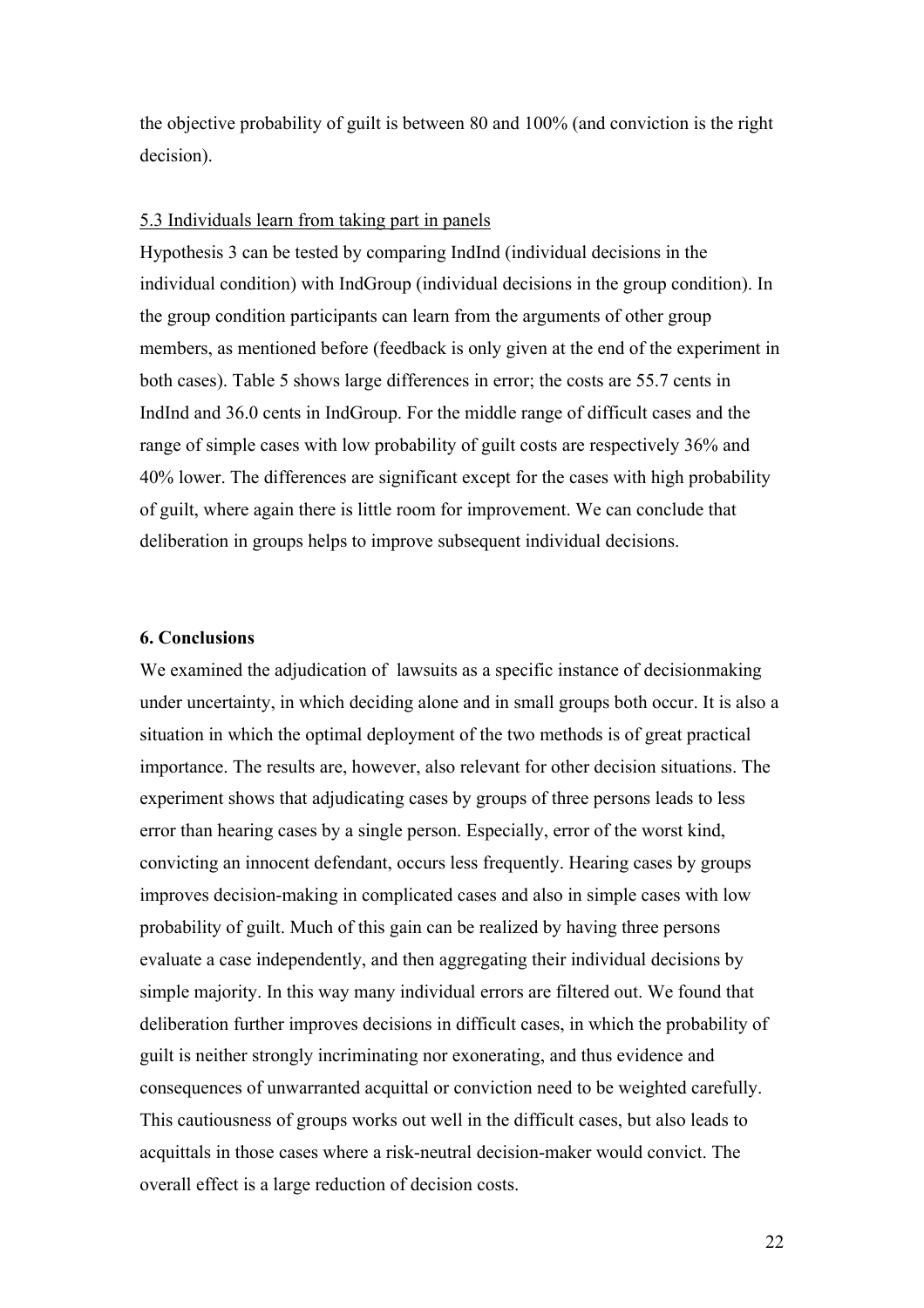As the deliberations took place in the form of chats and can therefore be analyzed afterwards, we have observed how decisions are made and how errors are avoided. Elementary misunderstandings and mistakes are corrected in many groups. Furthermore, it is striking that only a few groups determine quantitatively a minimum probability of guilt needed for conviction and compare that minimum with an estimate of the probability of guilt, based on the evidence. The vast majority of groups simultaneously discuss the probability of guilt in view of the evidence and the verdict, during which they very often point out to each other the dire consequences of convicting an innocent defendant in terms of the costs for themselves. Although this type of reasoning is not sophisticated, many errors are avoided in difficult cases.

Opinions generally converge within groups, resulting in an increase of the number of unanimous decisions from 82% to 94%. Recall that many of the 30 cases are necessarily simple, and for that reason lead to equal individual decisions. This convergence could well be an advantage of discussing cases, as defendants are more likely to accept unanimous than divided verdicts, and judges are more confident about their decisions.

Groups make better decisions than individuals, and the effect is not limited to the decision at hand. Importantly, we find that subsequent individual decisions improve by taking part in group deliberations about (difficult) cases. Participation in deliberating panels has educational value.

To conclude, group decisions out match individual decisions. Within groups deliberation has important positive effects: it leads to less error in difficult cases, and improves the quality of individual decisions in subsequent cases. However, deliberation is not useful in simple cases, and may even be counterproductive then. Our findings are largely consistent with the prevalent view of the legal profession, and confirm the wisdom of legal tradition in allocating cases to individual judges and teams of judges.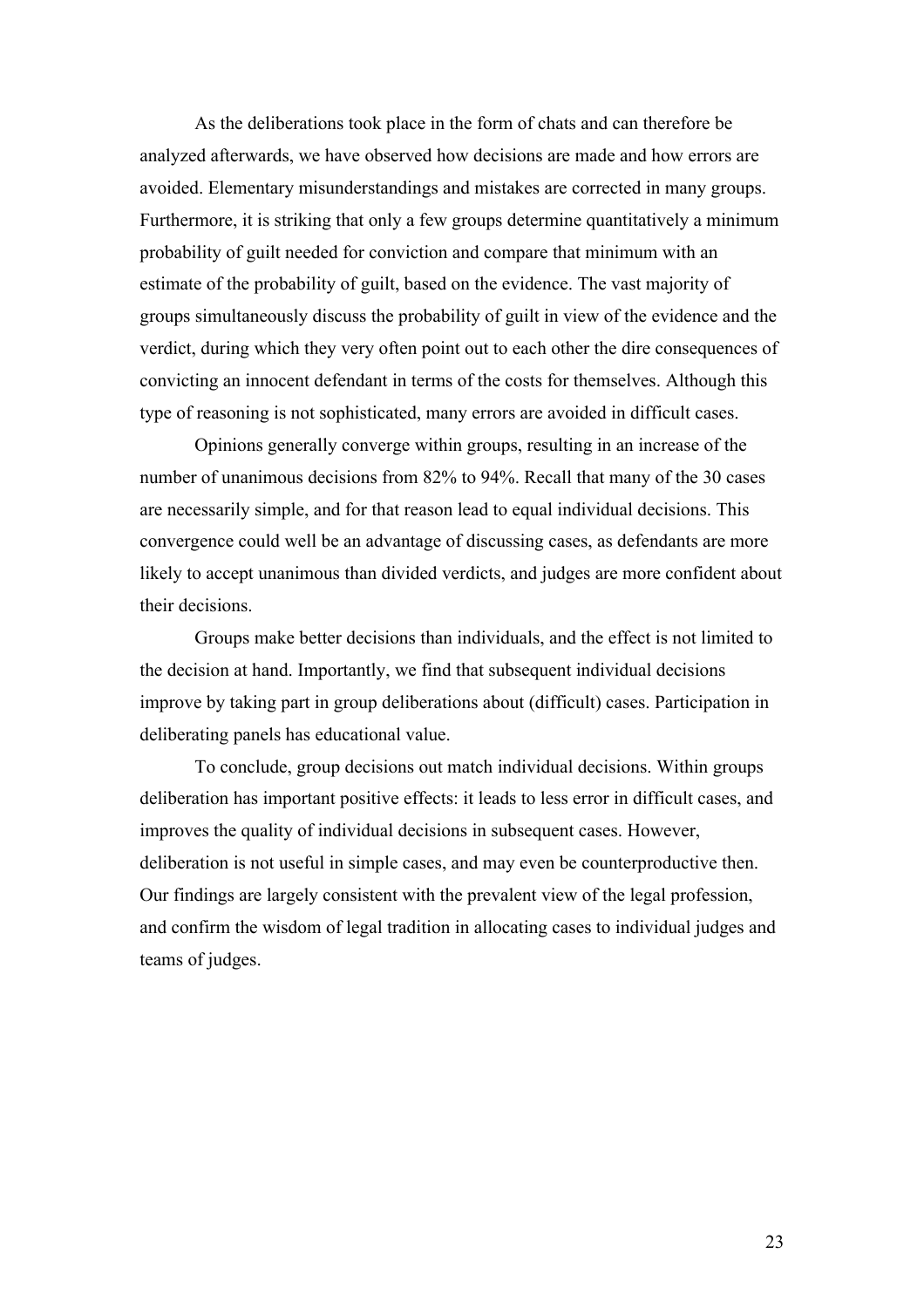#### **Literature**

- Baas, R., L. de Groot-van Leeuwen and M. Laemers (2010). Rechtspraak: samen of alleen; over meervoudige en enkelvoudige rechtspraak. Research memoranda 6- 5, Raad voor de rechtspraak.
- Blinder, A. and J. Morgan (2005). Are two heads better than one? An experimental analysis of group versus individual decision making. *Journal of Money, Credit, and Banking* 37, 789-811.
- Casari, M., Zhang, J. and Jackson, C. (2010). Do Groups Fall Prey to the Winner's Curse? IEW Working Paper 504. Institute for Empirical Research in Economics - University of Zurich.
- Charness, G., E. Karni and D. Levin (2007). Individual and group decision making under risk: an experimental study of Bayesian updating and violations of firstorder stochastic dominance. *Journal of Risk and Uncertainty* 35, 129-148.
- Cooper, D. J. and Kagel, J. H. (2005). Are Two Heads Better Than One? Team versus Individual Play in Signaling Games. *American Economic Review*, 95(3): 477-509.
- Cooper, D.J. and M. Sutter (2011). Role selection and team performance. IZA DP 5892. Institute for the Study of Labor.
- Davis, J.H. (1973). Group decision and social interaction: a theory of social decision schemes. *Psychological Review*, 80, 97-125.
- Ipsos Mori (2011). The strengths and skills of the judiciary in het magistrates' courts. Ministry of Justice Research Series 9/11, www.justice.gov.uk/publications/research.htm
- Kerr, N.L., R.J. MacCoun and G.P. Kramer (1996). Bias in judgment: comparing individuals and groups. *Psychological Review* 1996, 103/4, 687-719.
- Kocher, M. and M. Sutter (2005). The decision maker matters: individual versus team behavior in beauty-contest games. *Economic Journal*, 115, 200-223.
- Laughlin, P.R. (2011) *Group Problem Solving*. Princeton: Princeton University Press.
- Laughlin, P.R., H.R. Carey and N.L. Kerr (2008). Group-to-Individual Problem-Solving Transfer *Group Processes & Intergroup Relations* 11, 319-330
- Lombardelli, C., J.Proudman and J. Talbot (2005). Committees versus individuals: an experimental analysis of monetary policy decision making. *International Journal of Central Banking* 1, 181-205.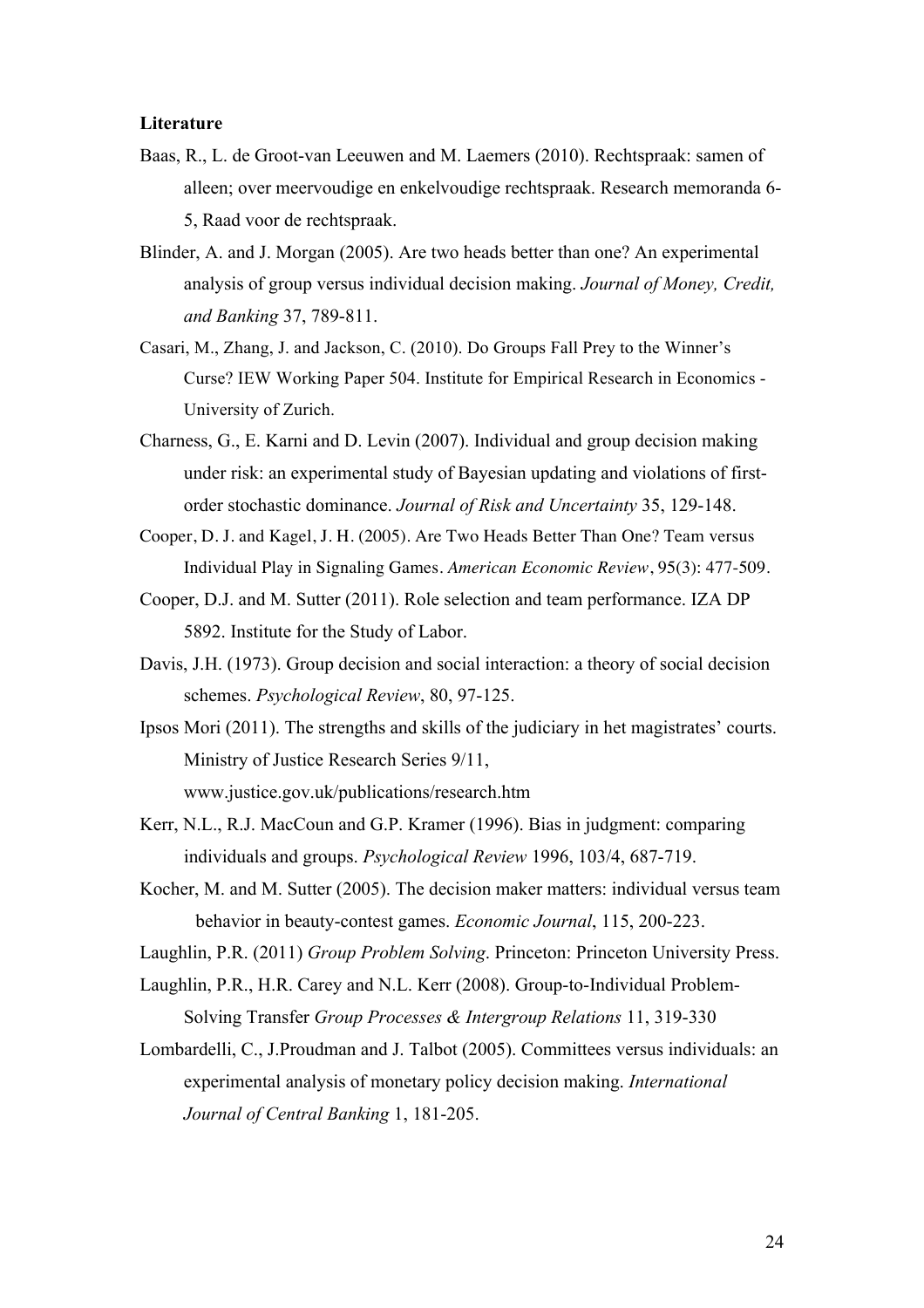- Lorenz, J., H. Rauhut, F. Schweitzer and D. Helbing, (2011) How social influence can undermine the wisdom of crowd effect, *PNAS* 108, 9020-9025, www.pnas.org/cgi/doi/10.1073/pnas.1008636108.
- Maciejovsky, B. and D.V. Budescu (2007). Collective induction without cooperation? Learning and knowledge transfer in cooperative groups and competitive auctions. *Journal of Personality and Social Psychology*, 92, 854-870.
- Maciejovsky, B. M. Sutter, D.V. Budescu and P. Bernau (2013) Teams Make You Smarter: How Exposure to Teams Improves Individual Decisions in Probability and Reasoning Tasks *Management Science*; published online before print January 8, 2013, doi:10.1287/mnsc.1120.1668
- Martin, A.W. and D.A. Schum (1987). Quantifying burdens of proof: a likelihood ratio approach, *Jurimetrics Journal* 27, 383-402.
- Meester, R., M. Collins, R. Gill and M. van Lambalgen (2006). On the (ab)use of statistics in the legal case against the nurse Lucia de B. *Law, Probability and Risk* 5, 233-250.
- Offerman, T., J. Sonnemans, G. van de Kuilen and P.P. Wakker (2009) A Truth-Serum for Non-Bayesians: Correcting Proper Scoring Rules for Risk Attitudes *Review of Economic Studies* 76, 1461-1489
- Robbennolt, J. (2005). Evaluating juries by comparison to judges: a benchmark for judging? *Florida State University Law Review* 32, 469-509.
- Sonnemans, J. and F. van Dijk (2012). Errors in judicial decisions: experimental results. *Journal of Law, Economics and Organization* 28, 687-716 http://dx.doi.org/10.1093/jleo/ewq019.
- Stasson, M.F., T. Kameda, C.D. Parks, S.K. Zimmerman and J.H. Davis (1991). Effects of assigned group consensus requirement on group problem solving and group members' learning *Social Psychology Quarterly* 54, 25-35.
- Surowiecki, J. (2004). *The wisdom of crowds: why the many are smarter than the few\$and\$how\$collective\$wisdom\$shapes\$business,\$economies,\$societies\$and\$ nations* New York: Doubleday.
- Van Koppen, P. J. (2008). Blundering justice: The Schiedam Park Murder, in R.N. Kocsis, Serial murder and the psychology of violent crimes, New York: Humana.!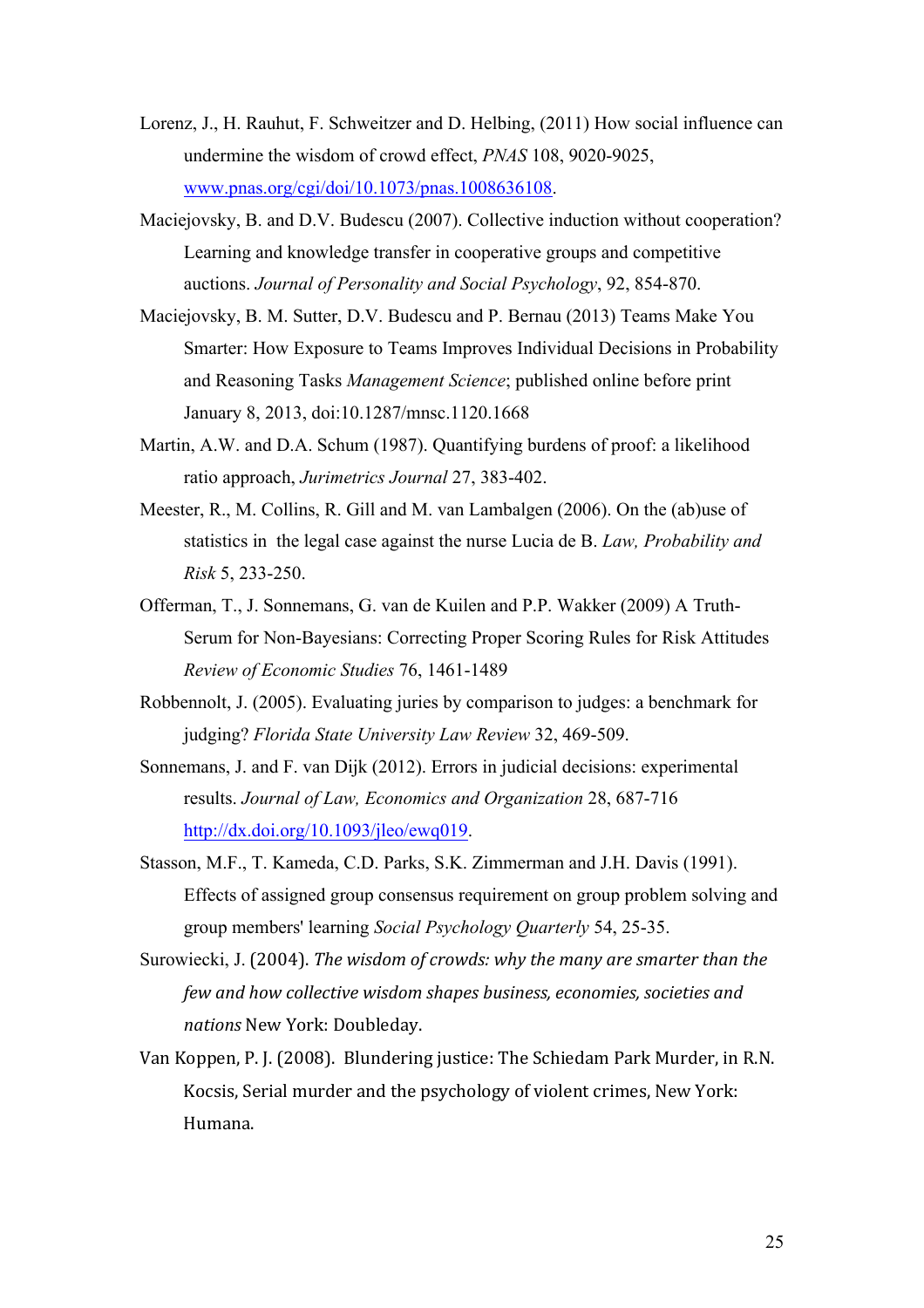# **Appendix**

## **Instructions** (translated from Dutch)

## **Introduction**

The experiment concerns the task of the judiciary. A judge tries cases that are brought before him. The verdict in a case is based on facts that parties put forward and inquiries that the judge conducts or orders. The cases that will be put to you are in the area of criminal law and concern the adjudication of criminal offences. The experiment deals only with the question whether the accused is guilty or not guilty (and not the determination of the punishment).

In the cases you will have to try, uncertainty exists about the culpability of the defendant. In practice, a judge must above all prevent that innocent defendants are condemned, not only in the interest of these innocent persons, but also because the real perpetrator will remain at large and may again commit crimes. At the same time the judge will want to prevent that real perpetrators are acquitted. The crime would remain unpunished and the perpetrator could commit new crimes. However, without sufficient evidence the accused must be acquitted: the charges have not been proven beyond reasonable doubt.

In the experiment you can earn points that will be exchanged to money at the end of the experiment: 100 points equals 1 euro.

The experiment consists of 30 cases. In each case you will be asked to take two decisions: Decision **A** concerns the acquittal or conviction of the accused; decision **B** asks you to estimate the probability that the accused is guilty.

# **Decision A: to acquit or to convict**

In every case you will have to choose between conviction and acquittal. If your judgement is correct, thus either if you convict a real perpetrator or if you acquit an innocent person, you will earn 100 points. If you convict an innocent defendant, that will cost you 1500 points. If you acquit a real perpetrator, that will cost you 300 points. In addition you will receive a fixed salary of 100 points per period.

To summarize:

!!!!!!!!!!!!!!!!!!!!!!!!!!!!!!!!!!!!!!!!!!!!!!!!!!!!!!!

|                      |                   |                 | <b>Real situation:</b> the accused is |
|----------------------|-------------------|-----------------|---------------------------------------|
|                      |                   | the perpetrator | <i>innocent</i>                       |
|                      | <b>Conviction</b> | 00              | $-1500$                               |
| <b>Your decision</b> | <b>Acquittal</b>  | -300            | $_{00}$                               |

# **Decision B: the probability that the accused is guilty**

In each case you will be asked to estimate the probability that the accused is guilty. With this answer you can earn points as well. See the separate sheet. For example: when you report a probability of 20% that the accused is guilty, you will earn 36 points if the accused is the perpetrator and 96 points if the accused is innocent. The table is constructed in such a way that it is to your advantage to give your opinion truthfully. If you click here $9$  you will see an explanation and for the mathematically

<sup>9</sup> In a pop up window the following text appeared: "**Example**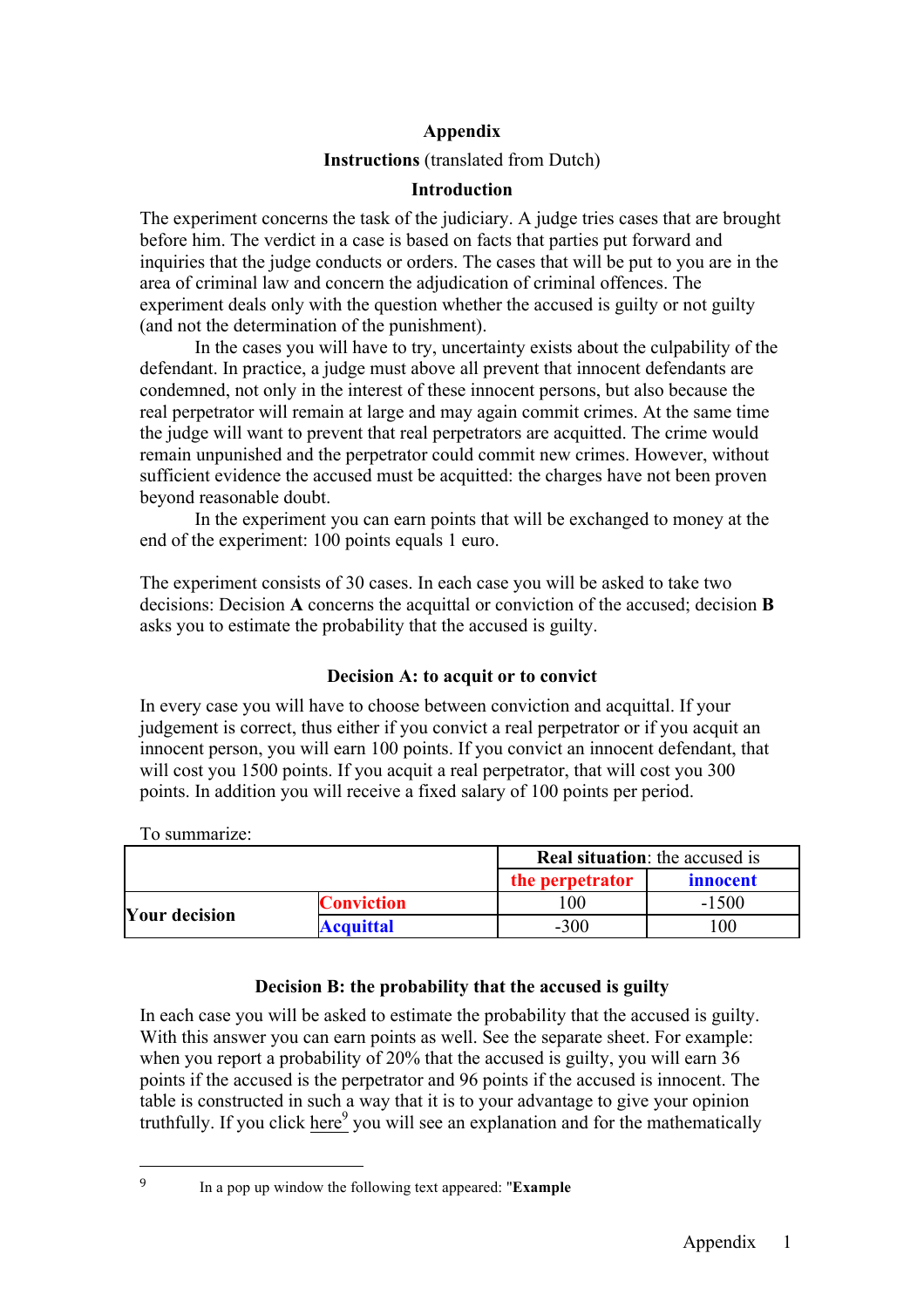inclined a formal proof. It is not necessary that you understand this proof; it is sufficient that you know it is in your own interest to provide your real belief.

You can only continue with the next case, when you have taken decisions A and B. You will be paid either for your decision A or your decision B. The computer determines at random which one of the two decisions will be paid out. It is advisable to make both decisions as best as you can, because you do not know which decision will be paid.

#### **Evidence**

A judge bases the decision to acquit or convict a defendant accused on the available evidence. Evidence can be incriminating or exonerating. Incriminating is for instance when a witness has seen the accused close to the scene of the crime around the time it took place. Exonerating is for instance when a witness has seen the accused far away from the scene of the crime at the time it occurred.

Incriminating and exonerating information that can be derived from a single piece of evidence can differ in strength of evidence. For instance, assume that in the fist of the victim of a violent crime blond hair that in all likelihood belongs to the perpetrator is found. If the accused has blond hair, this is incriminating evidence, but it is not very informative, because a large part of the population has blond hair. If the accused has black hair, the evidence is exonerating and much more informative. Furthermore, pieces of evidence can differ in strength. The DNA of the hair would offer much stronger evidence than the colour, as only a small number of people would have the same DNA-profile.

In the experiment you will receive for each piece of evidence information about the probability that this evidence will be happened upon in case of a perpetrator and the probability that this evidence will be happened upon in case of a person who is innocent. The evidence is stronger, the larger the difference between the two probabilities. The evidence will not be further described. Also, you will not be informed whether the evidence is put forward by the prosecution (public prosecutor) or the defense (lawyer of the accused).

In each case the computer determines randomly (probability of 50%) whether the accused has committed the crime or not. Next, the computer determines the

!!!!!!!!!!!!!!!!!!!!!!!!!!!!!!!!!!!!!!!!!!!!!!!!!!!!!!!!!!!!!!!!!!!!!!!!!!!!!!!!!!!!!!!!!!!!!!!!!!!!!!!!!!!!!!!!!!!!!!!!!!!!!!!!!!!!!!!!!!!!!!!!!!!!!!!!!!!!!!

For the mathematically inclined we also provide a formal proof. You do not have to understand this proof to be successful in the experiment, but you should keep in mind that it is in your own interest to report your true beliefs.

The table is based upon the following formula. If p is the reported probability, the earnings are  $50+p-[p*p+(1-p)*(1-p)]/2$  if the suspect is guilty and  $150-p-[p*p+(1-p)*(1-p)]/2$  if the suspect is innocent. Assume that the real probability is q. Which *p* will optimize your expected earnings? The expected earnings are  $q^*(50+p-[p*p+(1-p)*(1-p)]/2)$  +(1-q)(150-p-[p\*p+(1-p)\*(1-p)]/2) and to calculate the optimum we differentiate to p:

 $q*(1-p+(1-p))+(1-q)*(-1-p+1-p)=q*(2-2p)+(1-q)*(-2p)=2q-2pq-2p+2pq=2q-2p$ 

This will be 0 only if  $p=q$  and this is a maximum (because the second derivation is  $-2$  which is smaller than 0). QED

We will illustrate this with an example. You believe that the probability that the suspect is guilty is 70%. If you report 70%, you will earn in about 70% of the cases 91 points and in 30% of the cases 51 point, which is on average  $0.70*91+0.30*51=63.7+15.3=89$  points. If you do not report your real belief, but for example 90% you will earn more if the suspect is guilty (99 instead of 91 points) but this does compensate for the cases where the suspect is innocent (only 19 points): the average earnings will be  $0.70*99+0.30*19=69.3+5.7=75$  points, which is less than the 89 points you would earn with your honest report. The same holds when you report a lower probability, say 60%. In that case your average earnings will be 0.70\*84+0.30\*64=58.8+19.2=78 points. To conclude: it is in your own interest to report your true beliefs!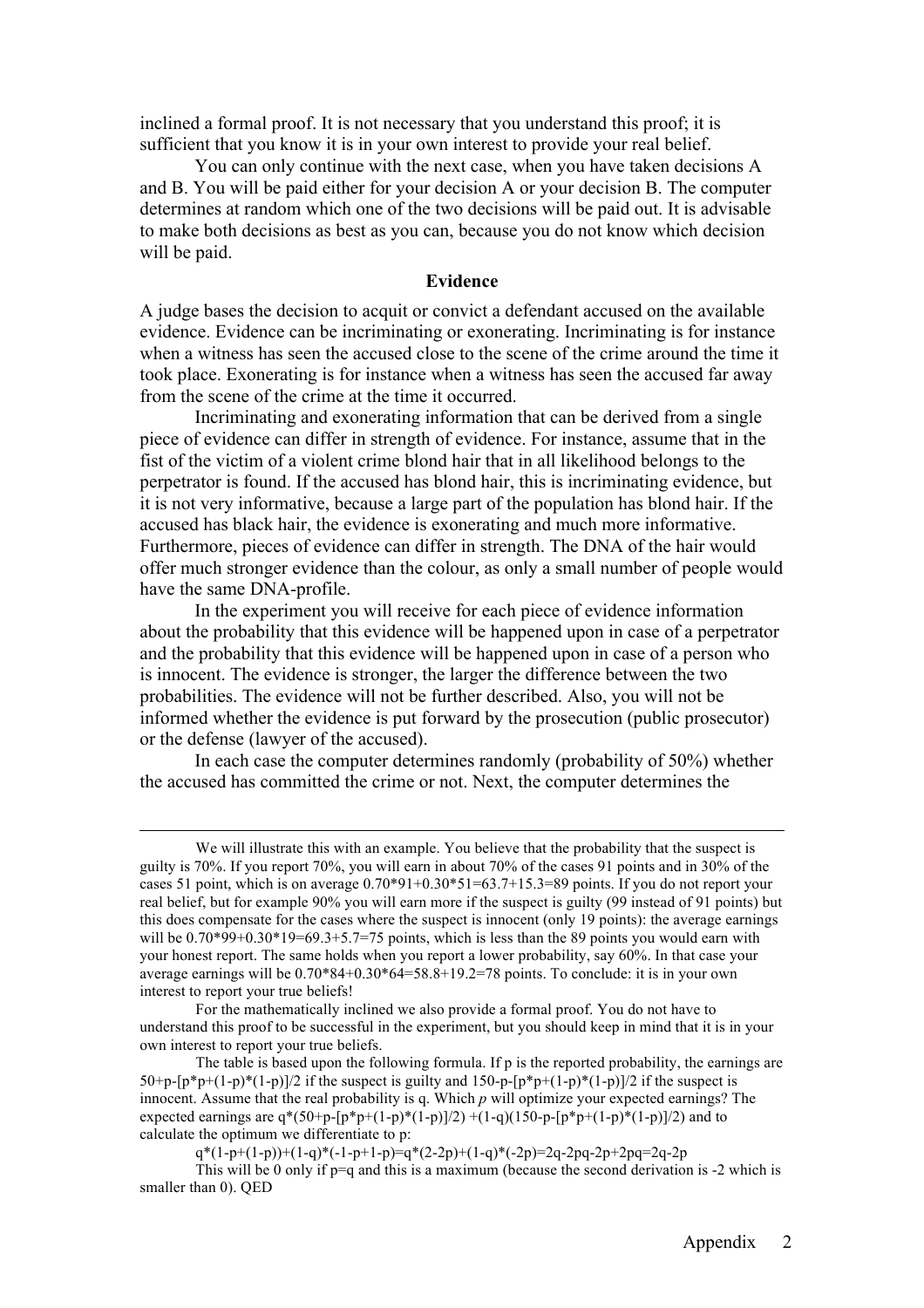corresponding items of evidence, using the relevant probability distributions (see below). This happens at random as well.

All possible inquires that lead to evidence fall in three categories. Several inquiries of each type can take place, possibly with contradictory outcomes. Each type of inquiry results in either an incriminating or an exonerating piece of evidence. All inquiries lead to evidence; the probabilities of incriminating or exonerating evidence add to 100%, both for the perpetrator and an innocent suspect. The strength of evidence of the three types differs.

| <b>Type of</b><br>inquiry | <b>Possible</b><br>outcome | Code in<br>experiment | <b>Probability of</b><br>evidence if<br>the accused is<br>the<br>perpetrator | <b>Probability</b><br>is innocent | The strength of<br>of evidence if the evidence is<br>the accused found by dividing<br><b>both probabilities</b> |
|---------------------------|----------------------------|-----------------------|------------------------------------------------------------------------------|-----------------------------------|-----------------------------------------------------------------------------------------------------------------|
|                           | <b>Incriminating</b>       | 1INC                  | 84%                                                                          | 36%                               | $84/36=7/3=2.33$                                                                                                |
|                           | Exonerating $1EXO$         |                       | 16%                                                                          | 64%                               | $16/64=1/4=0.25$                                                                                                |
| 2 <br>3                   | <b>Incriminating</b>       | 2 <sub>INC</sub>      | 64%                                                                          | 16%                               | $64/16=4.00$                                                                                                    |
|                           | <b>Exonerating</b>         | <b>2EXO</b>           | 36%                                                                          | 84%                               | $36/84=3/7=0.43$                                                                                                |
|                           | <b>Incriminating</b>       | 3INC                  | 60%                                                                          | 40%                               | $60/40=3/2=1.50$                                                                                                |
|                           | <b>Exonerating</b>         | <b>3EXO</b>           | 40%                                                                          | 60%                               | $40/60=2/3=0.66$                                                                                                |

An incriminating piece of evidence has a strength that is larger than 1 and is more informative the larger the strength. An exonerating item of evidence has a strength that is smaller than 1 and is more informative the smaller the strength. For ease of exposition the items of evidence have a colour and font size. Incriminating evidence is given in red and exonerating evidence in blue. Font size varies with the strength of

evidence. The strongest incriminating evidence is  $2\text{INC}$ ; the probability associated with this evidence is 4 times as large when the accused is guilty than when

the accused is innocent. The strongest exonerating evidence is  $1EXO$ ; the probability associated with this evidence is 4 times as large when the accused is innocent than when the accused is the perpetrator. The one but strongest incriminating and exonerating evidence ( $1\text{INC}$  and  $2\text{EXO}$ , respectively) are presented in a smaller font. Finally, the results of inquiry 3 are represented smallest: 3INC and 3EXO .

# **Procedure per case**

The computer generates a case by determining at random whether the accused has committed the crime or not. These two possibilities have equal probability (50%). Of course, you will not be informed about the outcome.

Next, the computer generates a number of items of evidence. This number is not the same in each period, and varies at random between 3 and 6 (independent of the guilt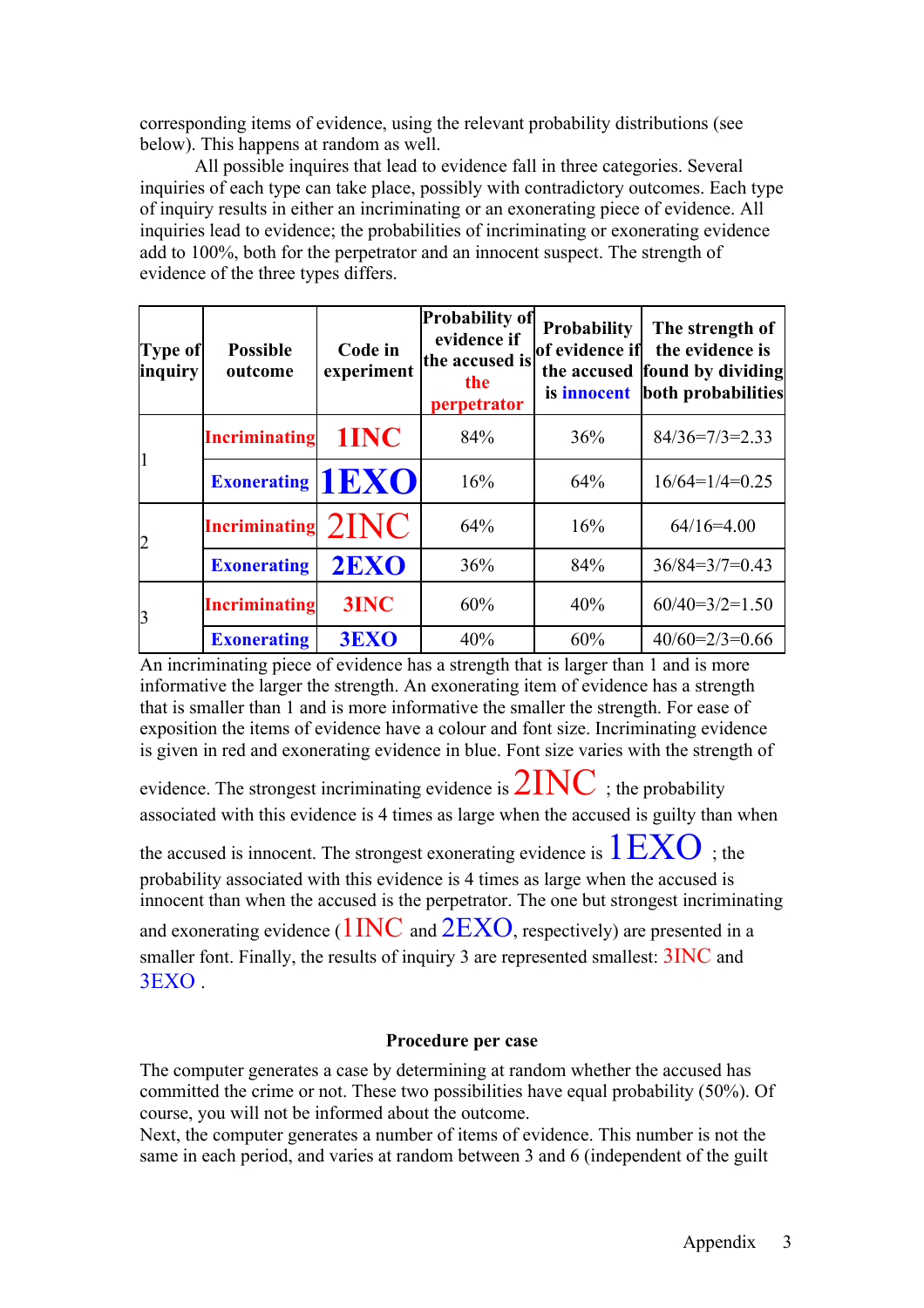or absence of guilt of the accused). The computer generates the items of evidence in the following way:

1. the type of inquiry is chosen (40% probability of type 3 and 30% probability of type 1 and 2 each);

2. the outcome of the inquiry is determined, using the relevant probabilities.

For example: in this period the accused is the perpetrator. The computer decides randomly to do inquiry 2. This means that incriminating evidence will be generated with probability 64%. The computer draws a number between 1 and 100. Assume that the number is 74: because 74 is larger than 64 the evidence will be exonerating

 $2EXO$  with evidence strength 0.43.

All evidence will be presented at once, sorted on kind (coulor) and strength (size of font).

We will ask you some questions to check understanding and after that you will play some practice periods. Raise your hand if you need help.

**Questions** (participants could only continue after they answered all questions correctly. Feedback was provided to all questions by the computer, summarizing relevant parts of the instructions)

To make sure you understand the instructions we will ask you some questions. Question 1.

Based upon the evidence, you decide to convict the accused (decision A). However, it turns out the accused was innocent. Assuming that in this period decision A is paid out, what will be your earnings (not including your salary)?

Question 2 Based upon the available evidence a participant believes the probability that the

accused is guilty to be 75% (decision B). It turns out that the accused was the perpetrator. Assuming that decision B will be paid out, what will be her earnings (not including the salary)?

#### Question 3.

Assume that in the 30 periods exactly 15 accused are innocent and 15 are the perpetrator.

- A participant acquits all accused. What would this participant earn (assuming that decision A will be paid in all periods, excluding salary)?
- A participant convicts all accused. What would this participant earn (assuming that decision A will be paid in all periods, excluding salary)?
- A participant acquits all innocents and convicts all perpetrators. What would this participant earn (assuming that decision A will be paid in all periods, excluding salary)?

#### Question 4.

Is the following statement true or false? "Only one inquiry of type 2 can be done in a case."

# **Practice periods**

(The participants played individually 6 practice periods, with feedback)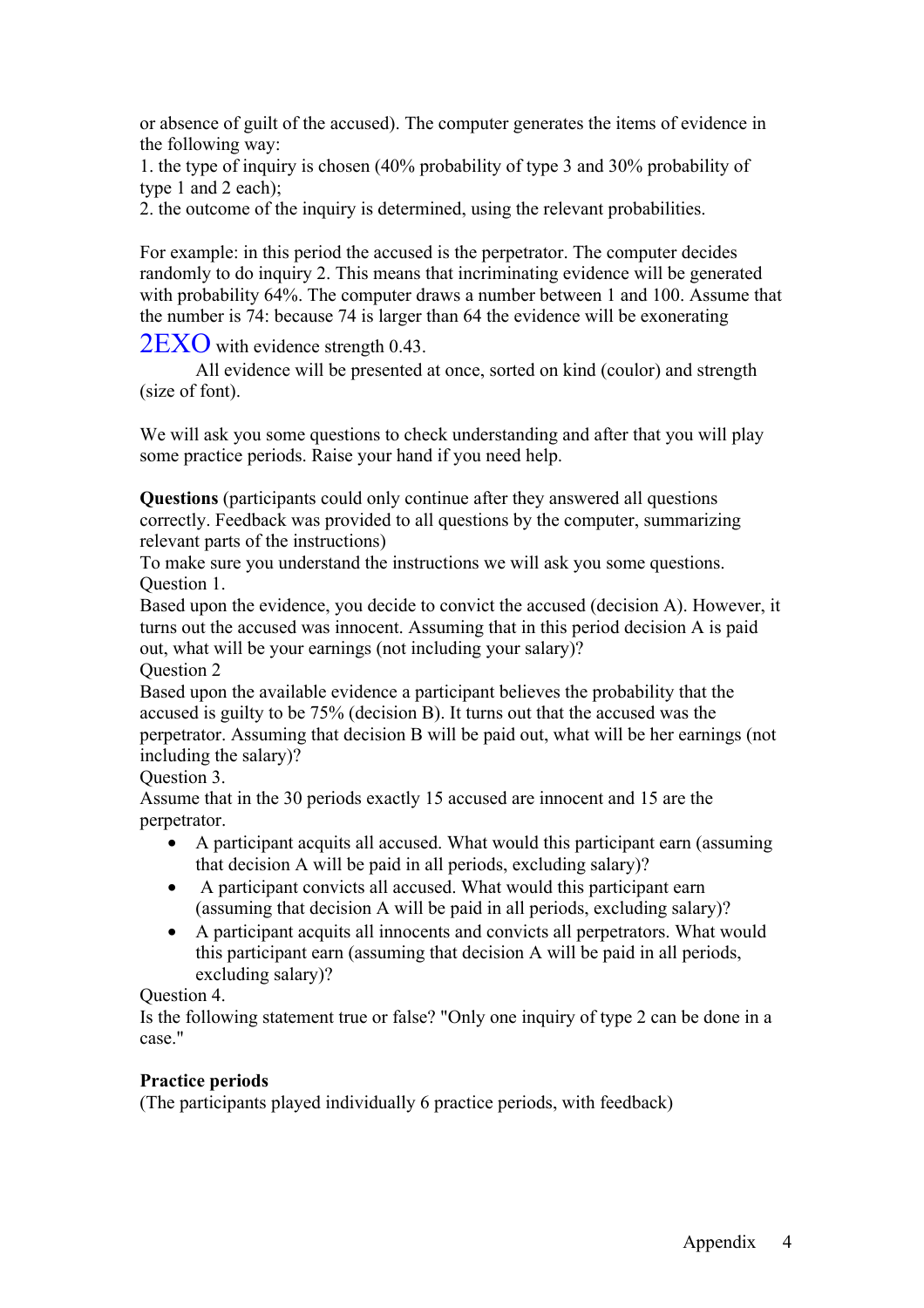## **Trial by a panel of judges**

Criminal cases in which the prosecutor demands a sentence of more than one year in prison are not judged by one, but by **three judges**. After having learned all the facts, the judges discuss the case before coming to a decision. They have to decide collectively to convict or acquit the defendant.

The computer has randomly formed groups of three participants. These groups stay the same for the whole experiment. In each of the 30 cases you first consider the evidence individually, and also individually you make your decisions A and B. After that the discussion starts with the two other participants in your group. This discussion is by use of a computer chat box. You can take the time you need, and there is no reason to hurry. Just like in the real deliberation of judges, every member in the group has to give his or her opinion in this discussion. The collective decision can only be made after each participant has made at least one contribution to the discussion. Of course, longer discussions are possible.

If you feel that for you the discussion has ended, you can leave the chat box and make your decisions A and B. Your decisions can be the same as your primary decisions if you are not convinced by the arguments of the others, but it can also differ if your insights have changed. The point is to make the best possible decision. Better decisions lead to higher earnings.

#### **Decision A**

Also the other two members make a decision. The decision A of the panel is determined by the computer based upon these three decisions: if two or three members decide to acquit, the decision of the panel is to acquit. If two or three members decide to convict, the decision of the panel is to convict.

#### **Decision B**

The decision B of the panel (the estimation of the probability of guilt) is the **median** of the three decisions of the members.

Example 1: the decisions B of the members are 20%, 52% and 70%: the decision B of the chamber is 52%.

Example 2: the decisions B of the members are 10%, 42% and 43%: the decision of the chamber is 42%.

This procedure makes sure that if you believe the probability of guilt to be lower (or higher) than the other two members, you **cannot** influence the decision of the panel by filling in a lower (or higher) probability than your real opinion. If, in the first example above, the member who filled in 20% had filled in 0% the decision of the panel would have been the same. Likewise, the member who filled in 70% would not have changed the decision of the chamber by filling in 100%; the median and thus the decision of the panel would have stayed 52%. In the discussion you can try to convince the other members with arguments, but when the discussion has ended you can best fill in your real opinion.

You can earn money with decisions A and B; both the individual decisions and decisions of the panel.

We will start with the real cases in a minute. The differences with the practice cases are as follows.

- You make individual decisions as well as decisions with your group of three (the judicial panel);
- These periods will be paid out, either your individual decision A, your individual decision B, the panel decision A or the panel decision B. Which one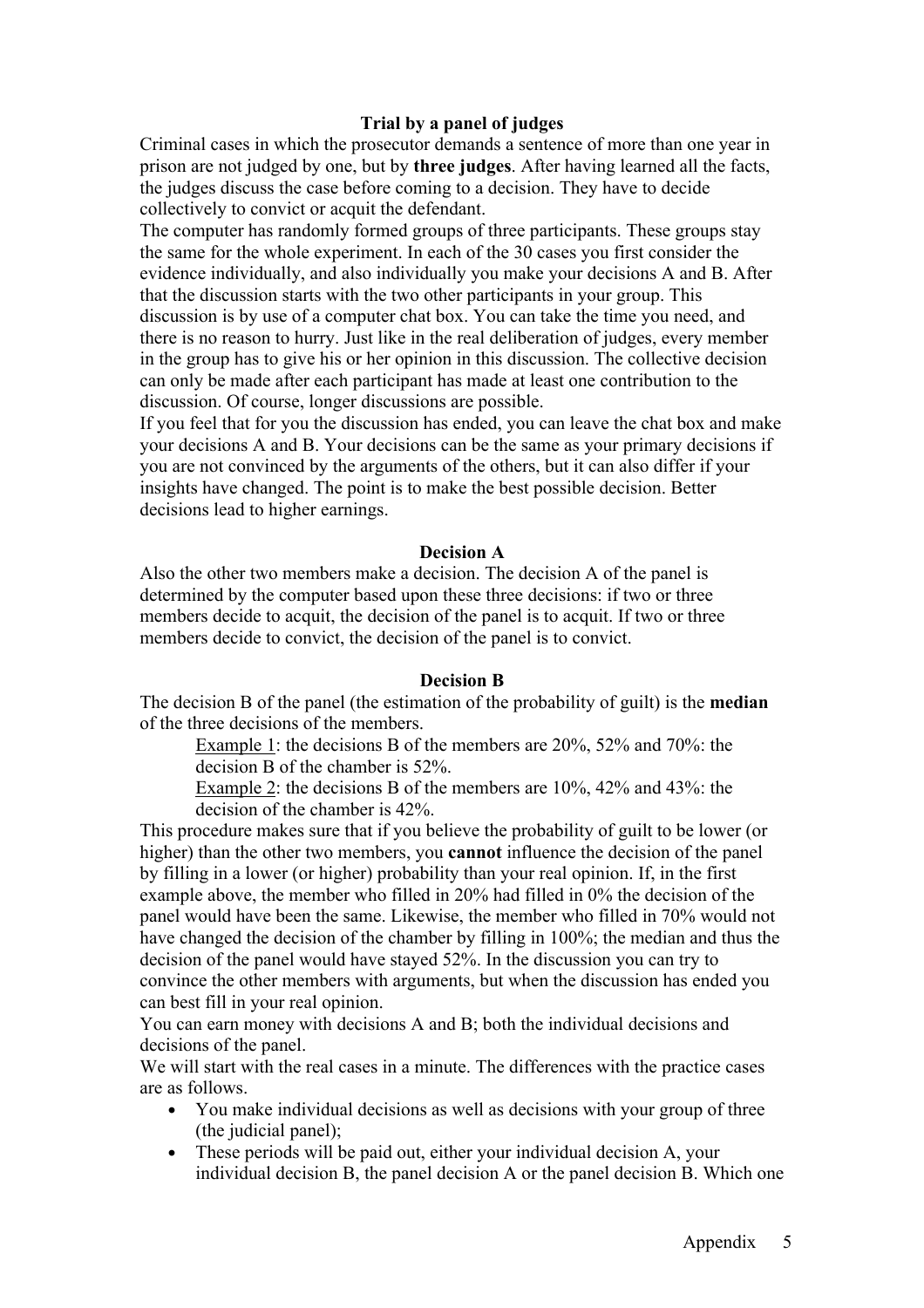of these four decisions will be paid out is determined randomly by the computer.

• Only at the end of the experiment you will learn for each period whether the defendant is innocent or the perpetrator, and which of the four decisions will be paid out in each round.

### **We ask you not to disclose your identity or table number during the discussion in the panel.**

If you raise your hand you will get a paper version of these instructions.

To make sure you understand the instructions we will ask you a question.

After the discussion in the chamber the three members have made the following decisions:

| <b>Member</b> | <b>Decision A</b> | <b>Decision B</b> |
|---------------|-------------------|-------------------|
| А             | <b>ACQUITTAL</b>  | $50\%$            |
| ΙB            | <b>ACQUITTAL</b>  | 63%               |
|               | <b>CONVICTION</b> | $90\%$            |

What is the decision of the chamber? Decision A: ACQUITTAL / CONVICTION Decision B: ....%

# **Examples of screens**

# Period 3 of 30, individual decision

There are 4 pieces of evidence: **3EXO 3EXO** 1INC 1INC



 $\binom{Send}{}$ 

At the end of the experiment you will learn for each period whether the accused was the perpetrator or innocent, and what decision will be paid out.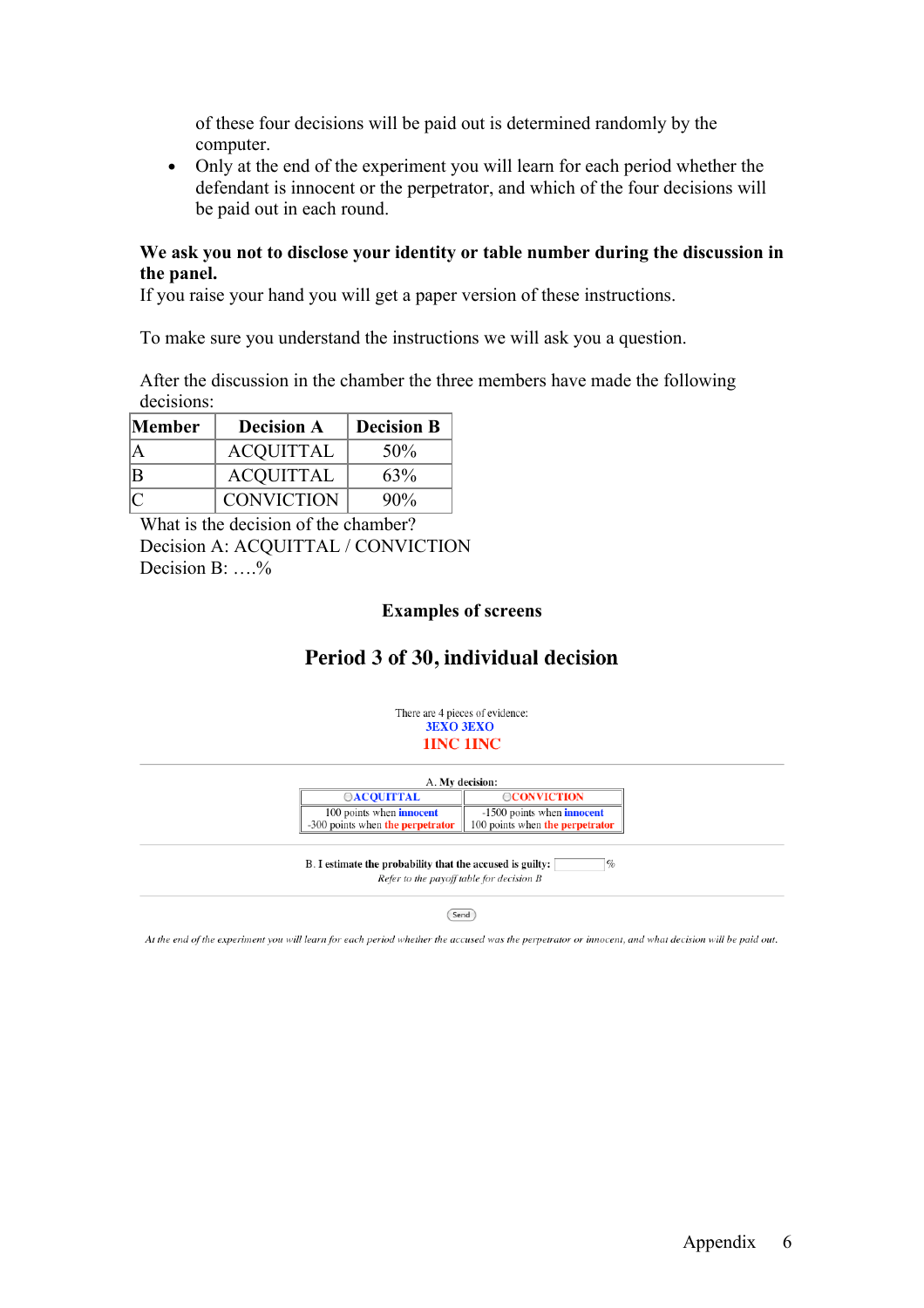# Period 3 of 30: judiciary panel

|                                                                                                                   | There are 4 pieces of evidence:<br><b>3EXO 3EXO</b><br>1INC 1INC |                                                       |
|-------------------------------------------------------------------------------------------------------------------|------------------------------------------------------------------|-------------------------------------------------------|
| Message:                                                                                                          | Send                                                             | (The last message is displayed at the top, you are A) |
| C all right<br>A I agree with B: 65% and acquit<br>B Yes, but not enough to convict<br>C More likely he is guilty |                                                                  |                                                       |

 $\left(\frac{1}{2} + \frac{1}{2} + \frac{1}{2} + \frac{1}{2} + \frac{1}{2} + \frac{1}{2} + \frac{1}{2} + \frac{1}{2} + \frac{1}{2} + \frac{1}{2} + \frac{1}{2} + \frac{1}{2} + \frac{1}{2} + \frac{1}{2} + \frac{1}{2} + \frac{1}{2} + \frac{1}{2} + \frac{1}{2} + \frac{1}{2} + \frac{1}{2} + \frac{1}{2} + \frac{1}{2} + \frac{1}{2} + \frac{1}{2} + \frac{1}{2} + \frac{1}{2} + \frac{1}{2} + \frac$ 

(The decision button at the bottom of the screen only appears after all three members have contributed to the discussion).

# Period 3 of 30, judiciary panel decision

There are 4 pieces of evidence:<br>3EXO 3EXO 1INC 1INC

|                                                                                     | A. Decision of the chamber:                                                                                                           |                                   |  |
|-------------------------------------------------------------------------------------|---------------------------------------------------------------------------------------------------------------------------------------|-----------------------------------|--|
|                                                                                     | <b>OACQUITTAL</b>                                                                                                                     | <b>©CONVICTION</b>                |  |
|                                                                                     | 100 points when <b>innocent</b>                                                                                                       | -1500 points when <b>innocent</b> |  |
|                                                                                     | -300 points when the perpetrator                                                                                                      | 100 points when the perpetrator   |  |
|                                                                                     | B. We estimate the probability that the accused in guilty:<br>Refer to the payoff table for decision B                                | %                                 |  |
|                                                                                     | send                                                                                                                                  |                                   |  |
|                                                                                     | If the chamber is not unanimous, the decision A is determined by majority and decision B is the median of the reported probabilities. |                                   |  |
| C all right<br>A I agree with B: 65% and acquit<br>B Yes, but not enough to convict |                                                                                                                                       |                                   |  |

(while making their decision the participant can read back the whole discussion)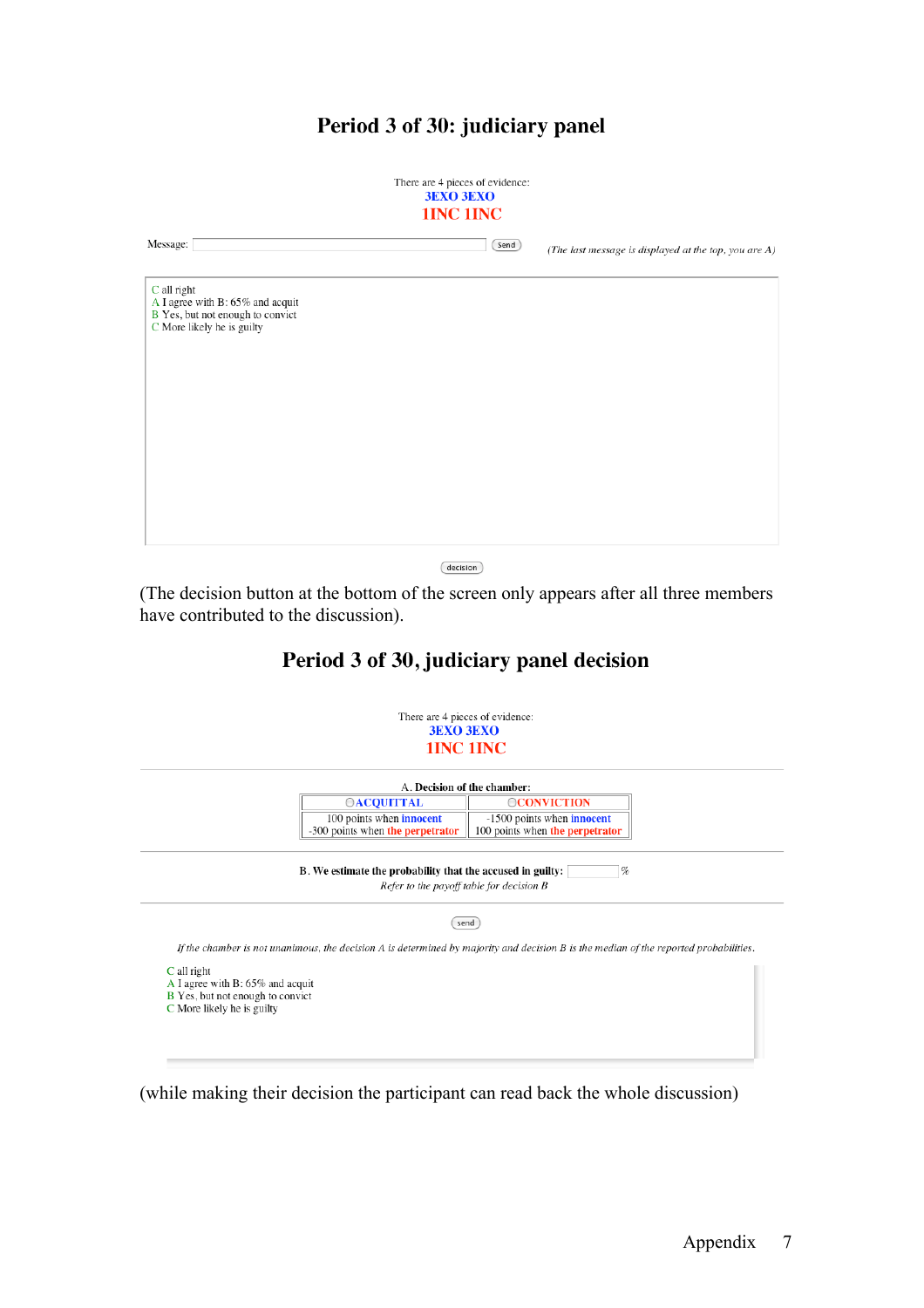| Reported<br>Reported<br>probability of<br>probability of<br>perpetrator<br>perpetrator<br>innocent<br>innocent<br>guilt<br>guilt<br>0%<br>0.00<br>100.00<br>1%<br>1.99<br>99.99<br>51%<br>75.99<br>73.99<br>2%<br>3.96<br>52%<br>99.96<br>76.96<br>72.96<br>3%<br>53%<br>5.91<br>99.91<br>77.91<br>71.91<br>4%<br>7.84<br>54%<br>78.84<br>99.84<br>70.84<br>5%<br>9.75<br>55%<br>79.75<br>99.75<br>69.75<br>6%<br>56%<br>11.64<br>99.64<br>80.64<br>68.64<br>7%<br>13.51<br>99.51<br>57%<br>81.51<br>67.51<br>8%<br>15.36<br>58%<br>99.36<br>82.36<br>66.36<br>9%<br>59%<br>17.19<br>99.19<br>83.19<br>65.19<br>10%<br>60%<br>19.00<br>84.00<br>99.00<br>64.00<br>11%<br>61%<br>20.79<br>98.79<br>84.79<br>62.79<br>12%<br>62%<br>22.56<br>98.56<br>85.56<br>61.56<br>13%<br>63%<br>24.31<br>98.31<br>86.31<br>60.31<br>14%<br>64%<br>26.04<br>98.04<br>87.04<br>59.04<br>15%<br>65%<br>87.75<br>27.75<br>97.75<br>57.75<br>16%<br>66%<br>29.44<br>97.44<br>88.44<br>56.44<br>17%<br>67%<br>31.11<br>97.11<br>89.11<br>55.11<br>18%<br>32.76<br>68%<br>89.76<br>96.76<br>53.76<br>19%<br>69%<br>34.39<br>96.39<br>90.39<br>52.39<br>20%<br>70%<br>36.00<br>96.00<br>91.00<br>51.00<br>21%<br>37.59<br>95.59<br>71%<br>91.59<br>49.59<br>22%<br>72%<br>39.16<br>95.16<br>92.16<br>48.16<br>23%<br>73%<br>40.71<br>94.71<br>92.71<br>46.71<br>24%<br>42.24<br>94.24<br>74%<br>93.24<br>45.24<br>25%<br>43.75<br>93.75<br>75%<br>93.75<br>43.75<br>26%<br>45.24<br>76%<br>93.24<br>94.24<br>42.24<br>27%<br>77%<br>46.71<br>92.71<br>94.71<br>40.71<br>28%<br>78%<br>48.16<br>92.16<br>95.16<br>39.16<br>29%<br>79%<br>49.59<br>91.59<br>95.59<br>37.59<br>30%<br>80%<br>51.00<br>91.00<br>96.00<br>36.00<br>31%<br>81%<br>52.39<br>90.39<br>96.39<br>34.39<br>32%<br>82%<br>53.76<br>89.76<br>96.76<br>32.76<br>33%<br>55.11<br>89.11<br>83%<br>31.11<br>97.11<br>34%<br>88.44<br>84%<br>56.44<br>97.44<br>29.44<br>35%<br>85%<br>57.75<br>87.75<br>97.75<br>27.75<br>86%<br>36%<br>59.04<br>87.04<br>98.04<br>26.04<br>37%<br>60.31<br>86.31<br>87%<br>98.31<br>24.31<br>38%<br>88%<br>61.56<br>85.56<br>98.56<br>22.56<br>39%<br>89%<br>20.79<br>62.79<br>84.79<br>98.79<br>40%<br>90%<br>64.00<br>84.00<br>99.00<br>19.00<br>41%<br>65.19<br>91%<br>83.19<br>99.19<br>17.19<br>42%<br>66.36<br>92%<br>82.36<br>99.36<br>15.36<br>43%<br>93%<br>67.51<br>81.51<br>99.51<br>13.51<br>44%<br>68.64<br>80.64<br>94%<br>99.64<br>11.64<br>45%<br>69.75<br>95%<br>99.75<br>79.75<br>9.75<br>46%<br>70.84<br>78.84<br>96%<br>99.84<br>7.84<br>47%<br>77.91<br>97%<br>99.91<br>5.91<br>71.91<br>48%<br>72.96<br>76.96<br>98%<br>99.96<br>3.96<br>49%<br>73.99<br>75.99<br>99%<br>99.99<br>1.99<br>50%<br>75.00<br>100%<br>75.00<br>100.00<br>0.00 | Earnings if the accused is |  | Earnings if the accused is |  |  |  |
|--------------------------------------------------------------------------------------------------------------------------------------------------------------------------------------------------------------------------------------------------------------------------------------------------------------------------------------------------------------------------------------------------------------------------------------------------------------------------------------------------------------------------------------------------------------------------------------------------------------------------------------------------------------------------------------------------------------------------------------------------------------------------------------------------------------------------------------------------------------------------------------------------------------------------------------------------------------------------------------------------------------------------------------------------------------------------------------------------------------------------------------------------------------------------------------------------------------------------------------------------------------------------------------------------------------------------------------------------------------------------------------------------------------------------------------------------------------------------------------------------------------------------------------------------------------------------------------------------------------------------------------------------------------------------------------------------------------------------------------------------------------------------------------------------------------------------------------------------------------------------------------------------------------------------------------------------------------------------------------------------------------------------------------------------------------------------------------------------------------------------------------------------------------------------------------------------------------------------------------------------------------------------------------------------------------------------------------------------------------------------------------------------------------------------------------------------------------------------------------------------------------------------------------------------------------------------------------------------------------------------------------------------------------------------------------------------------------------------------------------|----------------------------|--|----------------------------|--|--|--|
|                                                                                                                                                                                                                                                                                                                                                                                                                                                                                                                                                                                                                                                                                                                                                                                                                                                                                                                                                                                                                                                                                                                                                                                                                                                                                                                                                                                                                                                                                                                                                                                                                                                                                                                                                                                                                                                                                                                                                                                                                                                                                                                                                                                                                                                                                                                                                                                                                                                                                                                                                                                                                                                                                                                                            |                            |  |                            |  |  |  |
|                                                                                                                                                                                                                                                                                                                                                                                                                                                                                                                                                                                                                                                                                                                                                                                                                                                                                                                                                                                                                                                                                                                                                                                                                                                                                                                                                                                                                                                                                                                                                                                                                                                                                                                                                                                                                                                                                                                                                                                                                                                                                                                                                                                                                                                                                                                                                                                                                                                                                                                                                                                                                                                                                                                                            |                            |  |                            |  |  |  |
|                                                                                                                                                                                                                                                                                                                                                                                                                                                                                                                                                                                                                                                                                                                                                                                                                                                                                                                                                                                                                                                                                                                                                                                                                                                                                                                                                                                                                                                                                                                                                                                                                                                                                                                                                                                                                                                                                                                                                                                                                                                                                                                                                                                                                                                                                                                                                                                                                                                                                                                                                                                                                                                                                                                                            |                            |  |                            |  |  |  |
|                                                                                                                                                                                                                                                                                                                                                                                                                                                                                                                                                                                                                                                                                                                                                                                                                                                                                                                                                                                                                                                                                                                                                                                                                                                                                                                                                                                                                                                                                                                                                                                                                                                                                                                                                                                                                                                                                                                                                                                                                                                                                                                                                                                                                                                                                                                                                                                                                                                                                                                                                                                                                                                                                                                                            |                            |  |                            |  |  |  |
|                                                                                                                                                                                                                                                                                                                                                                                                                                                                                                                                                                                                                                                                                                                                                                                                                                                                                                                                                                                                                                                                                                                                                                                                                                                                                                                                                                                                                                                                                                                                                                                                                                                                                                                                                                                                                                                                                                                                                                                                                                                                                                                                                                                                                                                                                                                                                                                                                                                                                                                                                                                                                                                                                                                                            |                            |  |                            |  |  |  |
|                                                                                                                                                                                                                                                                                                                                                                                                                                                                                                                                                                                                                                                                                                                                                                                                                                                                                                                                                                                                                                                                                                                                                                                                                                                                                                                                                                                                                                                                                                                                                                                                                                                                                                                                                                                                                                                                                                                                                                                                                                                                                                                                                                                                                                                                                                                                                                                                                                                                                                                                                                                                                                                                                                                                            |                            |  |                            |  |  |  |
|                                                                                                                                                                                                                                                                                                                                                                                                                                                                                                                                                                                                                                                                                                                                                                                                                                                                                                                                                                                                                                                                                                                                                                                                                                                                                                                                                                                                                                                                                                                                                                                                                                                                                                                                                                                                                                                                                                                                                                                                                                                                                                                                                                                                                                                                                                                                                                                                                                                                                                                                                                                                                                                                                                                                            |                            |  |                            |  |  |  |
|                                                                                                                                                                                                                                                                                                                                                                                                                                                                                                                                                                                                                                                                                                                                                                                                                                                                                                                                                                                                                                                                                                                                                                                                                                                                                                                                                                                                                                                                                                                                                                                                                                                                                                                                                                                                                                                                                                                                                                                                                                                                                                                                                                                                                                                                                                                                                                                                                                                                                                                                                                                                                                                                                                                                            |                            |  |                            |  |  |  |
|                                                                                                                                                                                                                                                                                                                                                                                                                                                                                                                                                                                                                                                                                                                                                                                                                                                                                                                                                                                                                                                                                                                                                                                                                                                                                                                                                                                                                                                                                                                                                                                                                                                                                                                                                                                                                                                                                                                                                                                                                                                                                                                                                                                                                                                                                                                                                                                                                                                                                                                                                                                                                                                                                                                                            |                            |  |                            |  |  |  |
|                                                                                                                                                                                                                                                                                                                                                                                                                                                                                                                                                                                                                                                                                                                                                                                                                                                                                                                                                                                                                                                                                                                                                                                                                                                                                                                                                                                                                                                                                                                                                                                                                                                                                                                                                                                                                                                                                                                                                                                                                                                                                                                                                                                                                                                                                                                                                                                                                                                                                                                                                                                                                                                                                                                                            |                            |  |                            |  |  |  |
|                                                                                                                                                                                                                                                                                                                                                                                                                                                                                                                                                                                                                                                                                                                                                                                                                                                                                                                                                                                                                                                                                                                                                                                                                                                                                                                                                                                                                                                                                                                                                                                                                                                                                                                                                                                                                                                                                                                                                                                                                                                                                                                                                                                                                                                                                                                                                                                                                                                                                                                                                                                                                                                                                                                                            |                            |  |                            |  |  |  |
|                                                                                                                                                                                                                                                                                                                                                                                                                                                                                                                                                                                                                                                                                                                                                                                                                                                                                                                                                                                                                                                                                                                                                                                                                                                                                                                                                                                                                                                                                                                                                                                                                                                                                                                                                                                                                                                                                                                                                                                                                                                                                                                                                                                                                                                                                                                                                                                                                                                                                                                                                                                                                                                                                                                                            |                            |  |                            |  |  |  |
|                                                                                                                                                                                                                                                                                                                                                                                                                                                                                                                                                                                                                                                                                                                                                                                                                                                                                                                                                                                                                                                                                                                                                                                                                                                                                                                                                                                                                                                                                                                                                                                                                                                                                                                                                                                                                                                                                                                                                                                                                                                                                                                                                                                                                                                                                                                                                                                                                                                                                                                                                                                                                                                                                                                                            |                            |  |                            |  |  |  |
|                                                                                                                                                                                                                                                                                                                                                                                                                                                                                                                                                                                                                                                                                                                                                                                                                                                                                                                                                                                                                                                                                                                                                                                                                                                                                                                                                                                                                                                                                                                                                                                                                                                                                                                                                                                                                                                                                                                                                                                                                                                                                                                                                                                                                                                                                                                                                                                                                                                                                                                                                                                                                                                                                                                                            |                            |  |                            |  |  |  |
|                                                                                                                                                                                                                                                                                                                                                                                                                                                                                                                                                                                                                                                                                                                                                                                                                                                                                                                                                                                                                                                                                                                                                                                                                                                                                                                                                                                                                                                                                                                                                                                                                                                                                                                                                                                                                                                                                                                                                                                                                                                                                                                                                                                                                                                                                                                                                                                                                                                                                                                                                                                                                                                                                                                                            |                            |  |                            |  |  |  |
|                                                                                                                                                                                                                                                                                                                                                                                                                                                                                                                                                                                                                                                                                                                                                                                                                                                                                                                                                                                                                                                                                                                                                                                                                                                                                                                                                                                                                                                                                                                                                                                                                                                                                                                                                                                                                                                                                                                                                                                                                                                                                                                                                                                                                                                                                                                                                                                                                                                                                                                                                                                                                                                                                                                                            |                            |  |                            |  |  |  |
|                                                                                                                                                                                                                                                                                                                                                                                                                                                                                                                                                                                                                                                                                                                                                                                                                                                                                                                                                                                                                                                                                                                                                                                                                                                                                                                                                                                                                                                                                                                                                                                                                                                                                                                                                                                                                                                                                                                                                                                                                                                                                                                                                                                                                                                                                                                                                                                                                                                                                                                                                                                                                                                                                                                                            |                            |  |                            |  |  |  |
|                                                                                                                                                                                                                                                                                                                                                                                                                                                                                                                                                                                                                                                                                                                                                                                                                                                                                                                                                                                                                                                                                                                                                                                                                                                                                                                                                                                                                                                                                                                                                                                                                                                                                                                                                                                                                                                                                                                                                                                                                                                                                                                                                                                                                                                                                                                                                                                                                                                                                                                                                                                                                                                                                                                                            |                            |  |                            |  |  |  |
|                                                                                                                                                                                                                                                                                                                                                                                                                                                                                                                                                                                                                                                                                                                                                                                                                                                                                                                                                                                                                                                                                                                                                                                                                                                                                                                                                                                                                                                                                                                                                                                                                                                                                                                                                                                                                                                                                                                                                                                                                                                                                                                                                                                                                                                                                                                                                                                                                                                                                                                                                                                                                                                                                                                                            |                            |  |                            |  |  |  |
|                                                                                                                                                                                                                                                                                                                                                                                                                                                                                                                                                                                                                                                                                                                                                                                                                                                                                                                                                                                                                                                                                                                                                                                                                                                                                                                                                                                                                                                                                                                                                                                                                                                                                                                                                                                                                                                                                                                                                                                                                                                                                                                                                                                                                                                                                                                                                                                                                                                                                                                                                                                                                                                                                                                                            |                            |  |                            |  |  |  |
|                                                                                                                                                                                                                                                                                                                                                                                                                                                                                                                                                                                                                                                                                                                                                                                                                                                                                                                                                                                                                                                                                                                                                                                                                                                                                                                                                                                                                                                                                                                                                                                                                                                                                                                                                                                                                                                                                                                                                                                                                                                                                                                                                                                                                                                                                                                                                                                                                                                                                                                                                                                                                                                                                                                                            |                            |  |                            |  |  |  |
|                                                                                                                                                                                                                                                                                                                                                                                                                                                                                                                                                                                                                                                                                                                                                                                                                                                                                                                                                                                                                                                                                                                                                                                                                                                                                                                                                                                                                                                                                                                                                                                                                                                                                                                                                                                                                                                                                                                                                                                                                                                                                                                                                                                                                                                                                                                                                                                                                                                                                                                                                                                                                                                                                                                                            |                            |  |                            |  |  |  |
|                                                                                                                                                                                                                                                                                                                                                                                                                                                                                                                                                                                                                                                                                                                                                                                                                                                                                                                                                                                                                                                                                                                                                                                                                                                                                                                                                                                                                                                                                                                                                                                                                                                                                                                                                                                                                                                                                                                                                                                                                                                                                                                                                                                                                                                                                                                                                                                                                                                                                                                                                                                                                                                                                                                                            |                            |  |                            |  |  |  |
|                                                                                                                                                                                                                                                                                                                                                                                                                                                                                                                                                                                                                                                                                                                                                                                                                                                                                                                                                                                                                                                                                                                                                                                                                                                                                                                                                                                                                                                                                                                                                                                                                                                                                                                                                                                                                                                                                                                                                                                                                                                                                                                                                                                                                                                                                                                                                                                                                                                                                                                                                                                                                                                                                                                                            |                            |  |                            |  |  |  |
|                                                                                                                                                                                                                                                                                                                                                                                                                                                                                                                                                                                                                                                                                                                                                                                                                                                                                                                                                                                                                                                                                                                                                                                                                                                                                                                                                                                                                                                                                                                                                                                                                                                                                                                                                                                                                                                                                                                                                                                                                                                                                                                                                                                                                                                                                                                                                                                                                                                                                                                                                                                                                                                                                                                                            |                            |  |                            |  |  |  |
|                                                                                                                                                                                                                                                                                                                                                                                                                                                                                                                                                                                                                                                                                                                                                                                                                                                                                                                                                                                                                                                                                                                                                                                                                                                                                                                                                                                                                                                                                                                                                                                                                                                                                                                                                                                                                                                                                                                                                                                                                                                                                                                                                                                                                                                                                                                                                                                                                                                                                                                                                                                                                                                                                                                                            |                            |  |                            |  |  |  |
|                                                                                                                                                                                                                                                                                                                                                                                                                                                                                                                                                                                                                                                                                                                                                                                                                                                                                                                                                                                                                                                                                                                                                                                                                                                                                                                                                                                                                                                                                                                                                                                                                                                                                                                                                                                                                                                                                                                                                                                                                                                                                                                                                                                                                                                                                                                                                                                                                                                                                                                                                                                                                                                                                                                                            |                            |  |                            |  |  |  |
|                                                                                                                                                                                                                                                                                                                                                                                                                                                                                                                                                                                                                                                                                                                                                                                                                                                                                                                                                                                                                                                                                                                                                                                                                                                                                                                                                                                                                                                                                                                                                                                                                                                                                                                                                                                                                                                                                                                                                                                                                                                                                                                                                                                                                                                                                                                                                                                                                                                                                                                                                                                                                                                                                                                                            |                            |  |                            |  |  |  |
|                                                                                                                                                                                                                                                                                                                                                                                                                                                                                                                                                                                                                                                                                                                                                                                                                                                                                                                                                                                                                                                                                                                                                                                                                                                                                                                                                                                                                                                                                                                                                                                                                                                                                                                                                                                                                                                                                                                                                                                                                                                                                                                                                                                                                                                                                                                                                                                                                                                                                                                                                                                                                                                                                                                                            |                            |  |                            |  |  |  |
|                                                                                                                                                                                                                                                                                                                                                                                                                                                                                                                                                                                                                                                                                                                                                                                                                                                                                                                                                                                                                                                                                                                                                                                                                                                                                                                                                                                                                                                                                                                                                                                                                                                                                                                                                                                                                                                                                                                                                                                                                                                                                                                                                                                                                                                                                                                                                                                                                                                                                                                                                                                                                                                                                                                                            |                            |  |                            |  |  |  |
|                                                                                                                                                                                                                                                                                                                                                                                                                                                                                                                                                                                                                                                                                                                                                                                                                                                                                                                                                                                                                                                                                                                                                                                                                                                                                                                                                                                                                                                                                                                                                                                                                                                                                                                                                                                                                                                                                                                                                                                                                                                                                                                                                                                                                                                                                                                                                                                                                                                                                                                                                                                                                                                                                                                                            |                            |  |                            |  |  |  |
|                                                                                                                                                                                                                                                                                                                                                                                                                                                                                                                                                                                                                                                                                                                                                                                                                                                                                                                                                                                                                                                                                                                                                                                                                                                                                                                                                                                                                                                                                                                                                                                                                                                                                                                                                                                                                                                                                                                                                                                                                                                                                                                                                                                                                                                                                                                                                                                                                                                                                                                                                                                                                                                                                                                                            |                            |  |                            |  |  |  |
|                                                                                                                                                                                                                                                                                                                                                                                                                                                                                                                                                                                                                                                                                                                                                                                                                                                                                                                                                                                                                                                                                                                                                                                                                                                                                                                                                                                                                                                                                                                                                                                                                                                                                                                                                                                                                                                                                                                                                                                                                                                                                                                                                                                                                                                                                                                                                                                                                                                                                                                                                                                                                                                                                                                                            |                            |  |                            |  |  |  |
|                                                                                                                                                                                                                                                                                                                                                                                                                                                                                                                                                                                                                                                                                                                                                                                                                                                                                                                                                                                                                                                                                                                                                                                                                                                                                                                                                                                                                                                                                                                                                                                                                                                                                                                                                                                                                                                                                                                                                                                                                                                                                                                                                                                                                                                                                                                                                                                                                                                                                                                                                                                                                                                                                                                                            |                            |  |                            |  |  |  |
|                                                                                                                                                                                                                                                                                                                                                                                                                                                                                                                                                                                                                                                                                                                                                                                                                                                                                                                                                                                                                                                                                                                                                                                                                                                                                                                                                                                                                                                                                                                                                                                                                                                                                                                                                                                                                                                                                                                                                                                                                                                                                                                                                                                                                                                                                                                                                                                                                                                                                                                                                                                                                                                                                                                                            |                            |  |                            |  |  |  |
|                                                                                                                                                                                                                                                                                                                                                                                                                                                                                                                                                                                                                                                                                                                                                                                                                                                                                                                                                                                                                                                                                                                                                                                                                                                                                                                                                                                                                                                                                                                                                                                                                                                                                                                                                                                                                                                                                                                                                                                                                                                                                                                                                                                                                                                                                                                                                                                                                                                                                                                                                                                                                                                                                                                                            |                            |  |                            |  |  |  |
|                                                                                                                                                                                                                                                                                                                                                                                                                                                                                                                                                                                                                                                                                                                                                                                                                                                                                                                                                                                                                                                                                                                                                                                                                                                                                                                                                                                                                                                                                                                                                                                                                                                                                                                                                                                                                                                                                                                                                                                                                                                                                                                                                                                                                                                                                                                                                                                                                                                                                                                                                                                                                                                                                                                                            |                            |  |                            |  |  |  |
|                                                                                                                                                                                                                                                                                                                                                                                                                                                                                                                                                                                                                                                                                                                                                                                                                                                                                                                                                                                                                                                                                                                                                                                                                                                                                                                                                                                                                                                                                                                                                                                                                                                                                                                                                                                                                                                                                                                                                                                                                                                                                                                                                                                                                                                                                                                                                                                                                                                                                                                                                                                                                                                                                                                                            |                            |  |                            |  |  |  |
|                                                                                                                                                                                                                                                                                                                                                                                                                                                                                                                                                                                                                                                                                                                                                                                                                                                                                                                                                                                                                                                                                                                                                                                                                                                                                                                                                                                                                                                                                                                                                                                                                                                                                                                                                                                                                                                                                                                                                                                                                                                                                                                                                                                                                                                                                                                                                                                                                                                                                                                                                                                                                                                                                                                                            |                            |  |                            |  |  |  |
|                                                                                                                                                                                                                                                                                                                                                                                                                                                                                                                                                                                                                                                                                                                                                                                                                                                                                                                                                                                                                                                                                                                                                                                                                                                                                                                                                                                                                                                                                                                                                                                                                                                                                                                                                                                                                                                                                                                                                                                                                                                                                                                                                                                                                                                                                                                                                                                                                                                                                                                                                                                                                                                                                                                                            |                            |  |                            |  |  |  |
|                                                                                                                                                                                                                                                                                                                                                                                                                                                                                                                                                                                                                                                                                                                                                                                                                                                                                                                                                                                                                                                                                                                                                                                                                                                                                                                                                                                                                                                                                                                                                                                                                                                                                                                                                                                                                                                                                                                                                                                                                                                                                                                                                                                                                                                                                                                                                                                                                                                                                                                                                                                                                                                                                                                                            |                            |  |                            |  |  |  |
|                                                                                                                                                                                                                                                                                                                                                                                                                                                                                                                                                                                                                                                                                                                                                                                                                                                                                                                                                                                                                                                                                                                                                                                                                                                                                                                                                                                                                                                                                                                                                                                                                                                                                                                                                                                                                                                                                                                                                                                                                                                                                                                                                                                                                                                                                                                                                                                                                                                                                                                                                                                                                                                                                                                                            |                            |  |                            |  |  |  |
|                                                                                                                                                                                                                                                                                                                                                                                                                                                                                                                                                                                                                                                                                                                                                                                                                                                                                                                                                                                                                                                                                                                                                                                                                                                                                                                                                                                                                                                                                                                                                                                                                                                                                                                                                                                                                                                                                                                                                                                                                                                                                                                                                                                                                                                                                                                                                                                                                                                                                                                                                                                                                                                                                                                                            |                            |  |                            |  |  |  |
|                                                                                                                                                                                                                                                                                                                                                                                                                                                                                                                                                                                                                                                                                                                                                                                                                                                                                                                                                                                                                                                                                                                                                                                                                                                                                                                                                                                                                                                                                                                                                                                                                                                                                                                                                                                                                                                                                                                                                                                                                                                                                                                                                                                                                                                                                                                                                                                                                                                                                                                                                                                                                                                                                                                                            |                            |  |                            |  |  |  |
|                                                                                                                                                                                                                                                                                                                                                                                                                                                                                                                                                                                                                                                                                                                                                                                                                                                                                                                                                                                                                                                                                                                                                                                                                                                                                                                                                                                                                                                                                                                                                                                                                                                                                                                                                                                                                                                                                                                                                                                                                                                                                                                                                                                                                                                                                                                                                                                                                                                                                                                                                                                                                                                                                                                                            |                            |  |                            |  |  |  |
|                                                                                                                                                                                                                                                                                                                                                                                                                                                                                                                                                                                                                                                                                                                                                                                                                                                                                                                                                                                                                                                                                                                                                                                                                                                                                                                                                                                                                                                                                                                                                                                                                                                                                                                                                                                                                                                                                                                                                                                                                                                                                                                                                                                                                                                                                                                                                                                                                                                                                                                                                                                                                                                                                                                                            |                            |  |                            |  |  |  |
|                                                                                                                                                                                                                                                                                                                                                                                                                                                                                                                                                                                                                                                                                                                                                                                                                                                                                                                                                                                                                                                                                                                                                                                                                                                                                                                                                                                                                                                                                                                                                                                                                                                                                                                                                                                                                                                                                                                                                                                                                                                                                                                                                                                                                                                                                                                                                                                                                                                                                                                                                                                                                                                                                                                                            |                            |  |                            |  |  |  |
|                                                                                                                                                                                                                                                                                                                                                                                                                                                                                                                                                                                                                                                                                                                                                                                                                                                                                                                                                                                                                                                                                                                                                                                                                                                                                                                                                                                                                                                                                                                                                                                                                                                                                                                                                                                                                                                                                                                                                                                                                                                                                                                                                                                                                                                                                                                                                                                                                                                                                                                                                                                                                                                                                                                                            |                            |  |                            |  |  |  |
|                                                                                                                                                                                                                                                                                                                                                                                                                                                                                                                                                                                                                                                                                                                                                                                                                                                                                                                                                                                                                                                                                                                                                                                                                                                                                                                                                                                                                                                                                                                                                                                                                                                                                                                                                                                                                                                                                                                                                                                                                                                                                                                                                                                                                                                                                                                                                                                                                                                                                                                                                                                                                                                                                                                                            |                            |  |                            |  |  |  |
|                                                                                                                                                                                                                                                                                                                                                                                                                                                                                                                                                                                                                                                                                                                                                                                                                                                                                                                                                                                                                                                                                                                                                                                                                                                                                                                                                                                                                                                                                                                                                                                                                                                                                                                                                                                                                                                                                                                                                                                                                                                                                                                                                                                                                                                                                                                                                                                                                                                                                                                                                                                                                                                                                                                                            |                            |  |                            |  |  |  |
|                                                                                                                                                                                                                                                                                                                                                                                                                                                                                                                                                                                                                                                                                                                                                                                                                                                                                                                                                                                                                                                                                                                                                                                                                                                                                                                                                                                                                                                                                                                                                                                                                                                                                                                                                                                                                                                                                                                                                                                                                                                                                                                                                                                                                                                                                                                                                                                                                                                                                                                                                                                                                                                                                                                                            |                            |  |                            |  |  |  |
|                                                                                                                                                                                                                                                                                                                                                                                                                                                                                                                                                                                                                                                                                                                                                                                                                                                                                                                                                                                                                                                                                                                                                                                                                                                                                                                                                                                                                                                                                                                                                                                                                                                                                                                                                                                                                                                                                                                                                                                                                                                                                                                                                                                                                                                                                                                                                                                                                                                                                                                                                                                                                                                                                                                                            |                            |  |                            |  |  |  |

# **Earnings decision B**